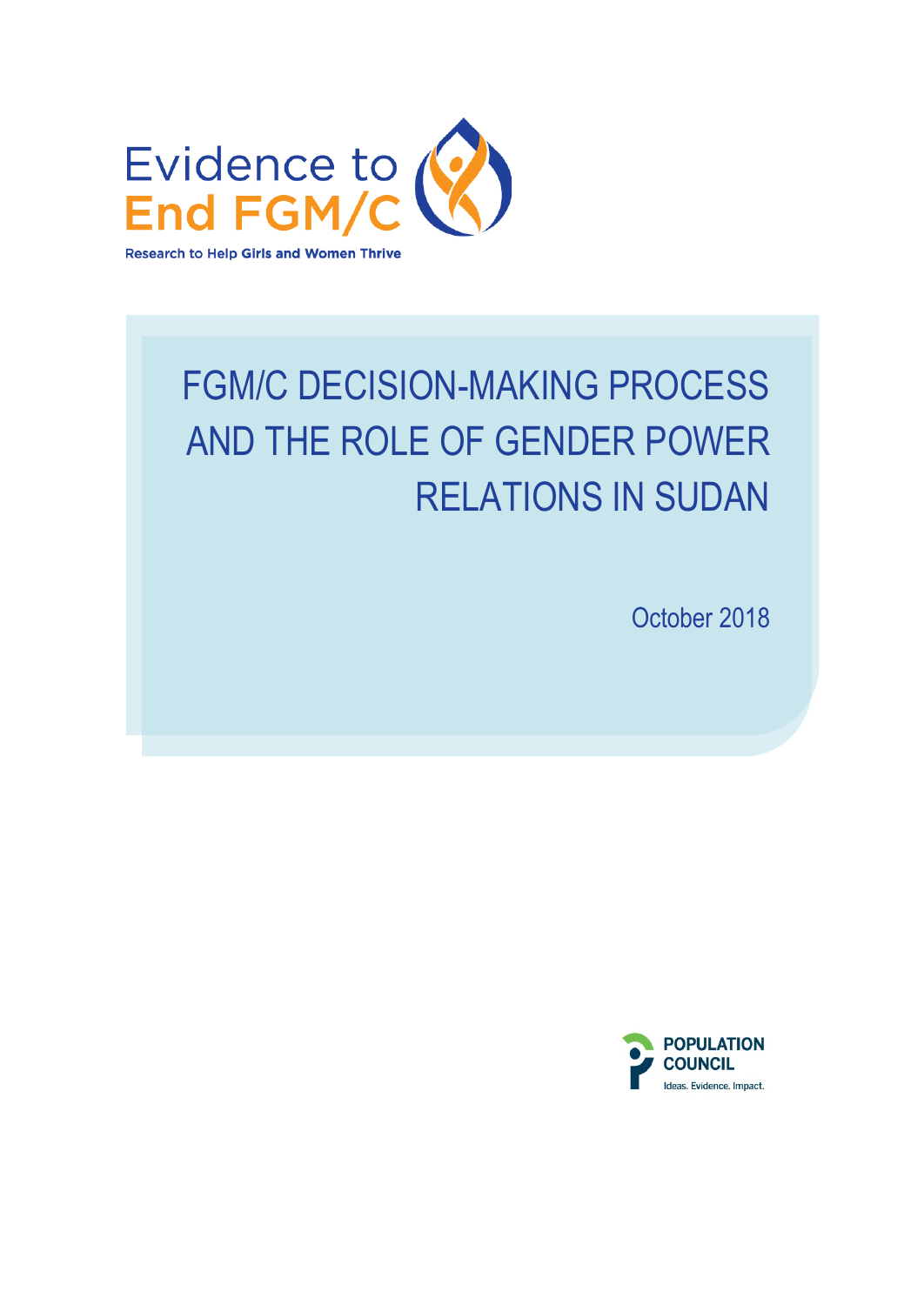# FGM/C DECISION-MAKING PROCESS AND THE ROLE OF GENDER POWER RELATIONS IN SUDAN

AHMED GAMAL ELDIN SUAD BABIKER MAJDI SABAHELZAIN MUNA ELTAYEB

AHFAD UNIVERSITY FOR WOMEN

OCTOBER 2018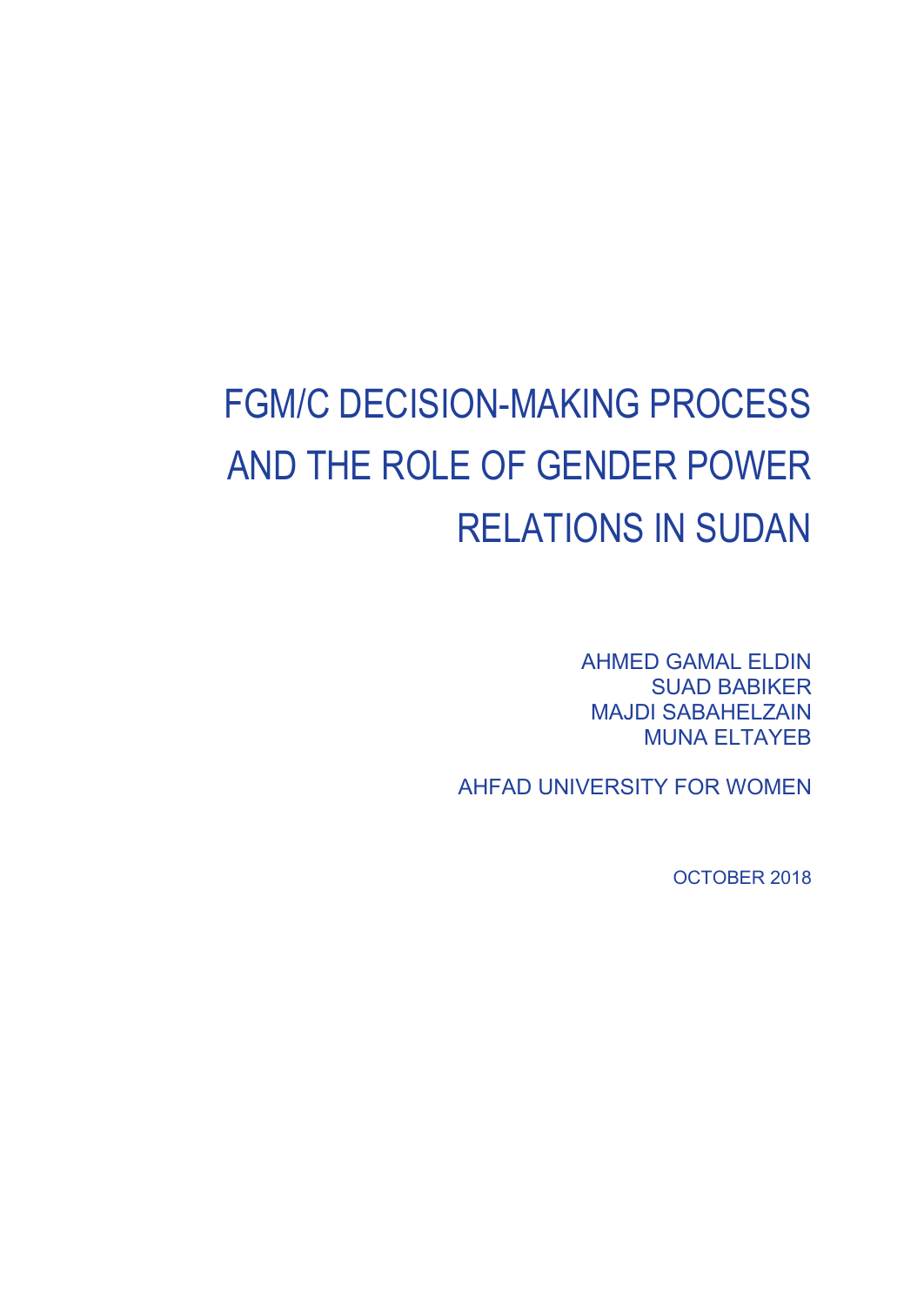**The Evidence to End FGM/C: Research to Help Girls and Women Thrive generates evidence to inform and influence investments, policies, and programmes for ending female genital mutilation/cutting in different contexts.** Evidence to End FGM/C is led by the Population Council, Nairobi in partnership with the Africa Coordinating Centre for the Abandonment of Female Genital Mutilation/Cutting (ACCAF), Kenya; the Global Research and Advocacy Group (GRAG), Senegal; Population Council, Nigeria; Population Council, Egypt; Population Council, Ethiopia; MannionDaniels, Ltd. (MD); Population Reference Bureau (PRB); University of California, San Diego (Dr. Gerry Mackie); and University of Washington, Seattle (Prof. Bettina Shell-Duncan).



The Population Council confronts critical health and development issues—from stopping the spread of HIV to improving reproductive health and ensuring that young people lead full and productive lives. Through biomedical, social science, and public health research in 50 countries, we work with our partners to deliver solutions that lead to more effective policies, programmes, and technologies that improve lives around the world. Established in 1952 and headquartered in New York, the Council is a nongovernmental, nonprofit organisation governed by an international board of trustees. [www.popcouncil.org](http://www.popcouncil.org/)



The Gender and Reproductive Rights Resource and Advocacy Centre (GRACe) is a leading regional center of excellence on gender and reproductive health and rights; Providing quality resources for all stakeholders, building capacities, promoting evidence-based planning and policy for empowering women and men and promoting reproductive health as a fundamental human right for all. GRACe values are gender equality, women empowerment, integrity, respect for human rights and excellence. It aims to promote gender equality and reproductive health and rights of the community in general and of women in Sudan and the region. www.grace.ahfad.edu.sd

Suggested Citation: Gamal Eldin, A, Babiker, S, Sabahelzain, M, Eltayeb, M. 2018. "FGM/C Decision-Making Process and the Role of Gender Power Relations in Sudan." *Evidence to End FGM/C: Research to Help* Girls and *Women Thrive.* New York: Population Council.

This is a working paper and represents research in progress. This paper represents the opinions of the authors and is the product of professional research. This paper has not been peer reviewed, and this version may be updated with additional analyses in subsequent publications. Contact: Dr Ahmed Gamal Eldin, [ahmedeldin@outlook.com](mailto:ahmedeldin@outlook.com)

**Please address any inquiries about the Evidence to End FGM/C programme consortium to:** Dr Jacinta Muteshi, Project Director, [jmuteshi@popcouncil.org](mailto:jmuteshi@popcouncil.org)

Funded by:

This document is an output from a programme funded by the UK Aid from the UK government for the benefit of developing countries. However, the views expressed and information contained in it are not necessarily those of, or endorsed by the UK government, which can accept no responsibility for such views or information or for any reliance placed on them.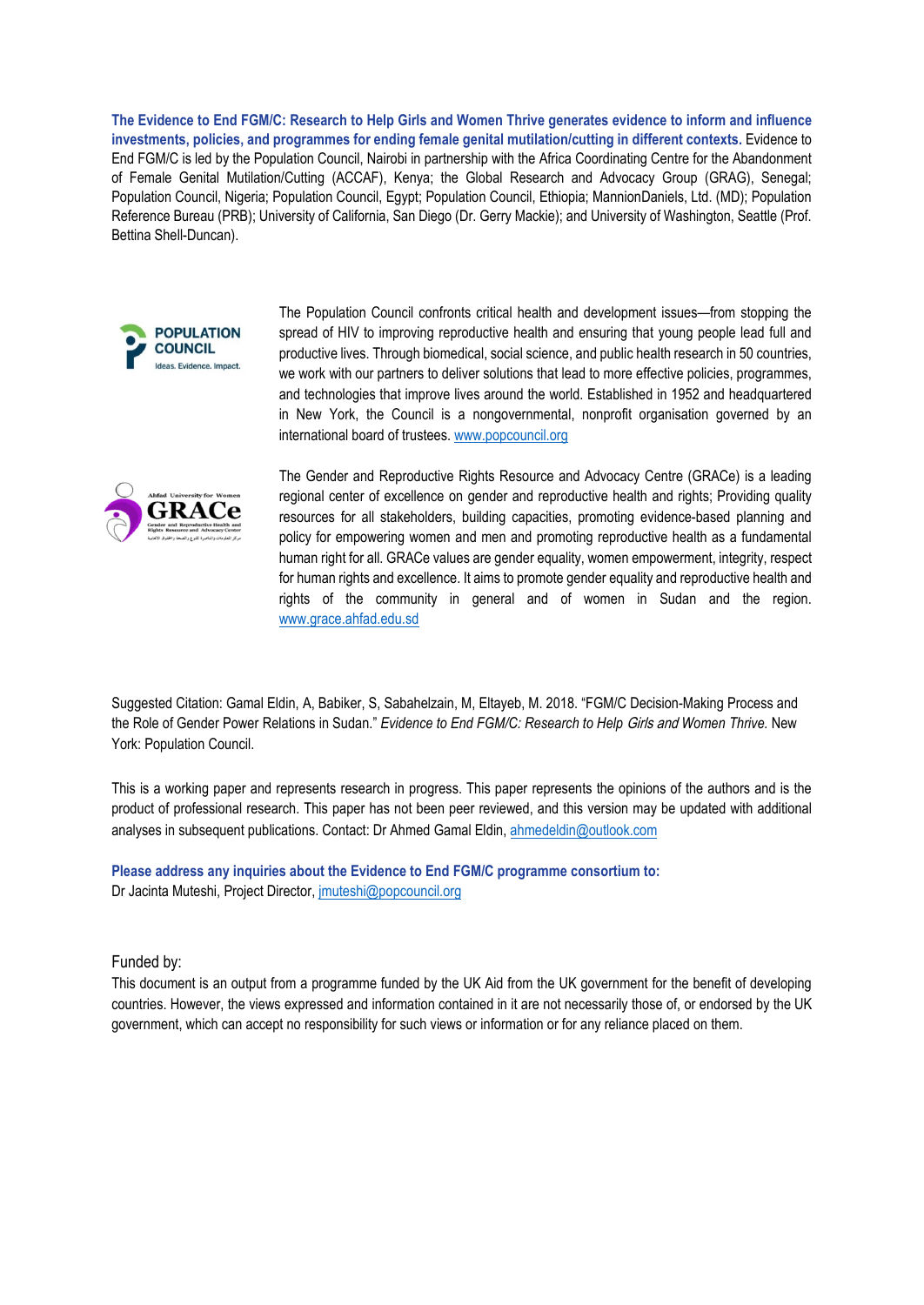# **Table of Contents**

| Socio-demographic Characteristics of Qualitative Interview Participants  13 |  |
|-----------------------------------------------------------------------------|--|
|                                                                             |  |
|                                                                             |  |
|                                                                             |  |
|                                                                             |  |
|                                                                             |  |
|                                                                             |  |
|                                                                             |  |
|                                                                             |  |
|                                                                             |  |
|                                                                             |  |
|                                                                             |  |
|                                                                             |  |
|                                                                             |  |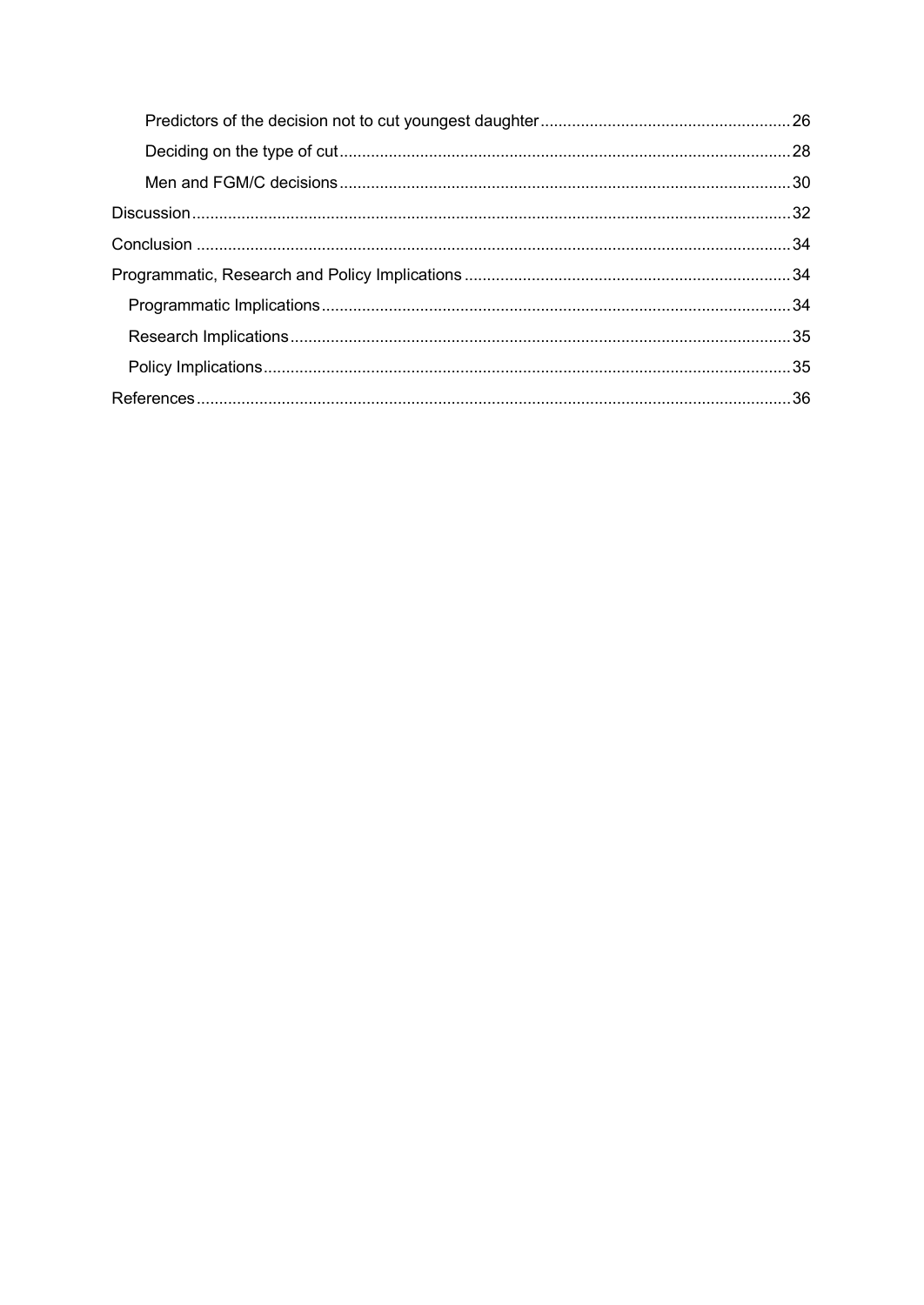# <span id="page-5-0"></span>**List of Acronyms**

| <b>AUW</b>   | Ahfad University for Women                                  |
|--------------|-------------------------------------------------------------|
| <b>DFID</b>  | Department for International Development                    |
| <b>FGD</b>   | <b>Focus Group Discussion</b>                               |
| FGM/C        | <b>Female Genital Mutilation/Cutting</b>                    |
| GRACe        | Gender and Reproductive Rights Resource and Advocacy Centre |
| IDI          | In-depth Interview                                          |
| <b>IRB</b>   | <b>Institutional Review Board</b>                           |
| <b>MICS</b>  | Multi-Indicator Cluster Survey                              |
| <b>NCCW</b>  | <b>National Council for Child Welfare</b>                   |
| <b>SCCW</b>  | <b>State Council for Child Welfare</b>                      |
| <b>SFFGC</b> | Sudan Free from Female Genital Cutting Programme            |
| <b>SHHS</b>  | Sudan Household and Health Survey                           |
| <b>SPSS</b>  | <b>Statistical Package for Social Sciences</b>              |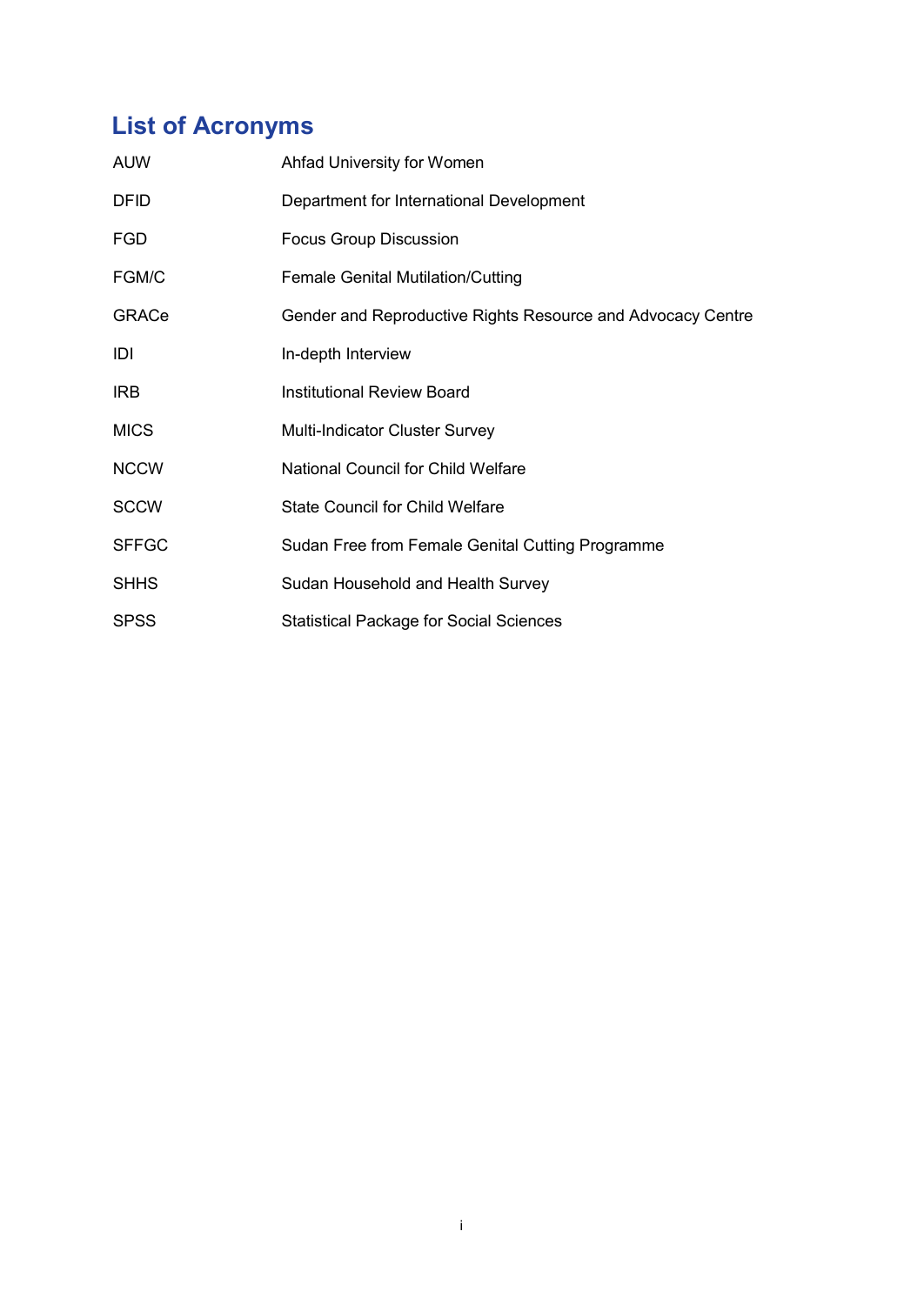# <span id="page-6-0"></span>**Acknowledgments**

Several people have contributed, in different ways, to making this study possible. We would like first to thank the heads and all the members of the 515 households in the states of Khartoum and Gedaref who allowed us into their homes, spared valuable time and openly shared with us their views and experiences on female genital mutilation/cutting (FGM/C). The community leaders and key informants shared important perspectives on the context and valuable experiences and we would like to thank them for that.

Many government officials in the four targeted localities in Khartoum (Umbadda and Jebel Awliya) and Gedaref (Gedaref and Al-Faw) cooperated and provided necessary information and permissions and we will remain indebted to them for their help and support. In particular, the support from the staff of the National Council for Child Welfare (NCCW) in Khartoum and the State Council for Child Welfare (SCCW) in Gedaref was instrumental in facilitating our fieldwork and our links with local community leaders and organisations, and we thank them for their collaboration and support.

We would also like to express a special word of thanks and gratitude to the 12 women and men who took part in visiting households in Khartoum and Gedaref to collect survey data and who shared their observations and perspectives on the whole data collection process. Amin Dawd and his colleagues assisted us with data entry and statistical analysis and we would like to acknowledge their valuable help. Dr Rassayl Abdalla and Ms Hanadi Ibrahim played an important role during the qualitative research part of this study and we would like to acknowledge their valuable contribution and thank them for that. We would like to thank Professor Elfatih Elasmani and Dr Ezeldin Gaafar for their contributions in the qualitative data analysis.

Dr Jacinta Muteshi and her team at the Population Council in Nairobi provided important guidance and technical support at different stages of the research planning and implementation process and we would like to thank them for that. Professor Nafisa Bedri and the energetic team at GRACe availed all necessary support and encouragement throughout the lifetime of the research and for that we cannot thank them enough.

Last, but not least, this study and indeed the whole research project would never have been possible without the generous financial support from UK AID/DFID. We would like to thank them for their interest in providing sustained support to end all forms of FGM/C.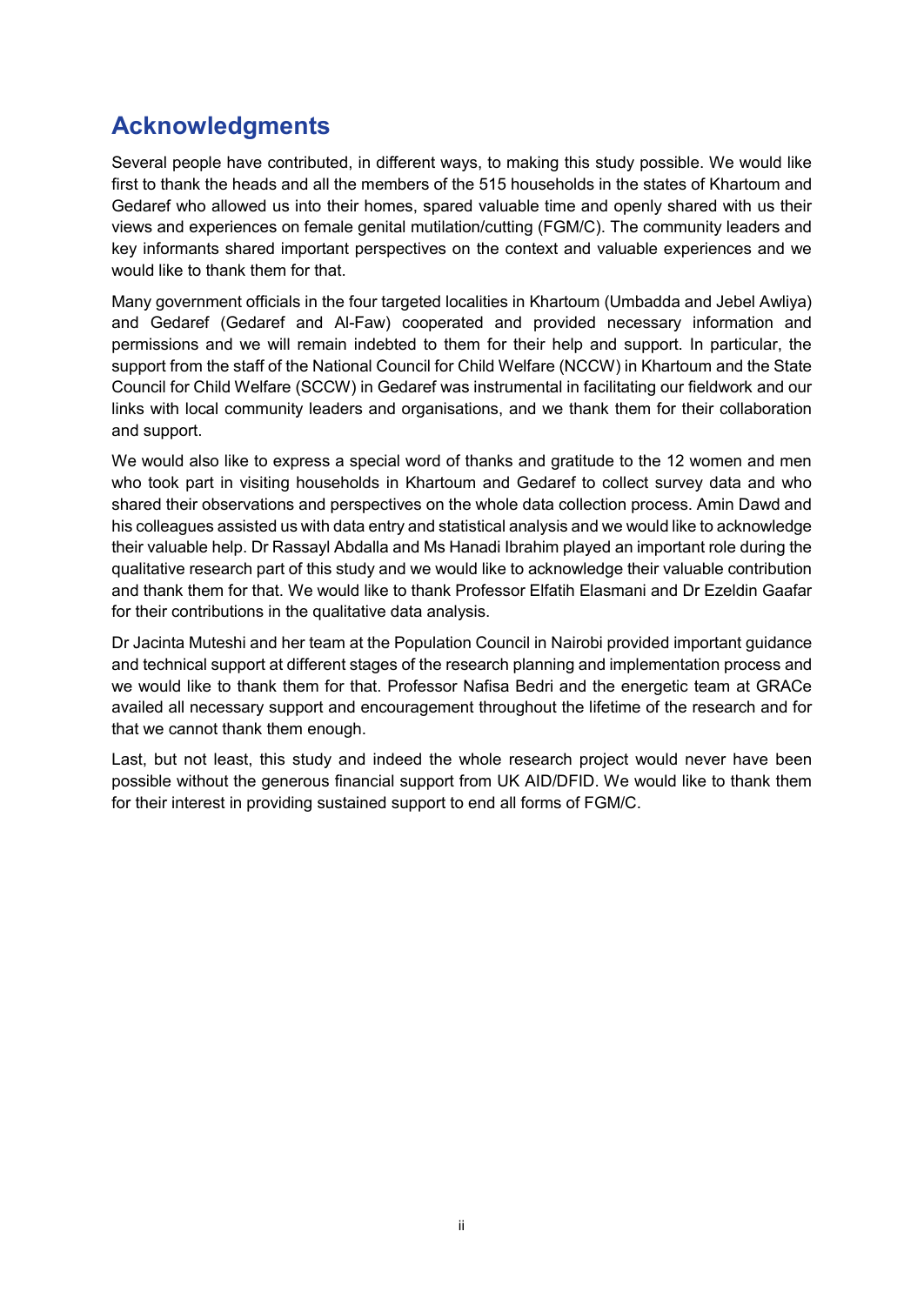# <span id="page-7-0"></span>**Executive Summary**

#### **Background and Rationale**

Decades of sustained efforts to end female genital mutilation/cutting (FGM/C) in Sudan have yielded very limited impact on the prevalence of the practice. Previous national surveys showed a very slight change in the prevalence of FGM/C between 2006 and 2014 among women aged 15– 49 years (from 89 percent in 2006 to 86.6 percent in 2014). Further, in 2014, the prevalence in rural areas was slightly higher than in urban areas (87.2 percent and 85.5 percent respectively). The prevalence varied by state; with six out of the 18 states in the country having a prevalence between 94 percent and 98 percent, the prevalence in nine other states ranging between 78 percent and 89 percent, while three states had a prevalence lower than 70 percent.

Reasons behind the slow pace of change in the practice are not well understood. This study aimed to contribute to a better understanding of FGM/C in Sudan and the way different families perceive the practice and make FGM/C-related decisions. The ultimate goal is to inform interventions aimed at accelerating the pace of positive behavioural and social norm change and eventually promote the abandonment of all forms of FGM/C in Sudan.

#### **Research Questions**

Drawing on both social norms and social network theories, we investigated whether FGM/C is an individual-based decision or a relational decision that involves multiple decision makers who are influenced by others, within and beyond the households in which the girls live. The specific questions we sought to answer were:

- 1. What processes do households take to reach a decision on FGM/C (including whether to cut and the type of cut)? And what are the key moments in such processes?
- 2. Who is involved in FGM/C-related decisions and who are the most influential individuals and what makes them influential?
- 3. What makes certain families or individuals of similar backgrounds different in relation to their views and attitude towards FGM/C?
- 4. What are the main factors that shape people's views and attitude towards FGM/C?
- 5. What are the main types, sources and channels from which people get their information on FGM/C?
- 6. What is the role of gender in decision-making around FGM/C, and what empowers men and women to decide to abandon FGM/C?
- 7. What are the most important context factors that affect decisions on FGM/C, including decisions on the type of cut (level of severity)?

#### **Methods**

We conducted a cross-sectional, mixed methods study combining qualitative methods (focus group discussions [FGDs] and in-depth interviews [IDIs]) and quantitative (household survey) measures. The study was carried out in urban and rural areas in Khartoum and Gedaref States. These states were selected because they reflect typical social groups in Sudan and represent a level of diversity in terms of severity of FGM/C, socio-cultural and economic backgrounds and exposure to FGM/C campaign and materials. This diversity enabled us to understand the factors associated with the decision-making process regarding abandoning, shifting or practising FGM/C at both the regional and national levels. Four localities were selected; two from each state. These localities were selected from a list generated by the Sudan Free from Female Genital Cutting (SFFGC)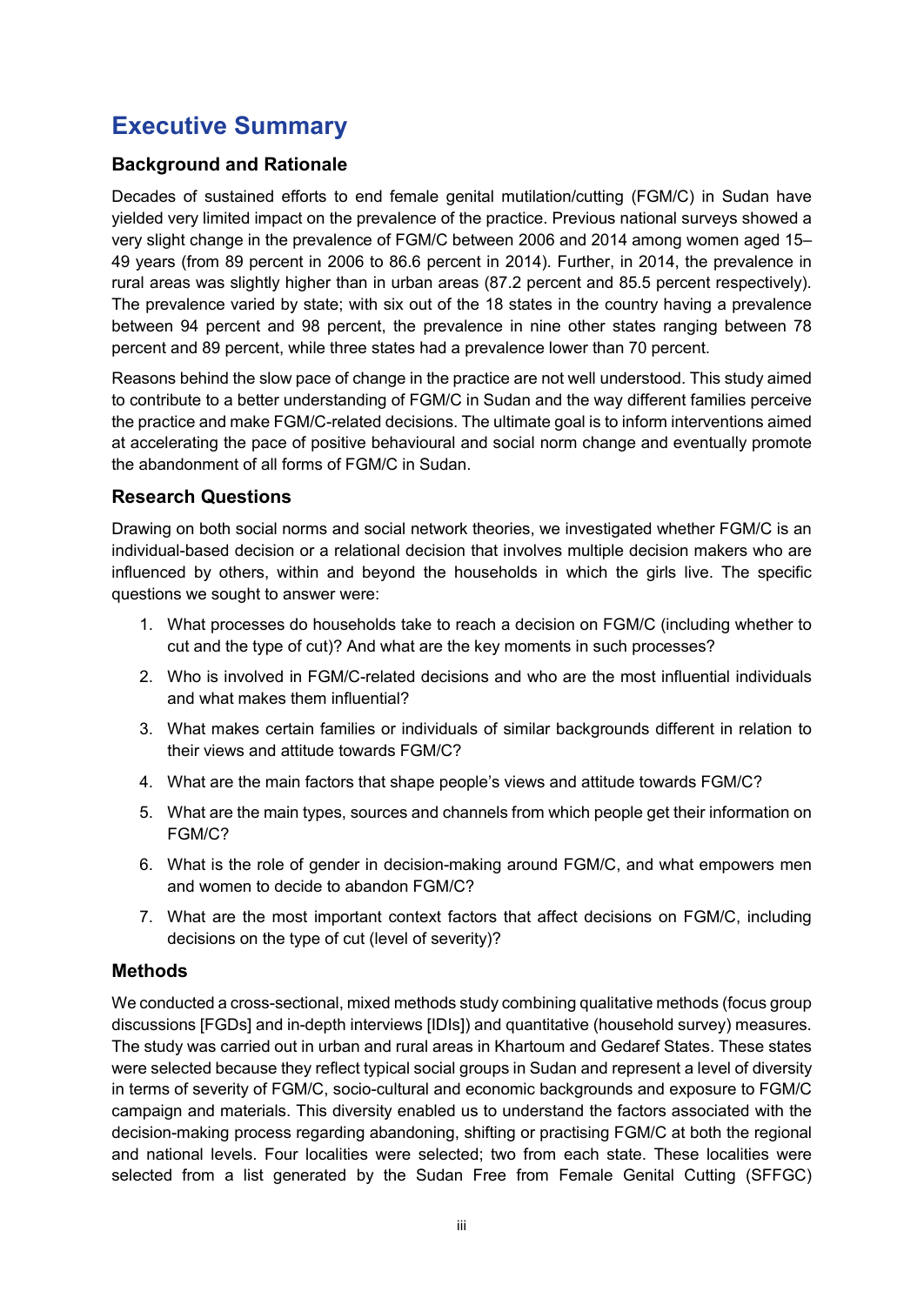Programme, a five-year initiative funded by the UK Government to promote FGM/C abandonment in Sudan.

We first conducted the household survey to assess the role of gender in families' decisions to abandon or practise FGM/C. We then conducted the qualitative interviews to better understand the complexities around FGM/C decision-making. The household survey sample included 515 households (Khartoum n=314 and Gedaref n=201). Fifteen FGDs were held; eight with groups of women and seven with men of different age and socioeconomic and ethnic backgrounds. We also conducted 18 IDIs with key informants including religious and community leaders. Qualitative interviews were held in the same localities as the household survey.

#### **Findings and Discussion**

#### **Current trends in FGM/C**

- **FGM/C is widely practised in the research sites**. Forty-seven percent of young women and girls aged 0 to 19 years in surveyed households had been cut. Girls are reportedly cut just before or after they start attending school (five-nine years). According to some qualitative interview participants girls were most likely to be cut during school holidays and religious festivals because these are occasions when there are extended family gatherings and annual visits to the grandparents and other relatives.
- **There is a shift in the type of cut, with the longstanding pharaonic (infibulation/type III FGM/C) becoming widely abandoned and replaced by the so-called** *"sunna"* **type**. Of the girls who had been subjected to FGM/C, 74 percent were reported to have undergone the "*sunna"* cut. The most common reason given for decisions on the type of cut was that it was less severe.
- **There is evidence of increasing medicalisation of FGM/C.** Seventy percent of girls and young women had been circumcised by health care providers including trained midwives.
- **Sociocultural factors, gender norms and power relations drive the continuation of FGM/C**. Survey data indicate that just over half (52 percent) of those who decided to circumcise viewed it as a cultural practice, a third (33 percent) considered it a religious duty, just over a quarter (26 percent) believed it is necessary for chastity, 16 percent said it was important for marriageability, and 13 percent said it was important for health reasons. Justifications of FGM/C centred on the need to reduce women's sexual desire.
- **Participants were aware of the health consequences of FGM/C for women and girls**. Awareness of the harms was linked to a shift from the 'severe' pharaonic to the "sunna" cut, which was perceived to be 'less harmful' or 'not harmful'. The majority (57 percent) of those who decided not to cut cited health reasons.

#### **Decision-making process**

- **Families go through lengthy and complex deliberations involving nuclear and extended family members and other influencers**. The matters under consideration in these discussions include whether to circumcise girls or not and the type of cut. The discussions were reported to begin when girls are aged between three and nine years and were often initiated by the girl's mother or grandmother. The discussions were noted to involve both men and women from the nuclear and extended families. Non-family members, such as friends, neighbours and midwives, were also reported to participate in FGM/C-related decisions.
- **In terms of improving focus and targeting intervention to end FGM/C, the key moments in the decision-making process** are the time (and age) when the deliberation on FGM/C are initiated and the time of the year/season (and age) when the procedure is undertaken..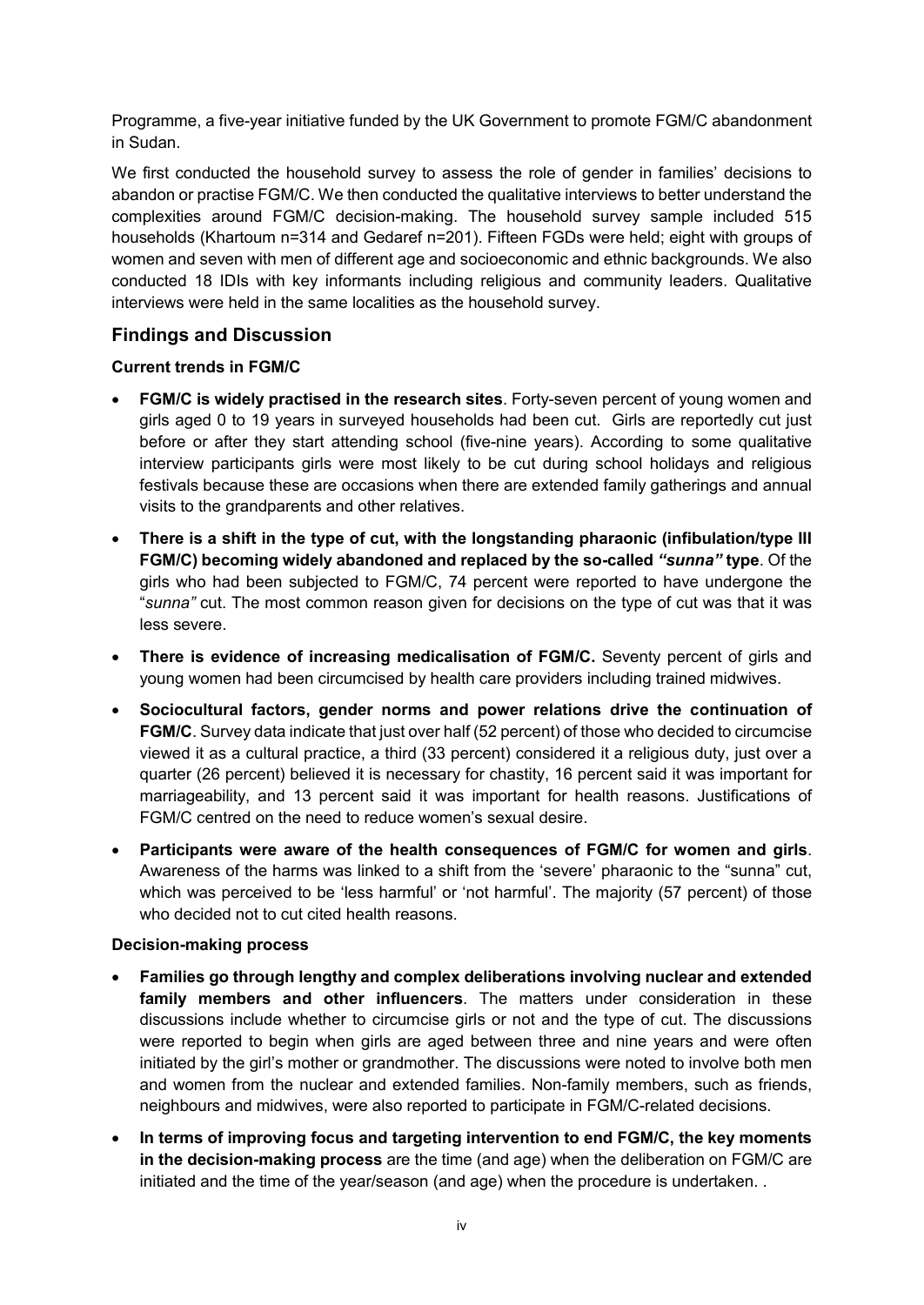- **Mothers are key decision makers.** In almost three-quarters of the cases, mothers were reported to have made the decision. Nevertheless, women do not make decisions in isolation, and there are often many other decision makers within and beyond their household. Decisions are also reportedly influenced by concerns about sanctions from other members of their reference group.
- **Mothers' individual experiences influence their decisions**. A final decision to cut a girl was more likely when her mother was circumcised.
- **Health professionals are involved in FGM/C decisions.** About one in ten respondents noted that health professionals were influential in FGM/C-related decisions.
- **Legal restrictions may influence families' decisions.** Respondents who lived in Gedaref State, which has a state law banning FGM/C, were approximately twice as likely to decide not to circumcise their girl as those who lived in Khartoum State, which has no law.

#### **Gender and inter-generational power relations**

- **Men are involved and influential in FGM/C decisions**. Although some men were noted to be indirectly involved, study findings indicate that husbands were often involved and influential, particularly when they were opposed to having their daughters circumcised.
- **Men, especially young men, hold contradictory positions on FGM/C.** Although some young men expressed a willingness to marry uncut women, citing greater sexual responsiveness, they worried that excessive sexual desire can be risky or dangerous for women. As a result, some of these young men stated that they would marry an uncut girl but would prefer for their own sister to be cut.
- **Maternal and paternal grandmothers are important actors in FGMC decision-making,** with paternal grandmothers influencing their sons (girls' fathers) and maternal grandmothers influencing their daughters (girls' mothers).

#### **Conclusion**

Although parents often make the final decision to cut or not cut their daughters, they do not act in isolation but are influenced by dominant social norms and by other family members who are also influenced by other people and factors and norms. In general, the widespread support and practise of FGM/C in the research area is perpetuated and sustained by deeply rooted social norms and gender power structures that centre on the need to reduce women's sexual desire in order to protect them.

#### **Programmatic, Research and Policy Implications**

#### **Programmatic Implications**

- The observed increase in the medicalisation of FGM/C and the "sunna" cut are both a threat and an opportunity for full abandonment efforts. These shifts may be an opportunity for further shifts and changes towards the abandonment of all forms of FGM/C. The involvement of medical cadres may also provide a chance to influence the spread of the practice through health regulations or legal reforms. At the same time, the belief that the "sunna" cut performed by trained medical staff addresses the harms arising from FGM/C may pose a huge challenge for abandonment efforts. FGM/C plans and programmes at all levels must therefore respond to the medicalisation of FGM/C and the shift to "sunna" cutting.
- The study findings underscore the need for interventions that address gendered social norms that support the regulation of women's sexuality and sexual behaviour. Programmes should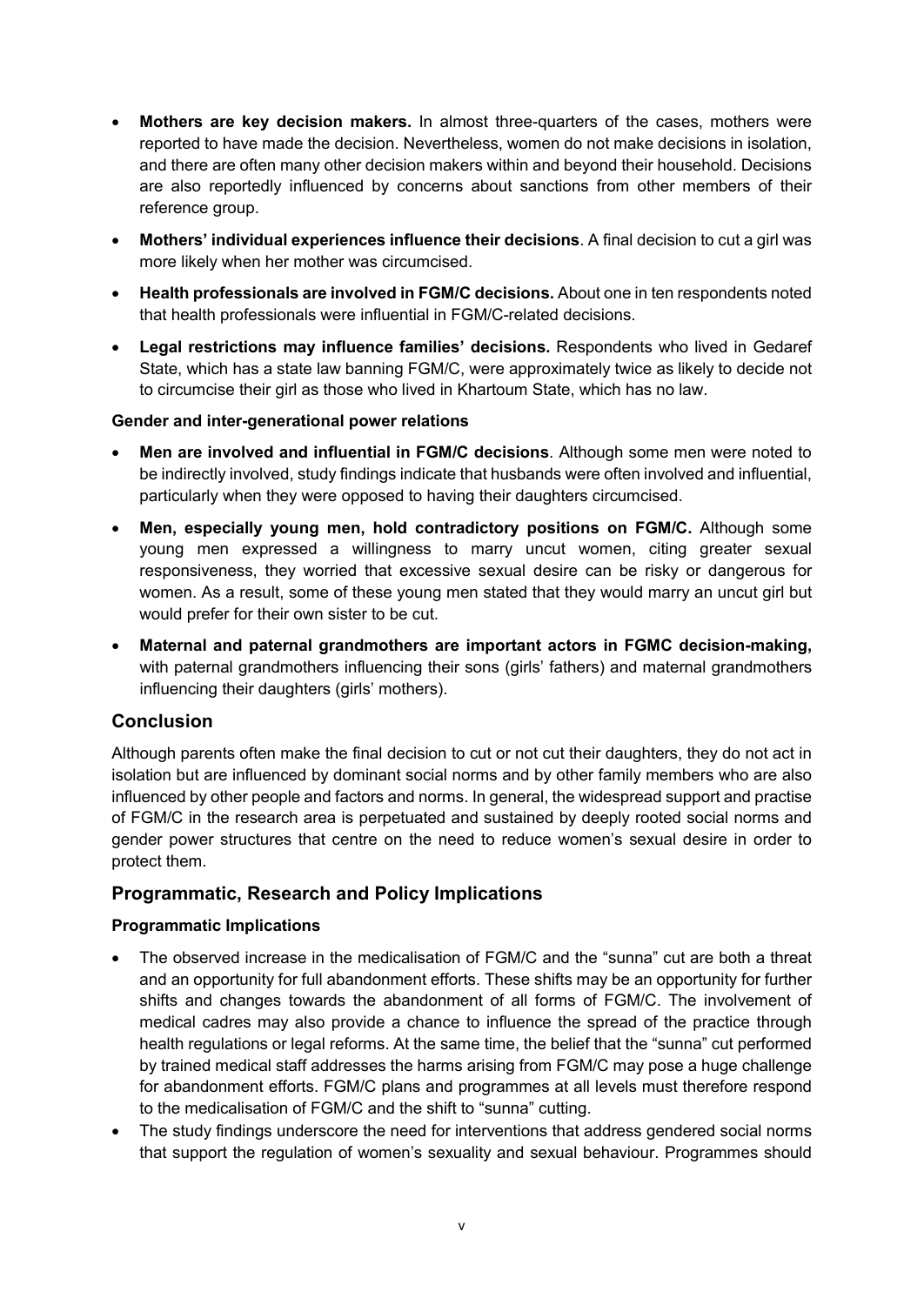incorporate sexual and reproductive health education targeted towards men and women of different ages.

- Important moments in the decision-making process are the time (and age) when deliberations on FGM/C are initiated and the time of the year/season (and age) when girls are typically circumcised. These key moments present windows for intensive campaigns and programmatic interventions.
- Men are directly and indirectly involved in FGM/C decisions. Men—both young and old—must therefore be targeted in FGM/C programmes. Further, their views and positions on FGM/C must be understood and integrated in efforts to address abandonment.

#### **Research Implications**

Study findings highlight several important research gaps:

- While many participants who still practise FGM/C claim that girls undergo the "sunna" cut, little is known about what the "sunna" cut means, its religious underpinnings, and the implications of this shift on efforts to abandon all types of FGM/C. Further research on this shift is warranted.
- Gender and social norms about women's sexual behaviour and sexuality are significant, but not well understood. Further research is needed to how these norms intersect with religious norms to sustain FGM/C.
- Increased migration and access to mass media may influence people's reference groups and social networks. Further research is needed to understand the nature of social networks in increasingly complex contexts.
- Fathers were noted to be very influential especially in instances where they were opposed to having their daughters circumcised. Similarly, some young men reported contradictory views about FGM/C noting their willingness to marry uncut women, while supporting FGM/C for their own sisters. Further research is needed to understand men's views and attitudes towards FGM/C. A better understanding of their views and attitudes may inform the development of programmes targeted to men.

#### **Policy Implications**

• Study findings suggest that legal restrictions may promote the abandonment of FGM/C or drive shifts in the practice. These results suggest the need for investments in research to understand how laws can be strengthened to promote the abandonment of all forms of FGM/C.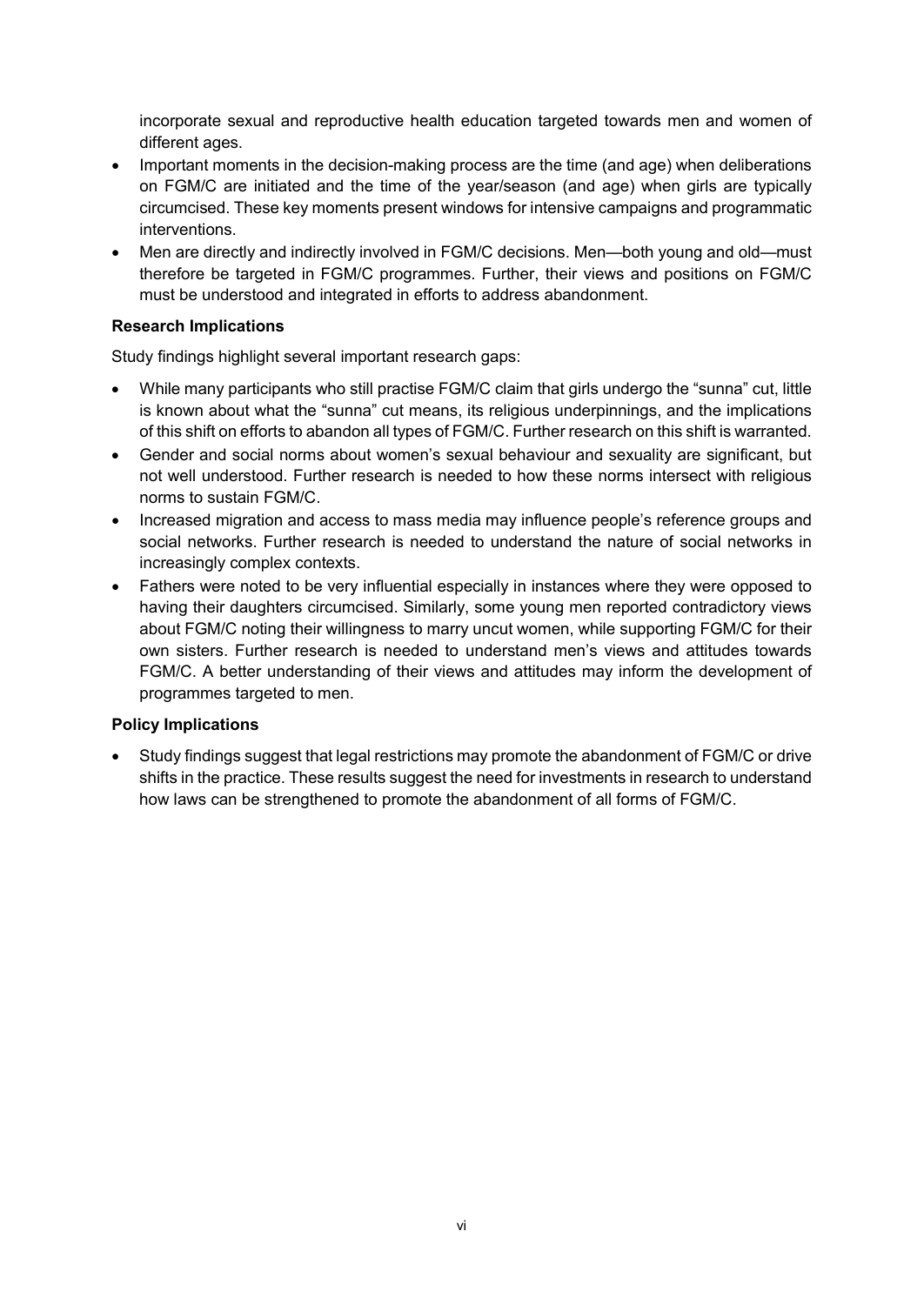# <span id="page-11-0"></span>**Introduction**

Four decades of efforts to end female genital mutilation/cutting (FGM/C) in Sudan have yielded limited results. Between 2006 and 2014, the prevalence of FGM/C among women aged 15–49 years across the country showed little change—89 percent in 2006 and 86.6 percent in 2014 (Central Bureau of Statistics [CBS] and UNICEF Sudan 2016). The most recent Multi-Indicator Cluster Survey (MICS, 2014) results also showed slight difference between the prevalence in the rural and urban areas (87.2 percent and 85.5 percent respectively) (CBS and UNICEF Sudan 2016). Secondary analysis of the 2014 MICS indicates that prevalence varied across the country (Figure 1); with six out of the 18 states in the country having a prevalence between 94 percent and 98 percent, the prevalence in nine other states ranged between 78 percent and 89 percent, while three states had prevalence lower than 70 percent. Central Darfur had the lowest prevalence recorded as 45 percent (CBS and UNICEF Sudan 2016).



**Figure 1. FGM/C prevalence among women aged 15–49 years in Sudan.**

Although the national prevalence was high, the 2014 MICS results indicated that there were shifts in the practice. For example, the national prevalence among young girls (0–14 years) was only 31.5 percent. Further, 52.8 percent of women aged 15–49 years supported the abandonment of the practice (CBS and UNICEF Sudan 2016). While the proportion of rural women who supported abandonment mirrored the national average, 67.3 percent of urban women supported abandonment. Differences in the prevalence of FGM/C across different age cohorts also suggests a decline in the practice with a lower proportion of younger age groups having been cut. However, many young girls in many parts of the country, including the two states that are targeted by this study (Khartoum and Gedaref), still face the risk of being cut.

Source: MICS, 2014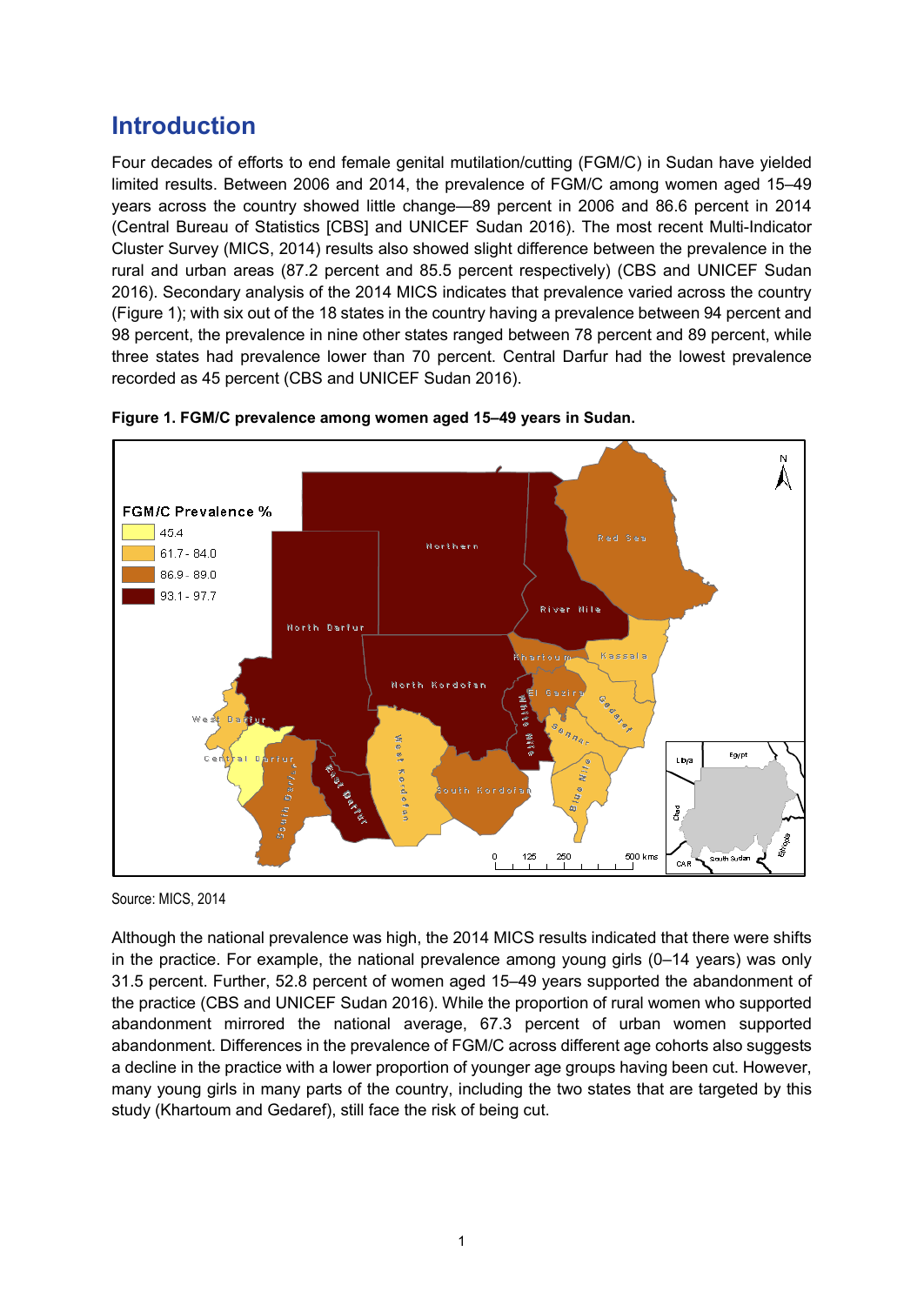# <span id="page-12-0"></span>**Rationale**

The shifting, complex picture of FGM/C in different parts of the country is challenging to understand. If it is well understood and integrated into anti-FGM/C campaigns and programmes, we can accelerate positive change and promote abandonment. Results from the 2000, 2006 and 2010 Sudan Household and Health Surveys (SHHS) and 2014 MICS suggest that although FGM/C continues to be practised by most Sudanese families, there are noticeable shifts in the practice and families seem to be divided about whether to continue or stop the practice (CBS and UNICEF Sudan 2016; SHHS 2006, 2010). The reasons behind these shifts are not well understood. Yet, the shift in attitudes and practices suggest that decision-making around FGM/C is complex, lengthy and indeed contestable due to differences in individual, family and community level views about the practice.

A study conducted in two areas of Khartoum in 2014 revealed some of these complexities and showed that many individuals, not only within nuclear and extended families, but also beyond them, such as friends, work colleagues, religious figures and local activists, are involved in such decisions (Gamal Eldin & Hussein 2014). The study also showed that some family members were more influential than others and that there was a complex web of social, religious, cultural, economic and political factors and experiences that shaped and influenced individual and family views and attitudes towards FGM/C. The same study found that families of the same educational, socioeconomic and cultural backgrounds and experiences tend to take different positions on FGM/C. Further, gender power relations, women's position within their household and the role they play shaped different decisions on supporting or abandoning FGM/C.

Previous studies suggest that a deeper understanding of the processes through which families discuss and decide on FGM/C, as well as the social networks, key moments and influential individuals and factors (including gender and context) that influence decisions around FGM/C can inform the design of targeted interventions that can produce quick and sustainable results in FGM/C abandonment efforts (Shell‐Duncan et al 2010). In other words, if we understand how change happens; then we can make it happen faster and more sustainably.

# <span id="page-12-1"></span>**Theoretical Underpinnings**

To understand the processes through which families decide to practise or abandon FGM/C and the factors and individuals within the social networks of decision makers who influence FGM/C decisions, we drew on both social norms and social network theories. We investigated whether FGM/C is an individual-based decision or a relational decision that involves multiple decision makers who are influenced by others, within and beyond the households in which the girl lives. These influencers can be broadly referred to as members of the decision makers' reference group. The following section summarises some of the main theoretical debates from which the study drew.

#### <span id="page-12-2"></span>**Individual-Centred and Relational Model Approaches**

A significant body of academic research has focused on the development of theoretical models of behaviour change that may provide insights on the dynamics of change in FGM/C. These models fall broadly under two main paradigms: 1) individual-centred models, and 2) relational models that account for the influence of interactions with others within social networks. Most individual-centred models of behaviour rest on the assumption that there is a direct link between an individual's knowledge of the consequences of their behaviour and the intention to perform the behaviour (Mumtaz and Salway 2009). Additionally, they posit direct links between preference, intention and actual behaviour, assuming that individuals are autonomous decision makers.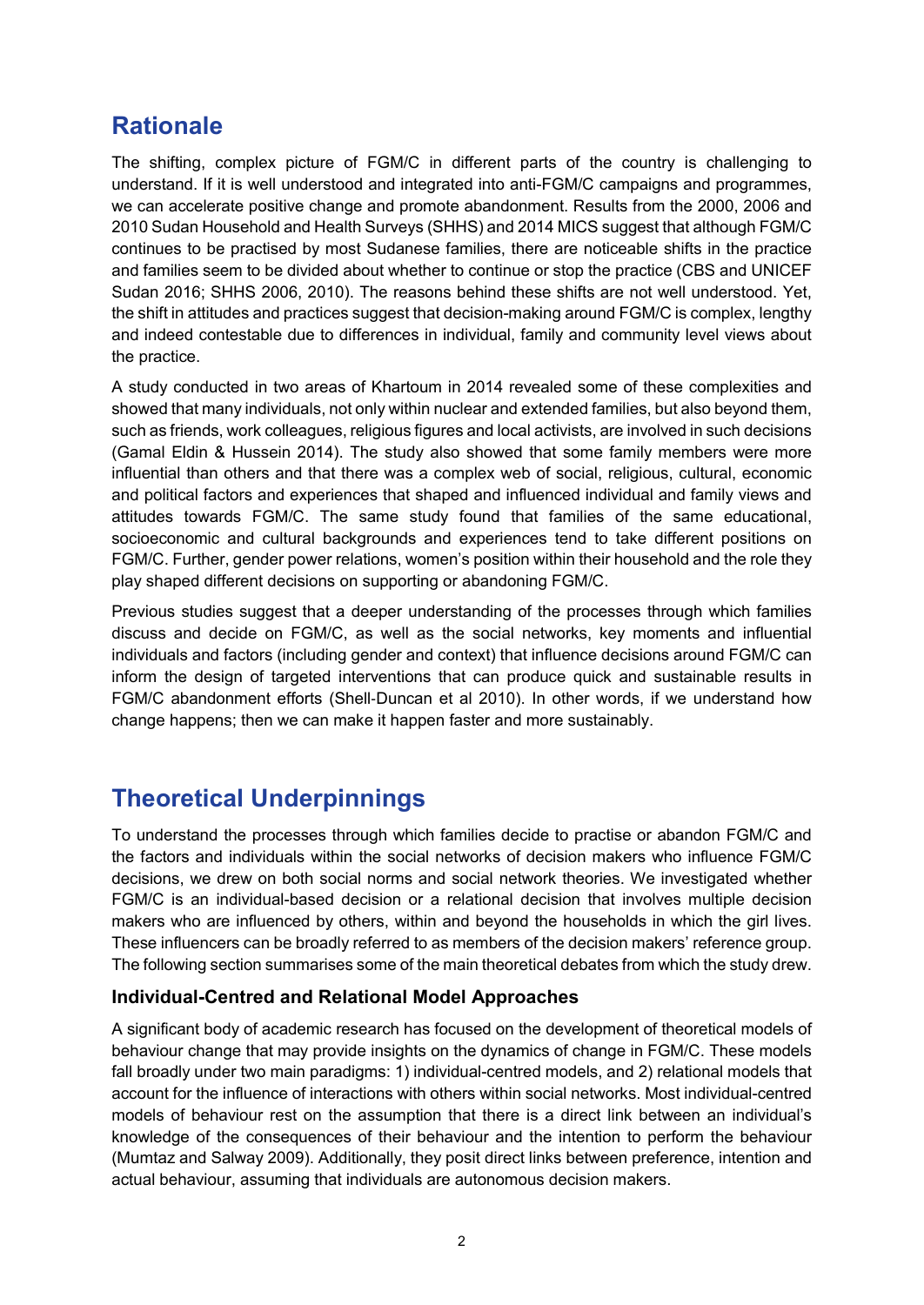Critiques of individually-oriented models rest on the models' assumption of a direct link between an individual's intention and behaviour, and thus, programmes based on these models narrowly target mothers, who are assumed to be the primary decision makers regarding circumcision of their daughters (Yoder 2001; Shell-Duncan and Hernlund 2006). Within the field of health behaviour, this orientation has been dubbed the "individualist fallacy"—that is, incorrectly assuming that individuals can and do have control over their own behaviour, while overlooking the social context in which decisions are made (Davies 1992).

Instead, research on FGM/C reveals that mothers rarely make decisions in isolation and highlights the importance of understanding the interactions of decision makers and the context in which decisions are made (Shell-Duncan and Hernlund 2006). Echoing the decision-making scenario found to surround FGM/C (Shell-Duncan and Hernlund 2006; Shell-Duncan et al. 2011), Aubel (2011) argues that in many non-Western societies, decisions, not only about FGM/C but more broadly regarding child health and nutrition issues, are rarely made independently by young mothers. Instead, Aubel's extensive literature review reveals that throughout non-Western collectivist societies, extended families are more prevalent and provide multigenerational childcare systems. She finds that childcare networks are typically organised along lines of age and gender, and that age, social status and the experience of network members determines their degree of influence in decision-making concerning childcare (Aubel 2011). This implies that interventions on child health, including those on FGM/C, should broaden their focus beyond individual mothers and target the multiple, interconnected members of childcare networks. The focus on mothers is shaped by a misperception that mothers are the main (and independent) decision makers on such issues.

#### <span id="page-13-0"></span>**Social Norms and FGM/C**

The origins of FGM/C and the drivers behind its continuation have been a matter of debate for many scholars, as well as an issue of contestation and disagreement among them. Some argue that FGM/C is practised and persists because some societies believe that it controls sexual fidelity in contexts marked by resource inequality and polygamy (Mackie and LeJeune 2009). Different societies have diverse sexuality-control practices. For example, Mackie and LeJeune (1996) noted that foot binding in China was widely practised to enforce chastity and fidelity by limiting women's physical mobility, while in Southwest Asia, women are secluded or required to dress very modestly for the same reasons. In many African societies, FGM/C is practised to suppress female sexual desire, control their sexual behaviour, and increase their marriageability (Berg and Denison 2013). These fidelity-control practices are enforced by "widespread social sanctions and internalised conscience" (Mackie and LeJeune 2009, p. 3).

According to Mackie (2000), marriageability is especially important for females because it is a means to secure long term financial stability because of the socioeconomic conditions of women. According to social norm theory, tradition and marriageability are closely related. Marriageability is often cited as a reason why families continue to practise FGM/C in countries of low and high prevalence (Mackie and LeJeune 2009). Mackie (2000) also argues that peer pressure can be another potential independent source for sustaining the practice. Additionally, in some cultural settings, FGM/C can be associated with other factors, such as religion (Berg and Denison 2013). As such, a practice that arose as a marriage convention may be further enforced through a variety of social, moral or religious norms (Mackie and LeJeune 2009).

Patriarchy and gendered power relations that oppress women play an important role in the continuation of FGM/C. Mackie and LeJeune (2009) argue that FGM/C is influenced by male domination and sustained by inequalities between men and women. According to them, the practice stems from an extreme form of patriarchy—imperial polygyny, where elite males demand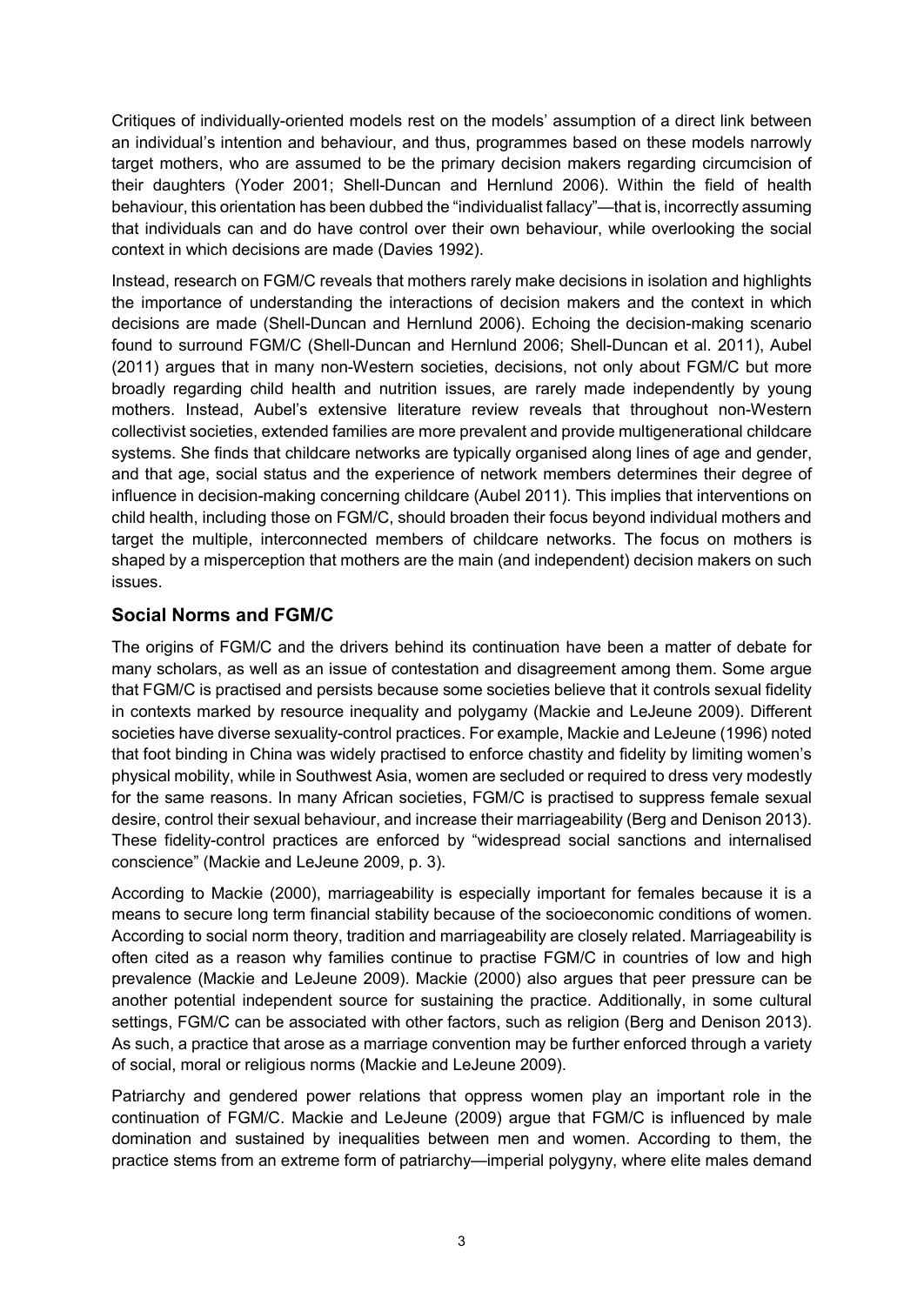the fidelity of their concubines or multiple wives—and the link to marriageability may sustain the practice even when originating conditions no longer exist (Mackie and LeJeune 2009: 05).

Scholars such as Mackie (1996) assert that the adoption, continuation and abandonment of FGM/C can be explained using the social convention model. Families carry out FGM/C to ensure the marriageability and status of their daughters within the intermarrying group. Within such conceptualisation, what one family chooses to do depends largely on what other families in that community choose to do. No one family has an incentive to deviate: if they do, their daughter is destined to not be married or to have a poor marriage. The social convention model thus assumes that abandonment can only be achieved when everyone in the intermarrying community gives it up (Mackie 1996).

Testing the assertions of the social convention approach, Efferson et al (2015) studied FGM/C in the Gezira Region of Central Sudan and found that "marriage pools did not typically divide or fragment communities based on cutting practices" (p. 1447). They further asserted that theoretical analysis showed that coordination did not explain the variation observed in cutting rates even if one allowed for multiple marriage pools within communities. Efferson et al (2015) thus concluded that FGM/C is not a social coordination norm. These findings have been challenged by Mackie (2017) who pointed out several analytical and methodological flaws in their study. Mackie also pointed out that research evidence from around Africa strongly support the association of FGM/C with marriageability and indicated that the practice is sustained by interdependent beliefs and actions within an intra-marrying community; asserting that FGM/C is indeed a social convention, or social norm of coordination (Mackie 2017).

Other scholars have also questioned and interrogated some of the assertions made by proponents of the social convention approach. For example, Shell-Duncan and colleagues (2011) tested the predictions of social convention theory in a study conducted in Senegal and The Gambia. They found no support predictions based on the theory. Specifically, they found that participants did not agree that FGM/C was necessary for a girl to find a "good" husband. Further, none asserted that FGM/C was an avenue to get a richer or better husband. When participants stated that FGM/C was important or necessary for a good marriage, it was often not because they thought that men would refuse to marry uncircumcised women, but because they believed that an uncircumcised woman marrying into a circumcising family would face difficult relationships with other women in her marital home (Shell-Duncan et al. 2011). Tradition, rather than marriageability, was cited as a reason for continuation in some communities. Shell-Duncan et al (2011) therefore concluded that FGM/C can be held in place by several social conventions and norms that vary across time and context. According to these scholars, individuals suffer shame and exclusion for failing to conform to social expectations regarding proper behaviour. Consequently, individuals who come to support abandonment of FGM/C often cannot act upon this preference unless members of their family and their extended social community agree (Shell-Duncan, et al, 2011).

#### <span id="page-14-0"></span>**Social Norms and Social Networks**

Researchers interested in behavioural change are increasingly focusing on how individuals' views and attitudes depend on their social ecology. In the health field, individual-based health theories are being enriched by ecological models of health behaviour that consider the complex layers of reciprocal influences between individuals and their environment (Cislaghi and Heise 2018). One of the most powerful and all-encompassing environmental influences is the social network in which the person is embedded (Shell-Duncan et al 2011).

While recognising the importance of social conventions, Shell-Duncan et al (2011) underscore the importance of also considering the social network within which individuals interact. Thus, interventions that focus on individuals without also reaching out to their social networks will not be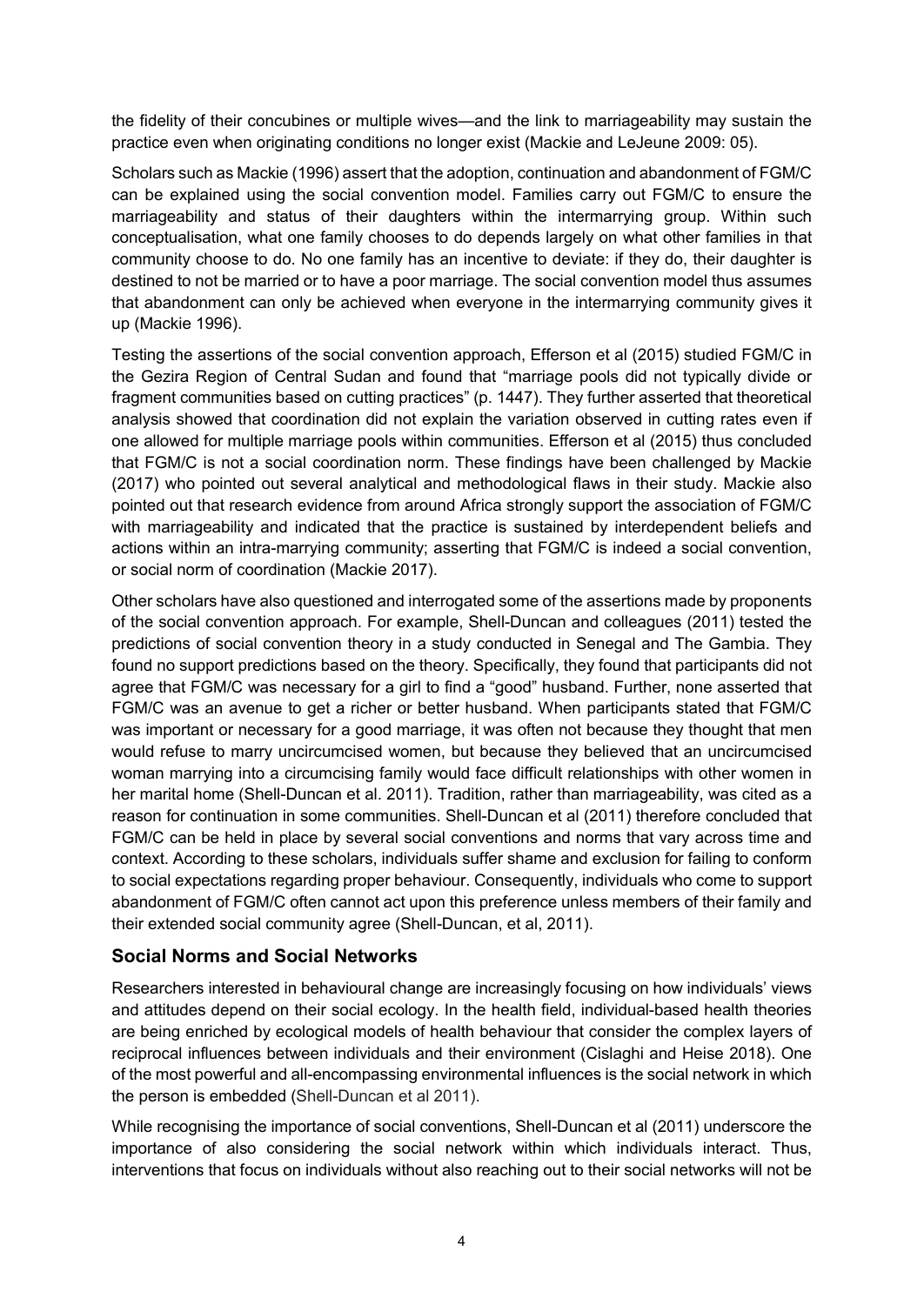effective in mitigating social sanctions and stigma from failing to conform (Shell-Duncan et al 2011). Coordination among members of extended networks is, therefore, imperative for the occurrence of greater change and wider abandonment of FGM/C.

A social network approach characterises the web of social relations around an individual. The simplest form of a network is a social dyad (e.g., two spouses, two siblings, two friends, two neighbours). However, a network can be expanded to any size as long as meaningful ties among the included individuals can be reliably measured.

In this study, we interrogated the social norms that sustained and provided justifications for the continuation of FGM/C, despite widespread knowledge of its harmful impact on women and girls. We considered the possible influence of others in the wider social network that includes extended families, friends and neighbours, health care providers and religious figures. In doing so, rather than simply focusing on girls' parents as 'autonomous' decision makers, we examined the broader social networks and reference groups that shape or influence their decisions. We also assessed the role of gender power relations in influencing, shaping and/or sustaining social norms and individuals' attitude towards FGM/C.

# <span id="page-15-0"></span>**Objectives and Research Questions**

The overall aim of this study was to understand FGM/C decision-making and the role of gender relations in the FGM/C decision-making process across differing contexts in Sudan with the goal of informing the design of gendered approaches to FGM/C abandonment. Specifically, we sought to explore and understand how different parents and families reach a decision on FGM/C and the individuals and factors that influence them in doing so. Further, we explored, examined and mapped the social networks that influenced or shaped these decisions, and the background characteristics of the closest/most influential persons in such social networks.

The main questions we sought to answer were:

- 1. What processes do households take to reach a decision on FGM/C (including whether to cut and the type of cut)? And what are the key moments in such processes?
- 2. Who is involved in FGM/C-related decisions and who are the most influential individuals and what makes them influential?
- 3. What factors and determinants contribute to families or individuals of similar background making different decisions concerning FGM/C?
- 4. What are the main factors that shape female and male views and attitudes towards FGM/C?
- 5. What are the main types, sources and channels from which females and males get their information on FGM/C?
- 6. What is the role of gender in decision-making around FGM/C, and what empowers men and women to decide to abandon FGM/C?
- 7. What are the most important context factors that affect decisions on FGM/C, including decisions on the type of cut (level of severity)?

The design and approach of the study is informed by the following five main hypotheses:

1. Within a context of shifting views and attitudes towards FGM/C, families get engaged in a process of deliberation and discussions before reaching a final decision on the practice.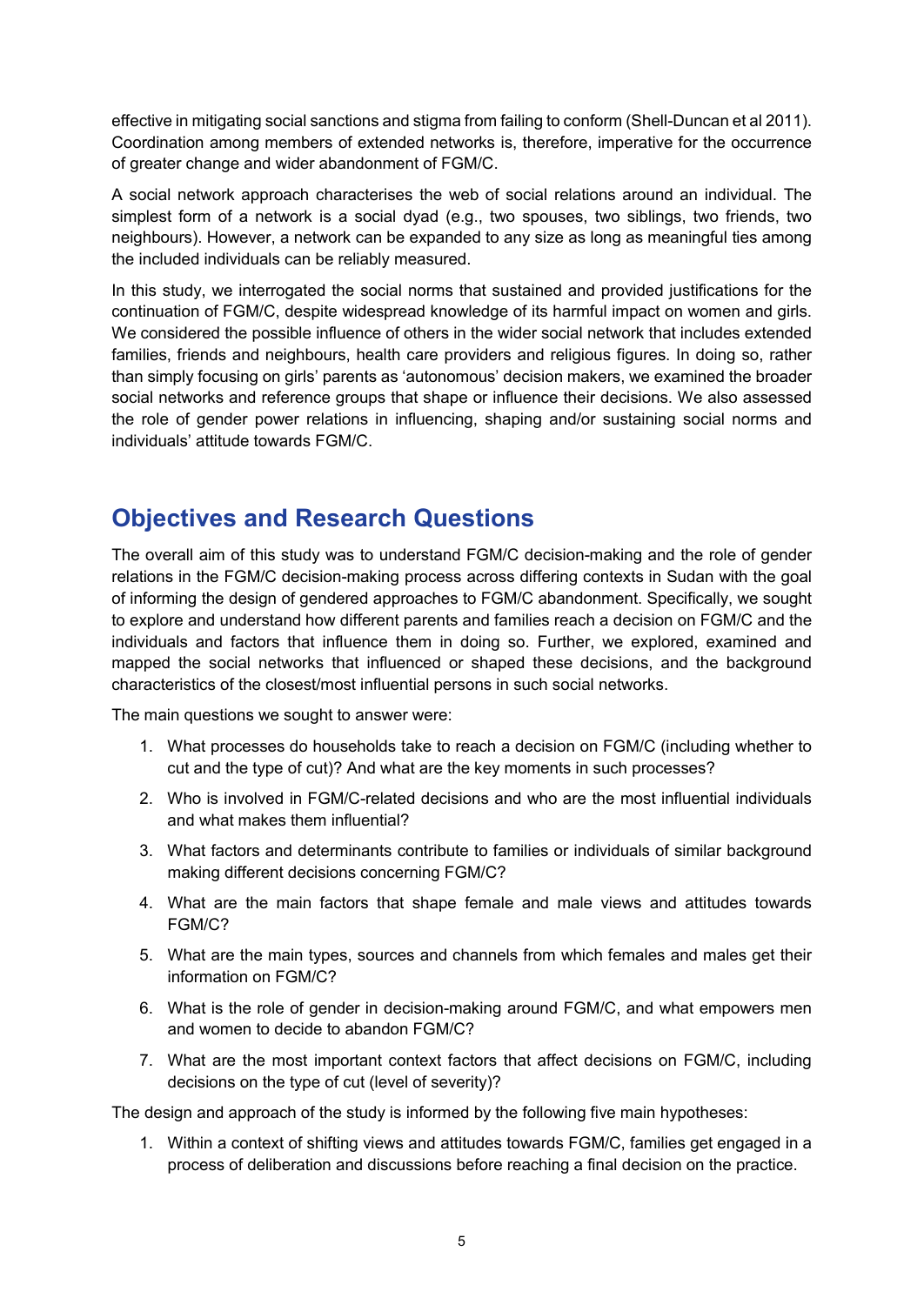- 2. FGM/C decision-making rarely happens in isolation. Instead, there are multiple decision makers who are each, in turn, influenced by other members of their social networks.
- 3. Members of a social network who are more proximate (i.e. extended family) will have greater influence on decision-making that those who are less proximate, regardless of their standing in the community (religious leaders, health professionals, NGO leaders).
- 4. Prevalence of FGM/C will be higher in rural than urban communities. The prevalence of FGM/C among mothers in the community, as an indicator of pressure to conform to norms regarding FGM/C, will be a significant predictor of girl's FGM/C status, independent of the FGM/C status of her own mother.
- 5. Marriageability may be a key norm driving the perpetuation of FGM/C, yet the practice is also perpetuated by other social, moral and religious norms including gender norms.

# <span id="page-16-0"></span>**Methods**

#### <span id="page-16-1"></span>**Study Design**

Given the nature of the research questions, we conducted a cross-sectional, mixed methods study combining qualitative methods (focus group discussions [FGDs] and in-depth interviews [IDIs]) and quantitative (household survey) approaches. The rationale behind using these mixed methods was firstly to estimate and to quantify the role of gender in decision-making processes regarding FGM/C abandoning, shifting or practising and secondly to better understand the complexities around FGM/C decision-making and the role of gender on decision-making. We first conducted a household survey to assess the role of gender in families' decisions to abandon or practise FGM/C. We then conducted the qualitative interviews that were informed by the results of the survey and to get in-depth knowledge about the complex issues that emerged from the results of the survey; focus group discussions and in-depth interviews were used.

The study was conducted in four main phases that were carefully sequenced. The first phase involved a critical review of the FGM/C literature, focusing on Sudan and Africa. The review helped the research team understand the general situation, existing knowledge and gaps and challenges facing researchers and practitioners. The review also helped position the research, avoid duplications and informed the selection and design of the study and data collection tools. In the second phase, we conducted a household survey in the study sites (described in the following subsection). The survey was necessary given the very limited information about FGM/C in the research area because it provided quantitative data on FGM/C attitude and practices. The survey also informed the design of, and selection of participants for, the qualitative interviews. The third phase focused on the collection and analysis of qualitative data through IDIs with key informants and FGDs with men and women in the study sites. Tools for the qualitative interviews and discussions were informed by the initial findings of the household survey. The fourth phase was devoted to data analysis, report writing and dissemination of findings.

#### <span id="page-16-2"></span>**Study Settings**

This study was conducted in urban and rural areas in Khartoum and Gedaref States in Sudan. These states were selected because they reflect typical social groups in Sudan and represent a level of diversity in terms of severity of FGM/C, socio-cultural and economic backgrounds and exposure to FGM/C campaign and materials. This diversity enabled us to understand the factors associated with the decision-making process regarding abandoning, shifting or practising FGM/C. FGM/C-related indicators for the two states are summarised in Table 1.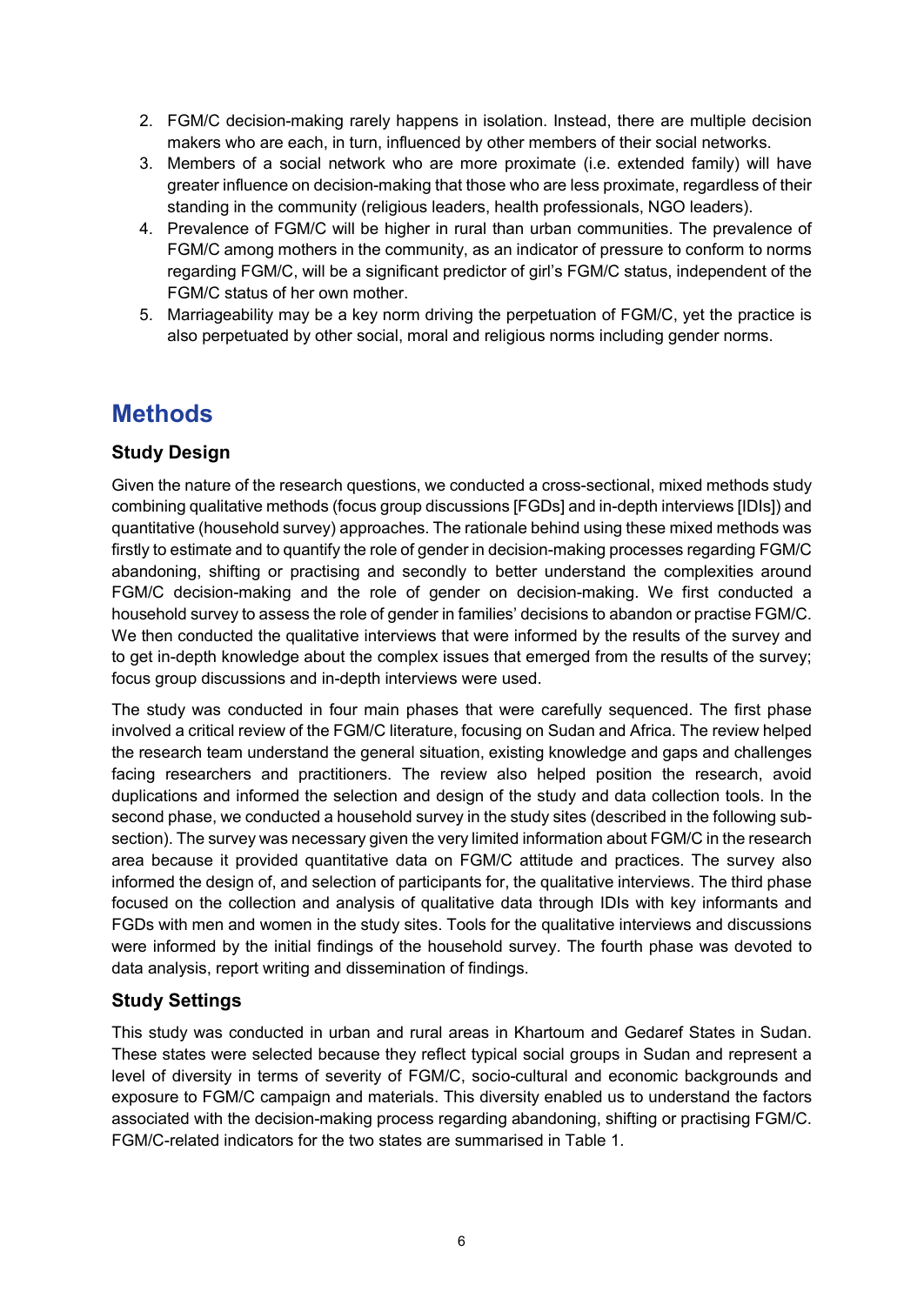|  | Table 1. FGM/C-related indicators in Khartoum and Gedaref States. |
|--|-------------------------------------------------------------------|
|--|-------------------------------------------------------------------|

| <b>Indicators</b>                                                                                  | <b>Khartoum State</b> | <b>Gedaref State</b> |
|----------------------------------------------------------------------------------------------------|-----------------------|----------------------|
| FGM/C prevalence                                                                                   | 87.5%                 | 78.5%                |
| Women (15-49 years old) who had a 'sewn closed'<br>form of FGM/C                                   | 71.3%                 | 74.6%                |
| Women (15-49 years old) who had 'flesh removed'<br>form of FGM/C                                   | 22.1%                 | 9.7%                 |
| Daughters aged (0-14 years old) who had any form of<br>FGM/C                                       | 29.9%                 | 28.9%                |
| Women (15-24 years old) who are literate                                                           | 82.6%                 | 42.8%                |
| Women (20-49 years old) who first married or entered<br>a marital union before their 18th birthday | 27.0%                 | 49.0%                |

Source: Sudan MICS, 2014

Khartoum State covers an area of  $22.122 \text{ km}^2$  and in 2018 is projected to have a population of approximately 7.4 million people (Central Bureau of Statistic ND; Saeed, Weng, Mohamed and Mohammed 2014). Geographically, Khartoum State is divided into three clusters: Khartoum, Khartoum North and Omdurman. The Khartoum cluster is administratively subdivided into two localities: Khartoum and Jebel Awliya. Khartoum North comprises of the Khartoum North and Nile East localities. Omdurman comprises three localities, namely, Omdurman, Umbadda and Karari. Omdurman is the largest town in this cluster and is known as the historical capital of Sudan. Khartoum city is the political capital of Sudan where offices of the state, governmental institutions, ministries, embassies and international and regional organisations are located. In 2014, FGM/C prevalence in the state was estimated at 87.5 percent (Figure 1), while the prevalence of FGM/C among girls aged 0–14 years was 29.9 percent (CBS and UNICEF Sudan 2016). Khartoum does not have an anti-FGM/C law.

Gedaref State borders Ethiopia (Figure 1). The state covers an area of approximately 71,621 km<sup>2</sup> and comprises seven localities with a population of about two million people, projected from the fifth population census (CBS 2009). FGM/C prevalence in 2016 was estimated at 78.5 percent in the state, while the prevalence of FGM/C among girls aged 0–14 years was 28.9 percent (CBS and UNICEF Sudan 2016). Gedaref is home to the largest commercial mechanised farming schemes in Sudan and, consequently, attracts many labour migrants, refugees and internally displaced persons. Many of the migrants have settled permanently in the state. The long history of migration and settlement in the state has made it one of the most ethnically, socio-culturally and economically diverse state in the country. While some of these ethnic groups have practised FGM/C for a long time, for others the practice has largely been adopted as a result of migration and socio-cultural interaction with other groups, especially in urban and semi-urban areas. While there is no federal law that bans FGM/C in Sudan, Gedaref is one of four states that have introduced legislation that makes FGM/C illegal.

Due to budgetary and time limitations it was not possible to cover all areas of the selected states. Four localities were selected as areas of focus for the study: Jebel Awliya and Umbadda localities were selected in Khartoum State and Gedaref and Al-Faw localities were selected in Gedaref state. The two localities in each of the two states were selected as they largely reflect the wide ethnic socio-cultural and economic diversities in the selected state. The selected localities also reflect the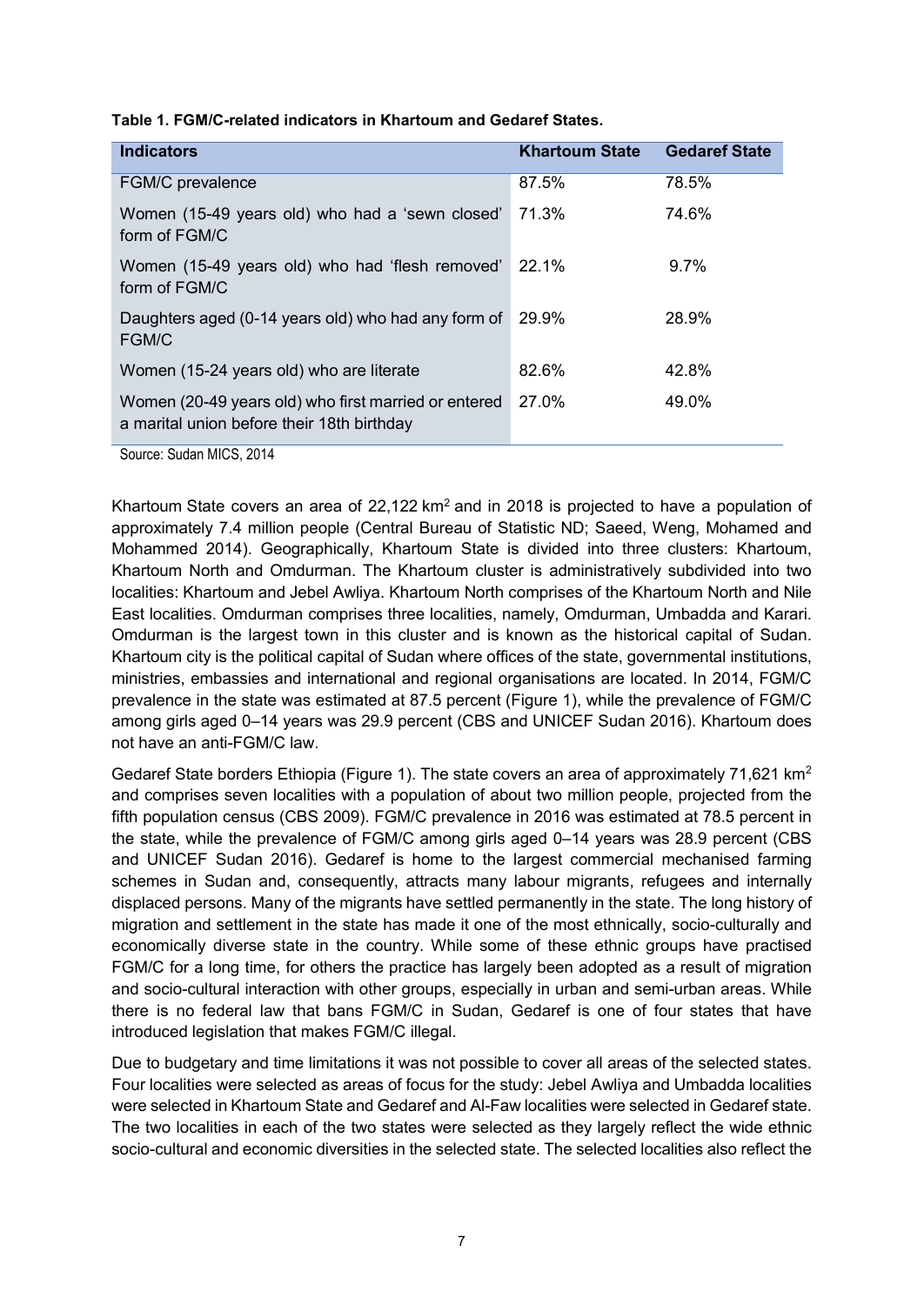different levels of interventions regarding the practice, prevalence and shift in attitudes and practices.

The selection was also informed by discussions with researchers working on other studies in Sudan within the broader research programme. We also had discussions on the selection with stakeholders and partners at both federal and state level, including those involved in the implementation of the UN Joint Programme on FGM/C and the Sudan Free from Female Genital Cutting (SFFGC) Programme, which is a five-year initiative funded by the UK Government to promote FGM/C abandonment in Sudan. The selected localities were in the focus localities for the SFFGC and the UN Joint Programme.

#### <span id="page-18-0"></span>**Study Population and Sampling**

The quantitative survey was conducted in households in the four selected localities. Households were eligible for the survey if they had at least one female aged 7 years or older. The minimum sample size was computed using the following formula (Daniel 1999):

$$
\left[n = \frac{z^2 pq}{d^2}\right]
$$

Where,

n = sample size

 $z = (1 - \alpha)$ , is the z-score corresponding to a 95% confidence interval and was computed as 1.96 (rounded up to 2)

p = expected probability of FGM/C among women aged 15-49 years and was estimated at 87 percent based on the 2014 MICS (CBS and UNICEF Sudan, 2016).

 $q =$  the complementary value of p which is  $(1-p) = 13$  percent

d = desired margin of error or 0.03

A minimum sample size of 502 households was determined by using this formula. Data were collected from 515 households (314 households in Khartoum and 201 in Gedaref States). The number of households sampled in each state was determined based on the population density in each state. Households were sampled using a stratified multistage cluster procedure, which helped in capturing the social groups, level of diversity in terms of severity of FGM/C, socio-cultural and socio-economic backgrounds and exposure to FGM/C campaign and materials. In the first stage, two localities in each state from the SFFGC implementation areas were randomly selected. The two localities were then stratified into rural and urban areas. In the next stage, one cluster was selected randomly from each stratum. The households were selected from each cluster using systematic random sampling by dividing the number of households in each cluster by the sample size for that cluster.

For the qualitative element of the research, we conducted 15 FGDs (eight among women and seven among men) in the same areas that the survey was undertaken, namely in Khartoum and Gedaref States. Four FGDs were conducted in each locality (i.e. two FGDs in each rural and urban area). The number of participants in each group ranged from five to eight. One FGD with men was not conducted in Al-Faw because some participants were hesitant to talk about FGM/C publicly. In addition, we conducted 18 IDIs with key informants (eight men and ten women), with at least one man and one woman from each locality. Key informants were identified during the survey by the field supervisors.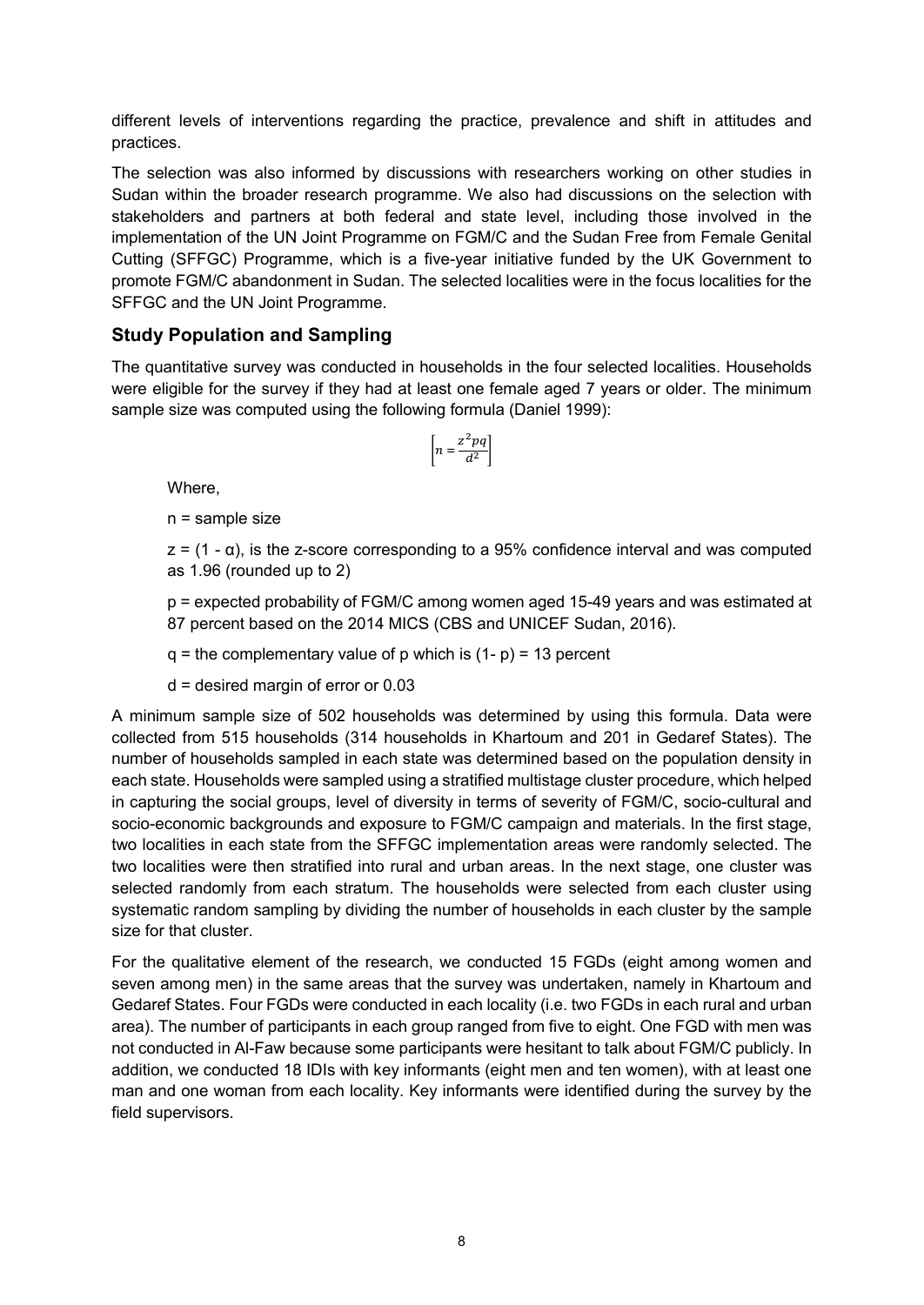#### <span id="page-19-0"></span>**Data Collection**

For the household survey, the head of the household was informed about the study, and then he/ she was invited to participate in the survey or to nominate someone within the households to answer the survey's questions. Those who accepted to take part, were requested to complete the questionnaire themselves or nominate any adult member of their household to do so. The person who eventually completed the questionnaire was asked to read and sign the written consent form. The relationship of the respondent to the household head is summarised in Table 2.

| <b>Relationship</b> | (n)   | <b>Percent</b> |
|---------------------|-------|----------------|
| Wife                | (270) | 52.4           |
| Head of household   | (120) | 23.3           |
| Daughter            | (68)  | 13.2           |
| Son                 | (41)  | 8.0            |
| Other               | (16)  | 3.1            |

| Table 2. Relationship of the survey respondent to the head of household (N=515). |  |  |  |
|----------------------------------------------------------------------------------|--|--|--|
|----------------------------------------------------------------------------------|--|--|--|

Although the survey was administered to women in the majority of the households, in most cases (82 percent of households), other male and female members of the household were also present during the interview. Figure 2 shows the other household members present during the completion of the questionnaire. Wives were present in 42 percent of the interviews, daughters in 35 percent, sons in 28 percent, and husbands in 19 percent.



**Figure 2. Household members present during interview.**

Quantitative data were collected using a pre-tested, structured, paper-based questionnaire. The questionnaire elicited information on the household composition, socio-demographic characteristics of household members, household socioeconomic status, exposure to FGM/C information, attitudes towards FGM/C, household decision-making around FGM/C, and the practise of FGM/C. In each household, one household member was interviewed.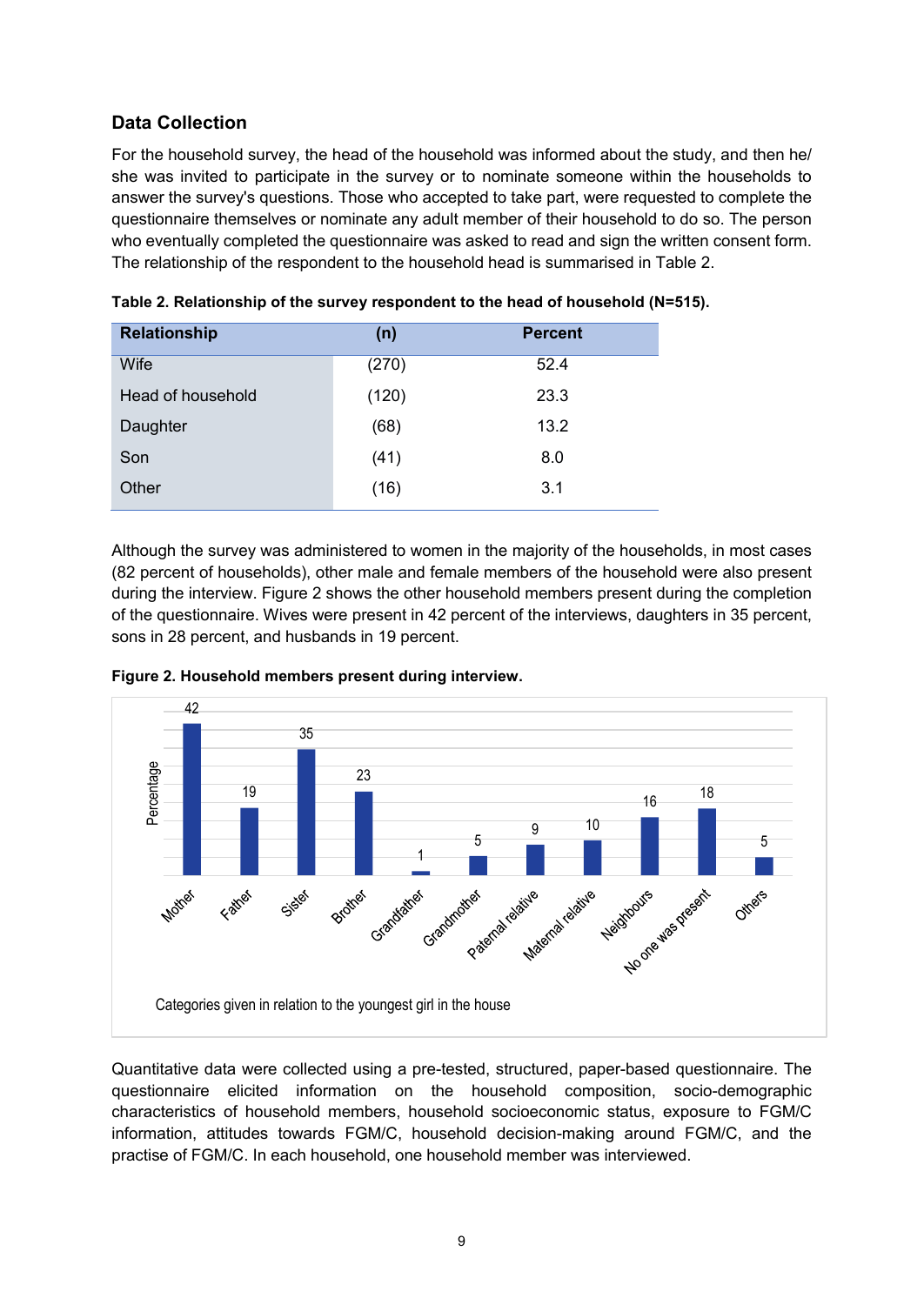Participants for the FGDs were identified and recruited with support from local community organisations, local leaders and activists. For both men and women groups, the participants had to be aged 18 years and older. We also sought to have a mix between married and unmarried men and women. The researchers identified the key informants for the IDIs during the survey fieldwork. The interviews and discussions sought to further interrogate specific issues emerging from the household survey. The FGDs and the interviews were conducted by research teams in the same clusters where the household survey was conducted. All interviews and discussions were audiorecorded with participants' consent. Separate FGDs were conducted for men and women. All interviews were conducted in Arabic.

#### <span id="page-20-0"></span>**Data Management and Analysis**

Quantitative data were double entered using the Statistical Package for Social Sciences (SPSS) software (Version 24). Frequency tables were generated for the all variables of the study to check the data entry and to ensure data quality. Univariate and bivariate statistics were computed to summarise the descriptive characteristics of the sample and to assess the factors associated with the final decision to circumcise the youngest daughter in the household or not. The decision around FGM/C was measured using a single item referring to the youngest daughter in the household what was the decision that resulted from the discussion about circumcision? Possible responses were to circumcise the girl, not to circumcise the girl or to postpone the decision. For the bivariate and multivariate analysis, a binary variable (to circumcise/not to circumcise) was created. Variables that were significantly associated with the primary dependent variable at bivariate level were included in a multivariable logistic regression model to identify the predictors of decision-making about FGM/C. A p-value of less than 0.05 was considered statistically significant.

Audio recordings of the IDIs and FGDs were transcribed. Transcripts were then coded manually and categorised into emerging themes and patterns. Findings were generated based on the research questions and the emerging themes and patterns from the initial data analysis. Qualitative methods findings were integrated with the survey findings. Expressive quotes were selected from the transcription, translated into English and presented in the text.

#### <span id="page-20-1"></span>**Ethical Considerations and Positionality**

Ethical approval for the study was granted by the Population Council's Institutional Review Board (IRB) and the Research Review Board of Ahfad University for Women (AUW). Potential study participants were briefed about the aim of the study and methods to be used, institutional affiliations of the researchers, anticipated benefits and potential risks and follow-up of the study, discomfort that participation may entail, right to abstain from participating in the study, or to withdraw from it at any time without reprisal and measures to ensure confidentiality of information provided. All participants provided signed informed consent prior to participation.

Although the four main researchers involved in this study are middle class, university staff, based in Khartoum and known to oppose all forms of FGM/C, we were mindful of the importance of remaining professional, independent and impartial in the way we conducted our study and interpreted and presented our results and conclusions. To build trust and improve our understanding of the community, the study team recruited community facilitators from each of the localities and most data collectors were well-trained men and women from the local community.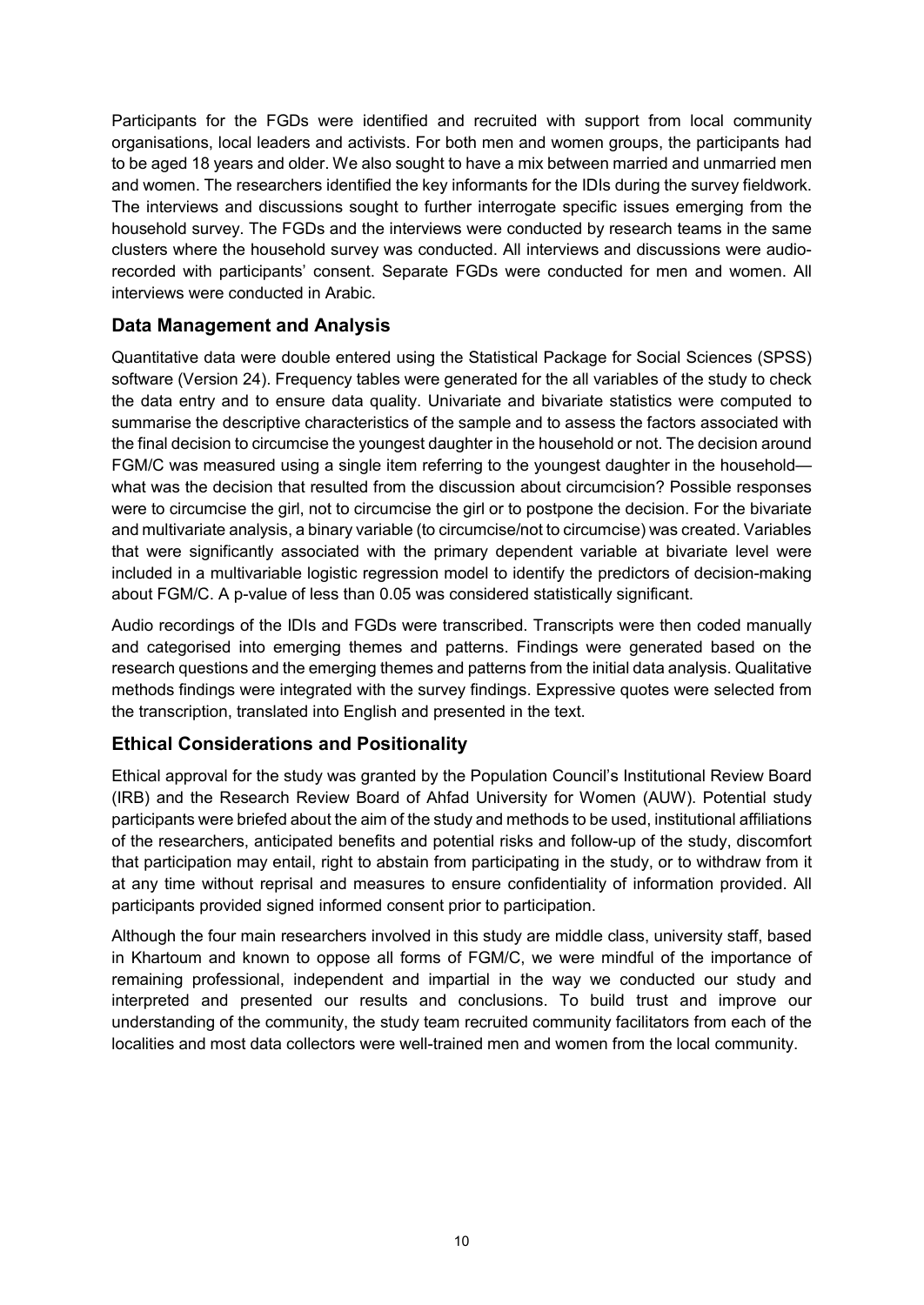# <span id="page-21-0"></span>**Results**

#### <span id="page-21-1"></span>**Sociodemographic Characteristics of Surveyed Households**

The socio-demographic characteristics of the surveyed households are summarised in Table 3. The calculated average household size ranged between six and seven persons. Most households (61.2 percent) were living in an urban area. Khartoum had a higher proportion of urban residents than Gedaref (68.2 percent compared to 50.2 percent). Most households (86 percent) were maleheaded, reflecting the predominantly patriarchal system across communities. Overall, 11 percent of household heads had never been to school, 12 percent had informal education (*Khalwa* – Quranic school) and the rest (77 percent) had formal education. Most respondents (81 percent) classified their households as middle-income, while 15 percent classified their households as lowincome.

|                                          | <b>Gedaref</b> |               | <b>Khartoum</b> |                          | <b>Total</b> |                          |
|------------------------------------------|----------------|---------------|-----------------|--------------------------|--------------|--------------------------|
|                                          | $(n=201)$      |               | $(n=314)$       |                          | $(N=515)$    |                          |
|                                          | N              | $\frac{9}{6}$ | N               | $\overline{\frac{9}{6}}$ | n            | $\overline{\frac{9}{6}}$ |
| <b>Areas of residence</b>                |                |               |                 |                          |              |                          |
| Urban                                    | 101            | 50.2          | 214             | 68.2                     | 315          | 61.2                     |
| Rural                                    | 100            | 49.8          | 100             | 31.8                     | 200          | 38.8                     |
| Gender of household head                 |                |               |                 |                          |              |                          |
| Male                                     | 190            | 94.5          | 255             | 81.2                     | 445          | 86.4                     |
| Female                                   | 8              | 4.0           | 27              | 8.6                      | 35           | 6.8                      |
| Missing                                  | 3              | 1.5           | 32              | 10.2                     | 35           | 6.8                      |
| <b>Education level of household head</b> |                |               |                 |                          |              |                          |
| Illiterate                               | 24             | 11.9          | 30              | 9.6                      | 54           | 10.5                     |
| Khalwa (Quranic school) - informal       | 19             | 9.5           | 38              | 12.1                     | 57           | 11.1                     |
| Primary                                  | 51             | 25.4          | 83              | 26.4                     | 134          | 26.0                     |
| Secondary                                | 67             | 33.3          | 76              | 24.2                     | 143          | 27.8                     |
| University/post-graduate                 | 37             | 18.4          | 54              | 17.2                     | 91           | 17.7                     |
| Missing                                  | 3              | 1.5           | 32              | 10.2                     | 36           | 7.0                      |
| Age of wife (years)                      |                |               |                 |                          |              |                          |
| < 30                                     | 50             | 24.9          | 43              | 13.7                     | 93           | 18.1                     |
| 30-39                                    | 58             | 28.9          | 94              | 29.9                     | 152          | 29.5                     |
| 40-49                                    | 57             | 28.4          | 91              | 29.0                     | 148          | 28.7                     |
| $\geq 50$                                | 32             | 15.9          | 64              | 20.4                     | 96           | 18.6                     |
| Missing                                  | $\overline{4}$ | 2.0           | 22              | 7.0                      | 26           | 5.0                      |
|                                          |                |               |                 |                          |              |                          |

#### **Table 3. Socio-demographic characteristics of surveyed households.**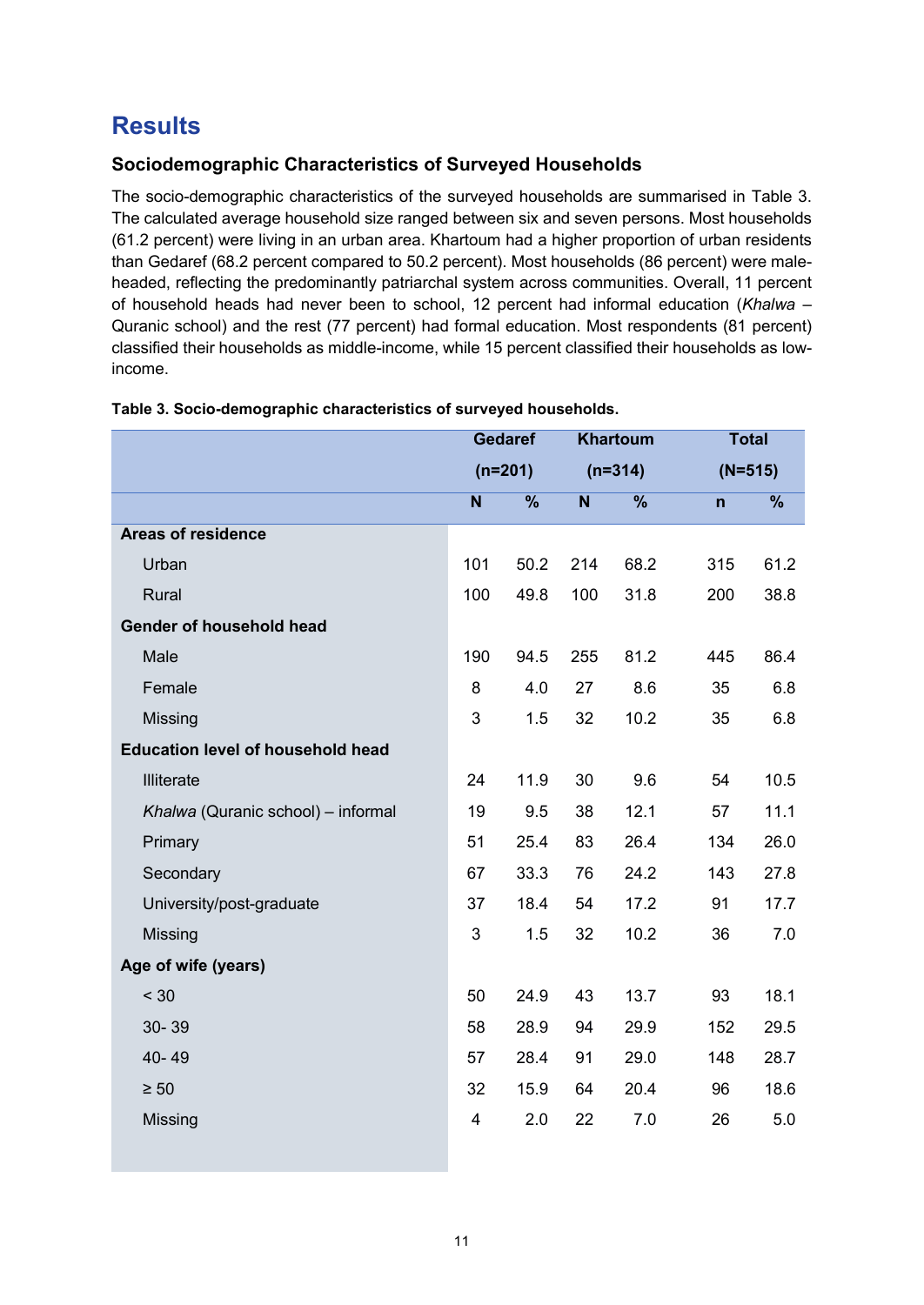|                                    | <b>Gedaref</b> |               | <b>Khartoum</b> |      |                | <b>Total</b> |
|------------------------------------|----------------|---------------|-----------------|------|----------------|--------------|
|                                    | $(n=201)$      |               | $(n=314)$       |      |                | $(N=515)$    |
|                                    | N              | $\frac{9}{6}$ | N.              | $\%$ | $\mathsf{n}$   | %            |
| <b>Education level of wife</b>     |                |               |                 |      |                |              |
| Illiterate                         | 30             | 14.9          | 47              | 15.0 | 77             | 15.0         |
| Khalwa (Quranic school) - informal | 13             | 6.5           | 23              | 7.3  | 36             | 7.0          |
| Primary                            | 70             | 34.8          | 123             | 39.2 | 193            | 37.5         |
| Secondary                          | 51             | 25.4          | 65              | 20.7 | 116            | 22.5         |
| University/post-graduate           | 33             | 16.4          | 32              | 10.2 | 65             | 12.6         |
| Missing                            | $\overline{4}$ | 2.0           | 24              | 7.6  | 28             | 5.4          |
| <b>Number of household members</b> |                |               |                 |      |                |              |
| $2 - 5$                            | 86             | 42.8          | 76              | 24.2 | 162            | 31.4         |
| $6 - 10$                           | 105            | 52.2          | 213             | 67.8 | 318            | 61.6         |
| $11 - 15$                          | 10             | 5.0           | 23              | 7.3  | 33             | 6.4          |
| $16+$                              | $\mathbf 0$    | 0.0           | $\overline{2}$  | 0.6  | $\overline{2}$ | 0.4          |
| <b>Perceived wealth status</b>     |                |               |                 |      |                |              |
| High income                        | 14             | 7.0           | $\overline{7}$  | 2.2  | 21             | 4.1          |
| Middle income                      | 160            | 79.6          | 255             | 81.2 | 415            | 80.6         |
| Low income                         | 26             | 12.9          | 50              | 15.9 | 76             | 14.8         |
| Missing                            | 1              | 0.5           | $\overline{2}$  | 0.6  | 3              | 0.6          |

In terms of the personal experiences that influenced female respondents' views on FGM/C, Table 4 below shows that nearly half were influenced by being cut themselves (49 percent) or experiences of being uncut (three percent). Others were influenced by either witnessing the suffering of a circumcised girl (11 percent), attending an FGM/C operation (four percent) or attending a pro- or anti-FGM/C religious lecture or meeting (11 percent).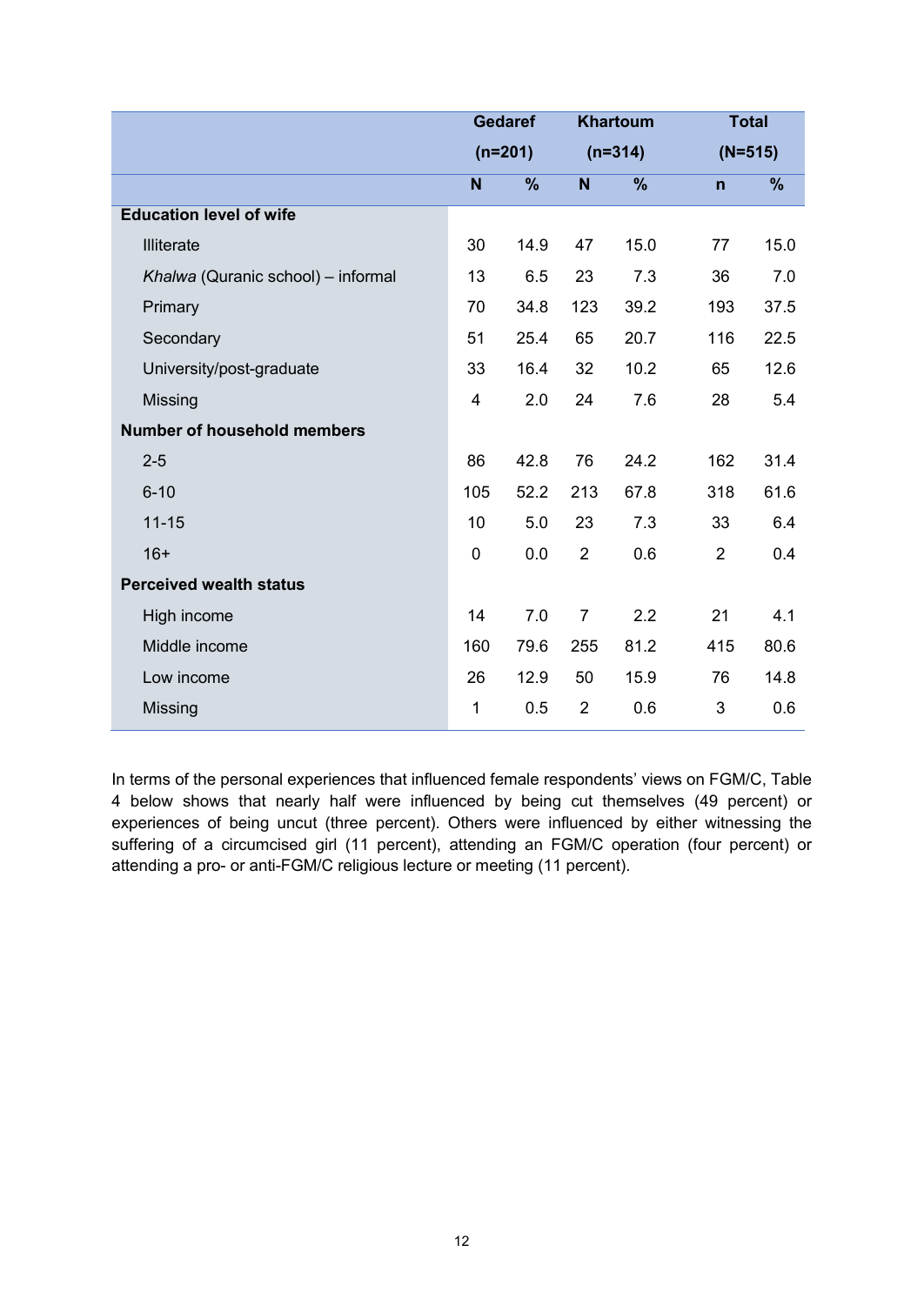| Experience <sup>t</sup>                    | $\mathsf{n}$ | <b>Percent</b> |
|--------------------------------------------|--------------|----------------|
| Personal experience as circumcised woman   | 173          | 48.9           |
| Personal experience as uncircumcised woman | 10           | 2.8            |
| Attended an FGM operation                  | 13           | 3.7            |
| Witnessed suffering circumcised girl       | 37           | 10.5           |
| Attended pro-FGM religious lecture         | 19           | 5.4            |
| Attended anti-FGM religious lecture        | 15           | 4.2            |
| Attended pro-FGM religious meeting         | 39           | 11.0           |
| Attended anti-FGM religious meeting        | 25           | 7.1            |
| <b>Others</b>                              | 71           | 20.1           |

#### **Table 4. Experiences that affected female respondents' views about FGM/C (N=354).**

†Multiple responses allowed

#### <span id="page-23-0"></span>**Socio-demographic Characteristics of Qualitative Interview Participants**

The number of participants in each FGD varied but mostly ranged from five to nine persons. Two of the male FGDs, both held inside a mosque at the request of local leaders, had 14 and 19 participants each. Most FGD participants were aged between 40 and 59 years. The youngest participant was 18 years and the oldest were aged between 70 and 79 years.

The women who participated in the FGDs were mostly housewives but included some local teachers and young educated married and unmarried girls. The men were mostly self-employed (e.g., farmers) or wage labourers. Some men were employed in the private sector, while others were senior government officials, medical doctors, teachers and university students and graduates.

The women and men who participated in the IDIs were all local leaders and activists, such as women unionist leaders, heads of local associations, religious teachers, ethnic group leaders, members of popular committees, staff from community-based organisations, school teachers, and local activists. Their ages ranged between 21 and 60 years.

#### <span id="page-23-1"></span>**FGM/C Practice in Surveyed Households**

Descriptive statistics concerning the practise of FGM/C in surveyed households are summarised in Table 5. This table shows two different but potentially related and relevant issues. Firstly, it summarises the FGM/C status of the wife / female head of household (either reported by her or the primary respondent in each household) and the girls who are younger than 20 years in the household. It also summarises the type of FGM/C that was performed. It also presents information on certain aspects of the cutting of the youngest circumcised daughter in the household.

FGM/C was widely practised in participating households with 47 percent of young women and girls younger than 20 years reported to be cut. Seventy-four percent of the youngest cut women and girls aged 19 years or younger in the households were reported to have had the "sunna" cut, while about 13 percent were reported to have had the pharaonic cut (Figure 3). There was a high degree of medicalisation of FGM/C with about 67 percent of the youngest women and girls having been cut by trained midwives, one percent by a nurse, and 2 percent by a physician. Despite the high number of young women and girls who were cut by a health professional, 55 percent of girls had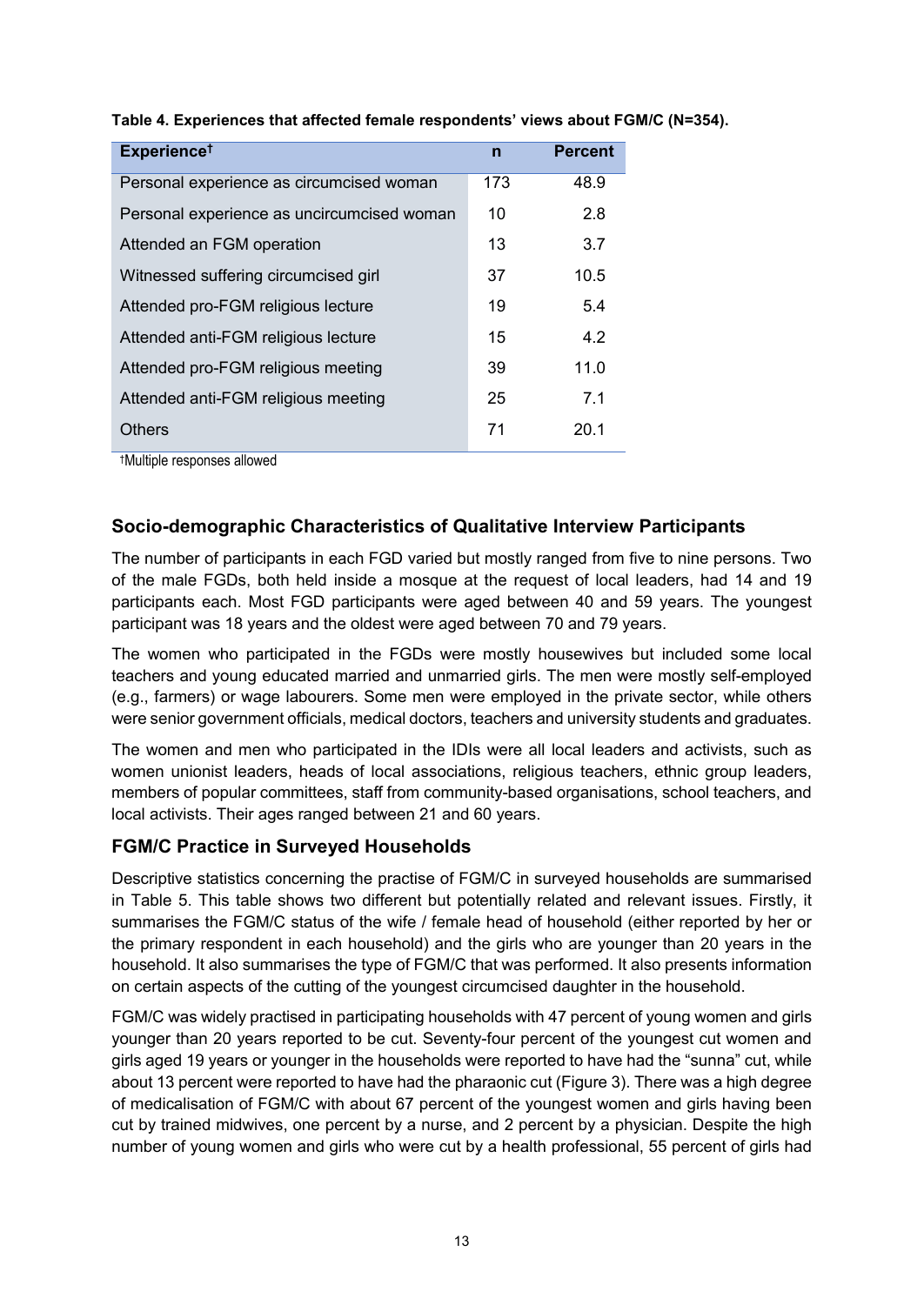been cut in the family home while 18 percent were cut in the house of an extended family member. Only one percent of girls had reportedly been cut in a health facility (Table 5).

| Table 5. FGM/C practice in surveyed households. |  |
|-------------------------------------------------|--|
|-------------------------------------------------|--|

|                                                                                        | <b>Gedaref</b> |          | <b>Khartoum</b> |           |                | <b>Total</b>  |
|----------------------------------------------------------------------------------------|----------------|----------|-----------------|-----------|----------------|---------------|
|                                                                                        | $(n=201)$      |          | $(n=314)$       |           |                | $(N=515)$     |
|                                                                                        | $\overline{n}$ | $\%$     | $\mathsf{n}$    | %         | N              | $\frac{9}{6}$ |
| Prevalence of FGM/C among the<br>respondents or their wives                            | 167            | 83.1     | 261             | 83.1      | 428            | 83.1          |
| <b>FGM/C status of the youngest</b><br>woman/girl under 20-years                       |                |          |                 |           |                |               |
| Circumcised                                                                            | 68             | 33.8     | 174             | 55.4      | 242            | 47.0          |
| Uncircumcised                                                                          | 133            | 66.2     | 140             | 44.6      | 273            | 52.6          |
|                                                                                        |                | $(n=68)$ |                 | $(n=174)$ |                | $(N=242)$     |
|                                                                                        | n              | %        | n               | %         | N              | %             |
| Type of FGM/C performed on<br>youngest woman/girl under 20-years                       |                |          |                 |           |                |               |
| Pharaonic                                                                              | 13             | 19.1     | 18              | 10.3      | 31             | 12.8          |
| Advanced "sunna" (Sandwich)                                                            | 3              | 4.4      | 10              | 5.7       | 13             | 5.4           |
| Sunna                                                                                  | 50             | 73.5     | 129             | 74.1      | 179            | 74.0          |
| Other                                                                                  | $\Omega$       | 0        | $\overline{4}$  | 2.3       | $\overline{4}$ | 1.7           |
| Don't know                                                                             | $\overline{2}$ | 2.9      | 11              | 6.3       | 13             | 5.4           |
| Missing                                                                                | $\mathbf{0}$   | 0        | $\overline{2}$  | 1.1       | $\overline{2}$ | 0.8           |
| <b>Circumciser who performed the</b><br><b>FGM/C procedure on youngest</b><br>daughter |                |          |                 |           |                |               |
| Physician                                                                              | 1              | 1.5      | 4               | 2.3       | 5              | 2.1           |
| <b>Trained midwife</b>                                                                 | 48             | 70.6     | 115             | 66.1      | 163            | 67.4          |
| Untrained midwife                                                                      | 3              | 4.4      | 15              | 8.6       | 18             | 7.4           |
| <b>Nurse</b>                                                                           | 0              | 0.0      | $\overline{2}$  | 1.1       | 2              | 0.8           |
| Grandmothers                                                                           | 0              | 0.0      | 6               | 3.4       | 6              | 2.5           |
| Other                                                                                  | $\overline{2}$ | 2.9      | 6               | 3.4       | 8              | 3.3           |
| Missing                                                                                | 14             | 20.6     | 26              | 14.9      | 40             | 16.5          |
| <b>Location where circumcision took</b><br>place for the youngest daughter             |                |          |                 |           |                |               |
| Current place of residence                                                             | 46             | 67.6     | 115             | 66.1      | 161            | 66.5          |
| Family's home-village/town                                                             | 7              | 10.3     | 28              | 16.1      | 35             | 14.5          |
| Other                                                                                  | 0              | 0.0      | 6               | 3.4       | 6              | 2.5           |
| Missing                                                                                | 15             | 22.1     | 25              | 14.4      | 40             | 16.5          |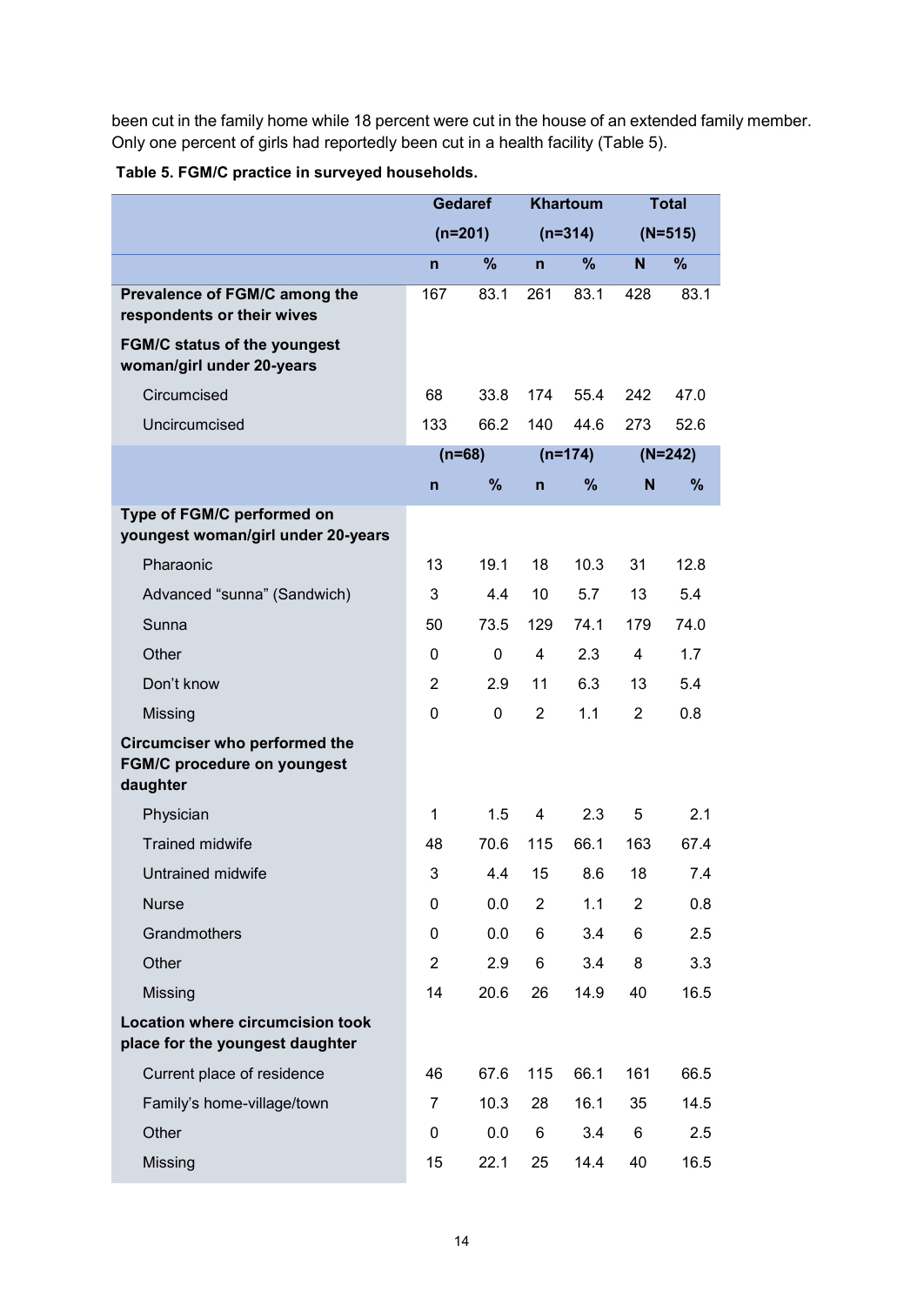| <b>Premises where circumcision</b><br>procedure was performed for the<br>youngest daughter |    |      |             |      |     |      |
|--------------------------------------------------------------------------------------------|----|------|-------------|------|-----|------|
| House of the nuclear family                                                                | 34 | 50.0 | 99          | 56.9 | 133 | 55.0 |
| House of the extended family                                                               | 18 | 26.5 | 26          | 14.9 | 44  | 18.2 |
| Health facility                                                                            | 0  | 0.0  | 3           | 1.7  | 3   | 1.2  |
| House of the midwife                                                                       | 1  | 1.5  | 16          | 9.2  | 17  | 7.0  |
| House of neighbours/ friends                                                               | 0  | 0.0  | $\mathbf 1$ | 0.6  | 1   | 0.4  |
| Other                                                                                      | 1  | 1.5  | 4           | 2.3  | 5   | 2.1  |
| Missing                                                                                    | 14 | 20.6 | 25          | 14.4 | 39  | 16.1 |

Note: The 'advanced sunna' cut, sometimes referred to as 'enhanced' or 'modified sunna', is type II FGM/C and involves the removal of a small part of the labia majora and the head of the clitoris sometimes followed by two or three sutures closing the upper part of the labia majora.



**Figure 3. Type of cut among young women and girls aged 0-19 years in surveyed households (N=242).**

#### <span id="page-25-0"></span>**Preparing for and performing FGM/C**

The practise of FGM/C is usually a process beginning with initial preparations for the event. Table 6. summarises survey responses about the people involved in different FGM/C-related activities. Results indicate that most activities primarily involved women (mostly mothers, grandmothers and aunts). Although a mix of female and male family members, friends and neighbours were reported to have attended the actual event, either the mothers (71 percent) or maternal grandmothers (14 percent) was involved in making the deal with the circumciser. Payment of fees for the circumcision was primarily done by the girl's mother (57 percent) or father (38 percent).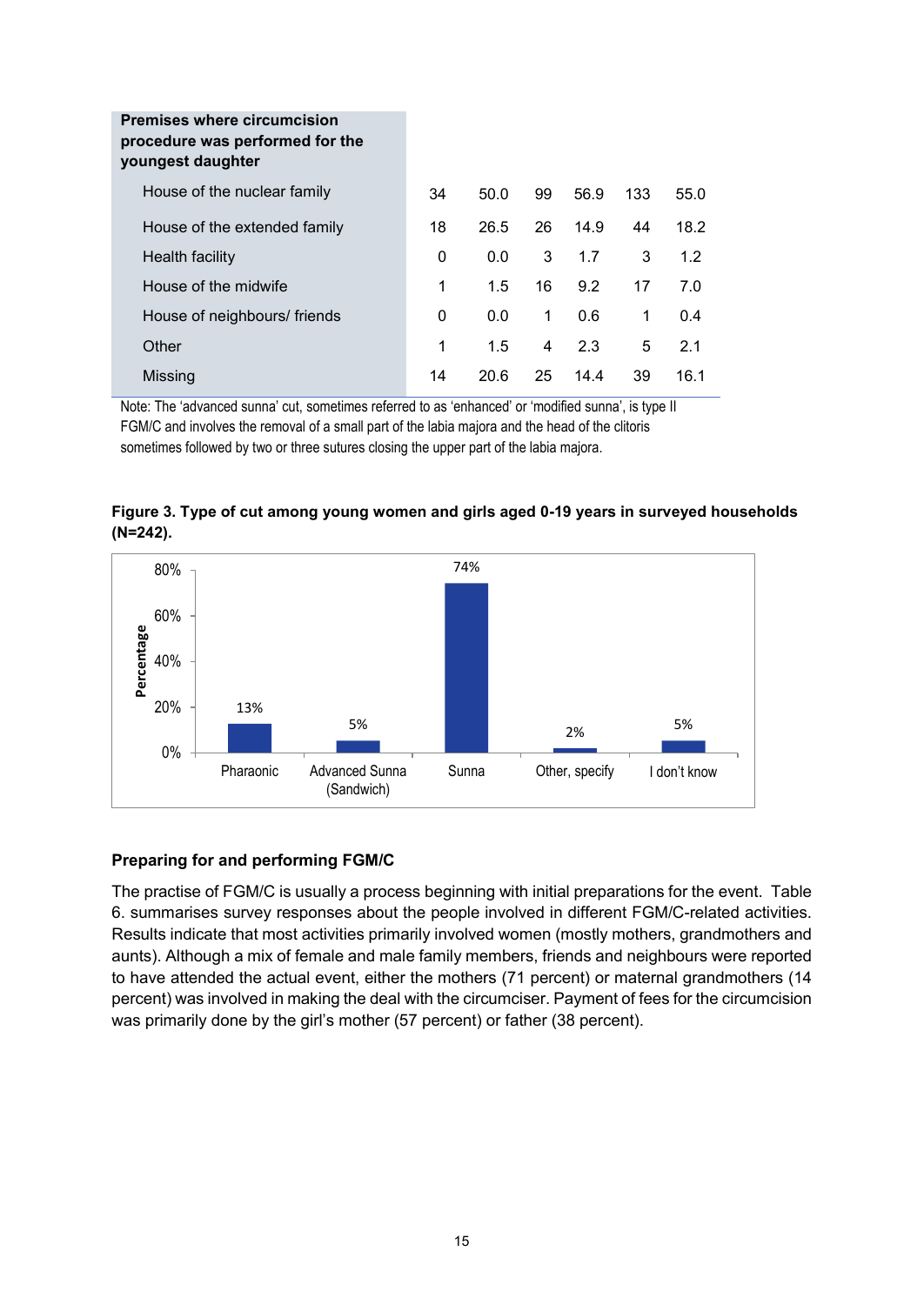| <b>Persons involved</b>       | <b>Persons who</b><br>prepared for<br>the event* |      | Persons who<br>attended the<br>event* |      | <b>Person who</b><br>made the<br>deal with the<br>circumciser* |      | <b>Person who</b> | paid the fees* |
|-------------------------------|--------------------------------------------------|------|---------------------------------------|------|----------------------------------------------------------------|------|-------------------|----------------|
|                               | $\mathsf{n}$                                     | %    | n                                     | %    | $\mathsf{n}$                                                   | %    | $\mathsf{n}$      | $\%$           |
| <b>Mother</b>                 | 198                                              | 81.8 | 142                                   | 58.7 | 172                                                            | 71.1 | 137               | 56.6           |
| Father                        | 52                                               | 21.5 | 51                                    | 21.1 | 15                                                             | 6.2  | 92                | 38.0           |
| <b>Sister</b>                 | 13                                               | 5.4  | 47                                    | 19.4 | -                                                              |      |                   |                |
| <b>Brother</b>                | 8                                                | 3.3  | 32                                    | 13.2 | 3                                                              | 1.2  | $\mathbf 1$       | 0.4            |
| Maternal grandmother          | 125                                              | 51.7 | 110                                   | 45.5 | 34                                                             | 14.0 | 10                | 4.1            |
| Paternal grandmother          | 72                                               | 29.8 | 83                                    | 34.3 | 11                                                             | 4.5  | 4                 | 1.7            |
| Uncle                         | 11                                               | 4.5  | 45                                    | 18.6 | $\mathbf 0$                                                    | 0.0  | 1                 | 0.4            |
| Aunt                          | 67                                               | 27.7 | 116                                   | 47.9 | 11                                                             | 4.5  | 6                 | 2.5            |
| Friends or neighbours         | 27                                               | 11.2 | 103                                   | 42.6 | $\mathbf 0$                                                    | 0.0  | 17                | 7.0            |
| Daughter                      |                                                  |      |                                       |      | $\overline{2}$                                                 | 0.8  |                   |                |
| No one                        | 16                                               | 6.6  | 14                                    | 5.8  | -                                                              |      |                   |                |
| <b>Others</b>                 | $\overline{7}$                                   | 2.9  | 12                                    | 5.0  |                                                                |      |                   |                |
| *: Multiple responses allowed |                                                  |      |                                       |      |                                                                |      |                   |                |

**Table 6. People involved in FGM/C-related activities for the youngest circumcised girl in participating households (N=242).**

#### <span id="page-26-0"></span>**Exposure to FGM/C-related Information**

The practice of FGM/C in Sudan is still controversial despite the long-history of efforts to end it that date back to the early 1940s. As such, most individuals and communities are exposed to both proand anti-FGM/C information. Table 7 summarises the survey findings on the sources from which households received FGM/C-related information and the survey respondents' perceptions around the most influential sources. Results show that the same channels of information are often used to advocate for or oppose FGM/C. The most frequently reported source of pro-FGM/C information was home visits by a health promoter—volunteer who works in a community to facilitate health service provision and conducts health awareness-raising activities (55 percent), followed by the public discussions about FGM/C and women's issues (38 percent) and television (36 percent). The most frequently reported source of anti-FGM/C information was the radio (38 percent), followed by role-plays/lectures (24 percent) community dialogues (19 percent), public discussions on FGM/C or women's issues (19 percent), the television (19 percent), and community public declarations (18 percent). As shown in Table 8, the most influential source/channel of information was the television (60 percent), followed by health awareness talks (22 percent) and family members (19 percent).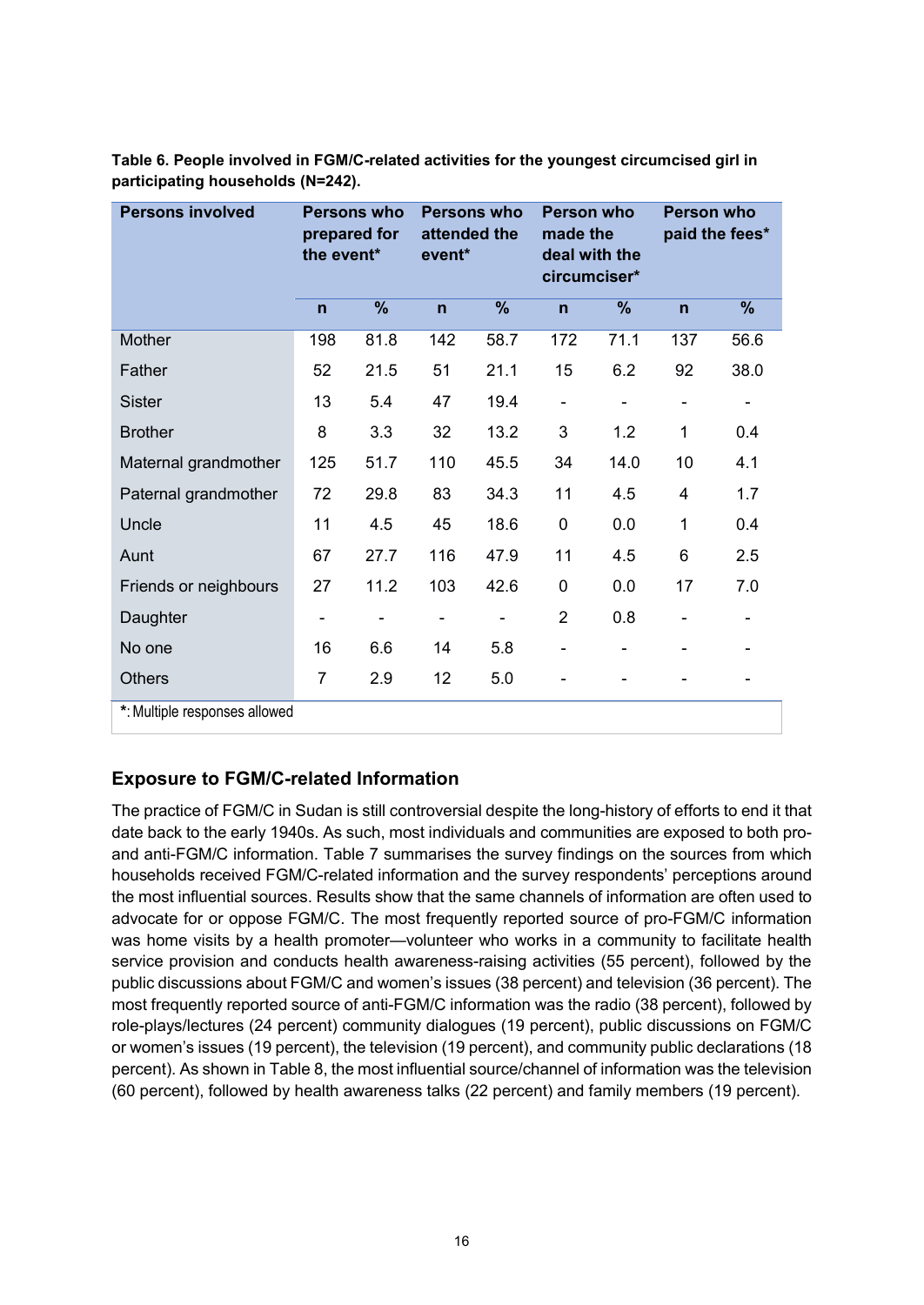| Table 8. Households' sources of FGM/C information. |  |  |
|----------------------------------------------------|--|--|
|                                                    |  |  |

| <b>Information source</b>                      | <b>Pro-FGM/C</b><br><b>Anti-FGM/C</b><br>information <sup>†</sup><br>information <sup>†</sup> |                          |          | <b>Most influential</b><br><b>FGM/C</b><br>information<br>source <sup>t</sup> |       |                          |
|------------------------------------------------|-----------------------------------------------------------------------------------------------|--------------------------|----------|-------------------------------------------------------------------------------|-------|--------------------------|
|                                                | $n^*$                                                                                         | $\overline{\frac{9}{6}}$ | $n^{**}$ | $\overline{\frac{9}{6}}$                                                      | N     | $\overline{\frac{9}{6}}$ |
|                                                | (205)                                                                                         |                          | (392)    |                                                                               | (515) |                          |
| <b>TV</b>                                      | 73                                                                                            | 36                       | 74       | 19                                                                            | 311   | 60.4                     |
| Radio                                          | 31                                                                                            | 15                       | 150      | 38                                                                            | 85    | 16.5                     |
| Role-play\lecture                              | 27                                                                                            | 13                       | 95       | 24                                                                            | 80    | 15.5                     |
| Religious lecture                              | 10                                                                                            | 5                        | 36       | 9                                                                             | 59    | 11.5                     |
| Education program                              | 18                                                                                            | 9                        | 29       | $\overline{7}$                                                                | 66    | 12.8                     |
| Health awareness campaigns                     | 26                                                                                            | 13                       | 38       | 10                                                                            | 111   | 21.6                     |
| Family members                                 | 19                                                                                            | 9                        | 49       | 13                                                                            | 99    | 19.2                     |
| Community dialogue /group<br>discussion        | 59                                                                                            | 29                       | 74       | 19                                                                            | 61    | 11.8                     |
| Home visit by health promoter                  | 112                                                                                           | 55                       | 60       | 15                                                                            | 24    | 4.7                      |
| Public discussion about FGM<br>or women issues | 78                                                                                            | 38                       | 76       | 19                                                                            | 35    | 6.8                      |
| Brochure/posters                               | 5                                                                                             | $\overline{2}$           | 41       | 10                                                                            | 41    | 8.0                      |
| Lecture on harmful traditional<br>practices    | $\overline{7}$                                                                                | 3                        | 61       | 16                                                                            | 38    | 7.4                      |
| Saleema Campaign                               | 5                                                                                             | $\overline{2}$           | 54       | 14                                                                            | 47    | 9.1                      |
| Community public declaration                   | 5                                                                                             | $\overline{2}$           | 72       | 18                                                                            | 19    | 3.7                      |
| Not applicable                                 | 13                                                                                            | 6                        | 5        | $\mathbf{1}$                                                                  |       |                          |
| <b>Others</b>                                  | 17                                                                                            | 8                        | 10       | 3                                                                             |       |                          |

† Multiple responses allowed

\* Total number of respondents exposed to pro-FGM/C information

\*\* Total number of respondents exposed to anti-FGM/C information

#### <span id="page-27-0"></span>**Reasons for Performing FGM/C**

The qualitative interviews provided deeper insights into the reasons for and against female circumcision. According to one female community leader in Khartoum, who called for the abandonment of the practice, circumcision *"has no advantages at all, it will be better if people abandon it.*" Similarly, another FGD female participant in Khartoum noted *"it has no advantages, but they say it increases sexual enjoyment for men. The uncircumcised [woman] gives birth fast and easy, but they say the uncircumcised will be exposed to many problems."*

The next section summarises the key reasons for the practice of FGM/C as identified from a thematic analysis of the qualitative interviews. The reasons can be broadly assembled into five themes: regulating women sexual behaviour by reducing their sexual desire and ensuring their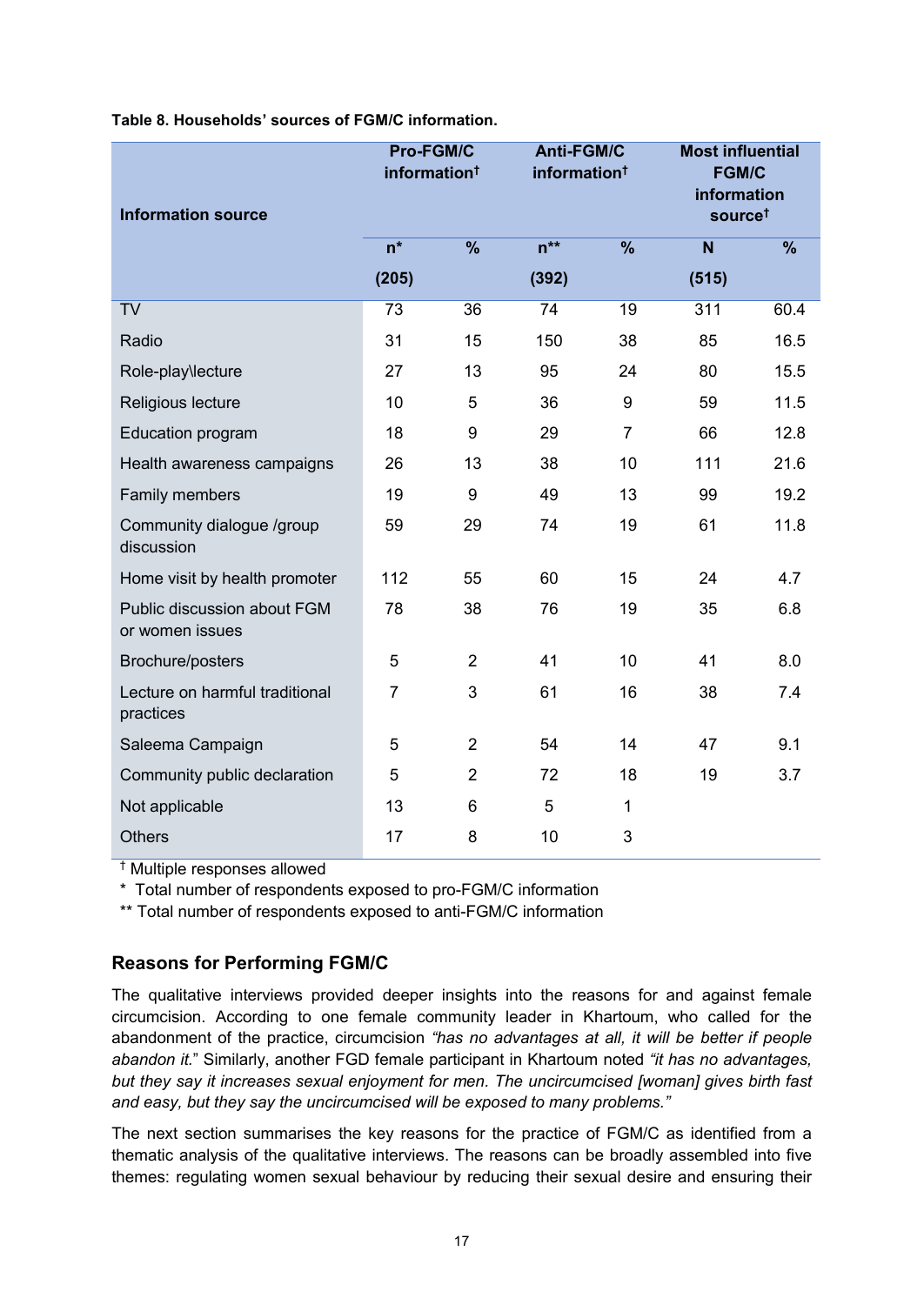chastity and fidelity, conforming to culture and traditions, obeying religious traditions, enhancing hygiene and health and avoiding stigma and enhancing marriageability.

#### <span id="page-28-0"></span>**Regulating women's sexuality and sexual behaviour**

Many qualitative interview respondents noted the importance of removing the clitoris and in some cases also the labia minor because removal reduces a girl's sexual desire and, thus, 'protects her' by enhancing her chastity. FGM/C was perceived to be particularly important for the 'protection' of girls before marriage and to protect the family's honour. These views are highlighted in the following quotes:

*"Some people practise it because they believe that it reduces the sexual desire for girls, if this desire is high, it must be performed, because such desire could spoil the girl."*

Female community leader, Khartoum

*"I honestly believe that if the sexual desire of a girl is high, this can be a problem because this can subvert the girl."* 

#### Female community leader, Khartoum

*"People in this area fear the disgrace that may come if they leave their daughters without circumcision, as this will leave her with high sexual desire and this may lead her to commit a sin* (meaning pre-marital sex) *and cause her family problems. Also, they think that circumcision can protect the girl from rape, as it makes it difficult for him to do it. Even if she was raped, it will be possible to re-circumcise her and cover the effects of rape."*

School teacher, Gedaref

*"We do female circumcision because it is important for preserving the honour of the girl*  (meaning her virginity until she gets married) *and so that she can get married; they say if you do not circumcise her, you have not protected her."*

Woman, FGD, Khartoum

*"A girl's sexual desires and arousal will increase if she was left with nothing cut, she may commit a mistake…women will also ask you, 'why are you leaving your daughter just like this* (uncut)*?' They can really cause you paranoia ... they might also not marry your daughters."*

Female community leader, Khartoum

*'The uncircumcised girl is exposed to deviation because of the excessive sexual desire.'* 

Man, FGD, Khartoum

Some respondents noted that while limiting girls' sexual desires was good before marriage, FGM/C was also noted to limit sexual enjoyment in marriage. This view is highlighted in the following quotes:

*"The circumcised girl has a limited sexual desire, this can be good before she gets married because she can control her sexual desire. When she gets married this can be a problem because she will not enjoy sex with her husband and he will find her cold and not responsive… the husband may also not satisfy her sexually."* 

Man, FGD, Khartoum

*"Yes, circumcision has many advantages for the girl; it saves her by reducing her sexual desire and her desire for love and circumcised girls are preferred by men. As for its*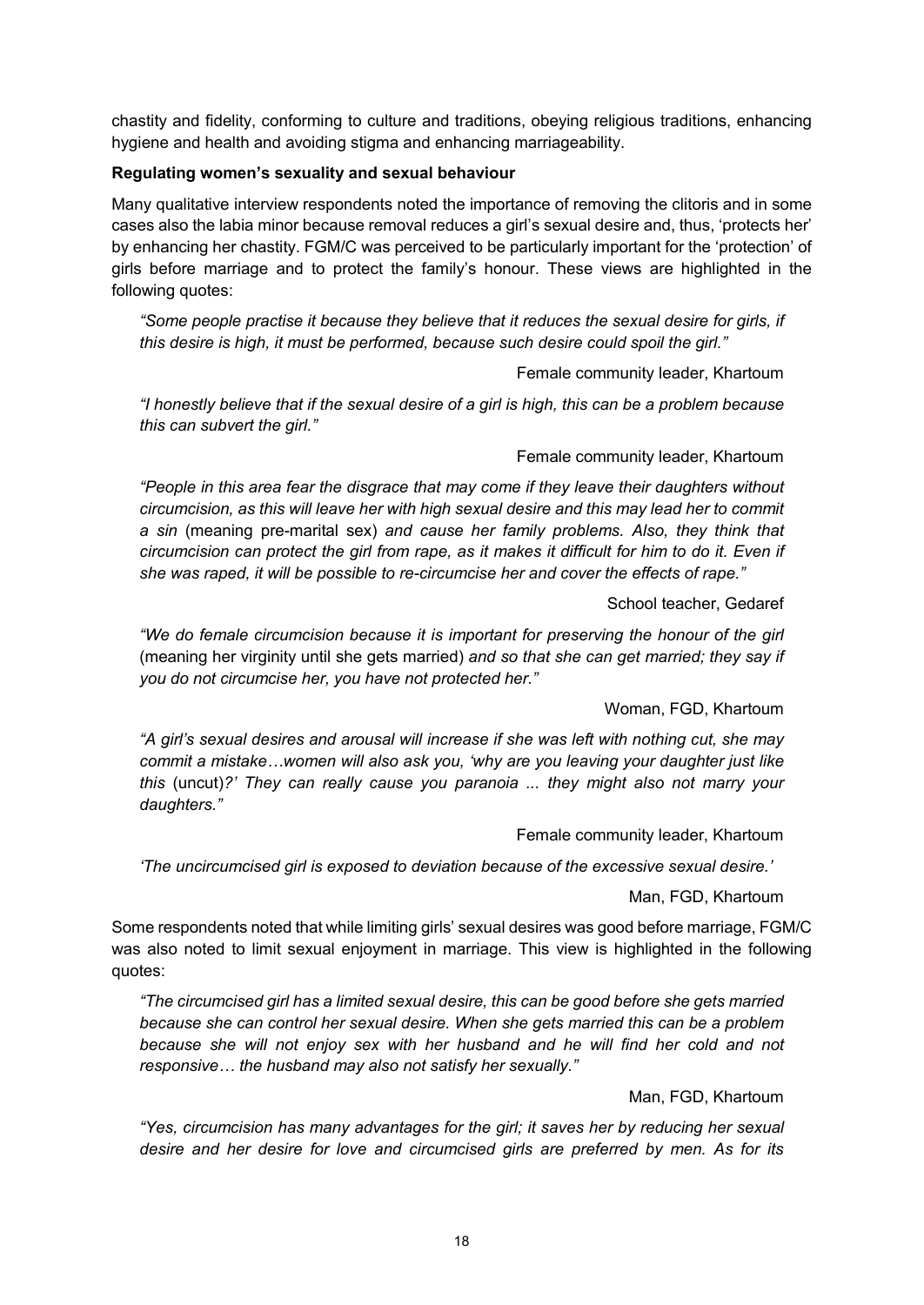*disadvantage, it reduces sexual desire (after marriage) and incomplete response with their husbands, exposure to infections, pain during menstruation and at giving birth."*

School teacher, Gedaref

However, some respondents noted that FGM/C enhanced men's sexual enjoyment. For example, a woman who participated in an FGD in Gedaref stated: *"it gives pleasure to the husband."*

#### <span id="page-29-0"></span>**Conformity with culture and tradition**

Some respondents noted that FGM/C was important because it was part of their tradition or culture. Performing FGM/C was therefore reportedly done out of respect for culture and traditions. These views are illustrated in the following quotes:

*"For many families, the best option is to practise it, at least out of respect for customs and traditions. I know that it causes infections and bleeding for girls; it also causes period cramps."*

Female community leader, Khartoum

*"Since we've grown up, we found that our grandmothers practise it, we cannot abandon it and get the community to disown us and call us names."*

#### Female community leader, Khartoum

Women are reportedly viewed as the symbols and the guardians of morality and social values and are expected to conform to traditions and social norms. As such, being a 'true' and 'decent' woman seemed to be equated with being a conforming woman. As one woman in an FGD in Gedaref put in, *"If you oppose (FGM/C), then you are not considered a decent woman, you are not even a woman."* Another woman in an FGD in Gedaref similarly noted, *"The decision is largely in the hands of the mother and all mothers would conform to traditions regardless of their education or status."*

In trying to balance societal expectations and what they personally believe, some families were noted to deceive girls into believing that they had been cut when they had not. As illustrated in the following quotation from a young woman in Khartoum, deception protected the girls from stigma:

*"In my own family, we have abandoned all forms of female circumcision, due to education awareness and the support of our great-grandfather. But it was still important for us to pretend that we have circumcised our daughters to prevent them from feeling ashamed or from having people call them names. So, I did henna (temporary decorative tattoos) for them and bought them new clothes and called the midwife. I agreed with the midwife to deceive them with a simple injection and then tie up their legs together and let them lie down and sleep."*

#### <span id="page-29-1"></span>**FGM/C as a religious duty**

Some respondents reported that FGM/C is a religious duty and an integral part of Islamic teaching. The religious discourse around FMG/C seems to play an important role in driving the association between FGM/C and Islam. For example, the word "sunna"—Islamic customs and practices based on Prophet Muhammad's words and deeds—was used to refer to the most widely practised type of FGM/C. Further, according to a group of women in Gedaref, female circumcision was described as a *"religious tradition of our Prophet"*.

#### <span id="page-29-2"></span>**Enhancing hygiene and ensuring cleanliness**

Some respondents noted that FGM/C enhances feminine hygiene and cleanliness, as well as prevents disease. These views are illustrated in the following quotations: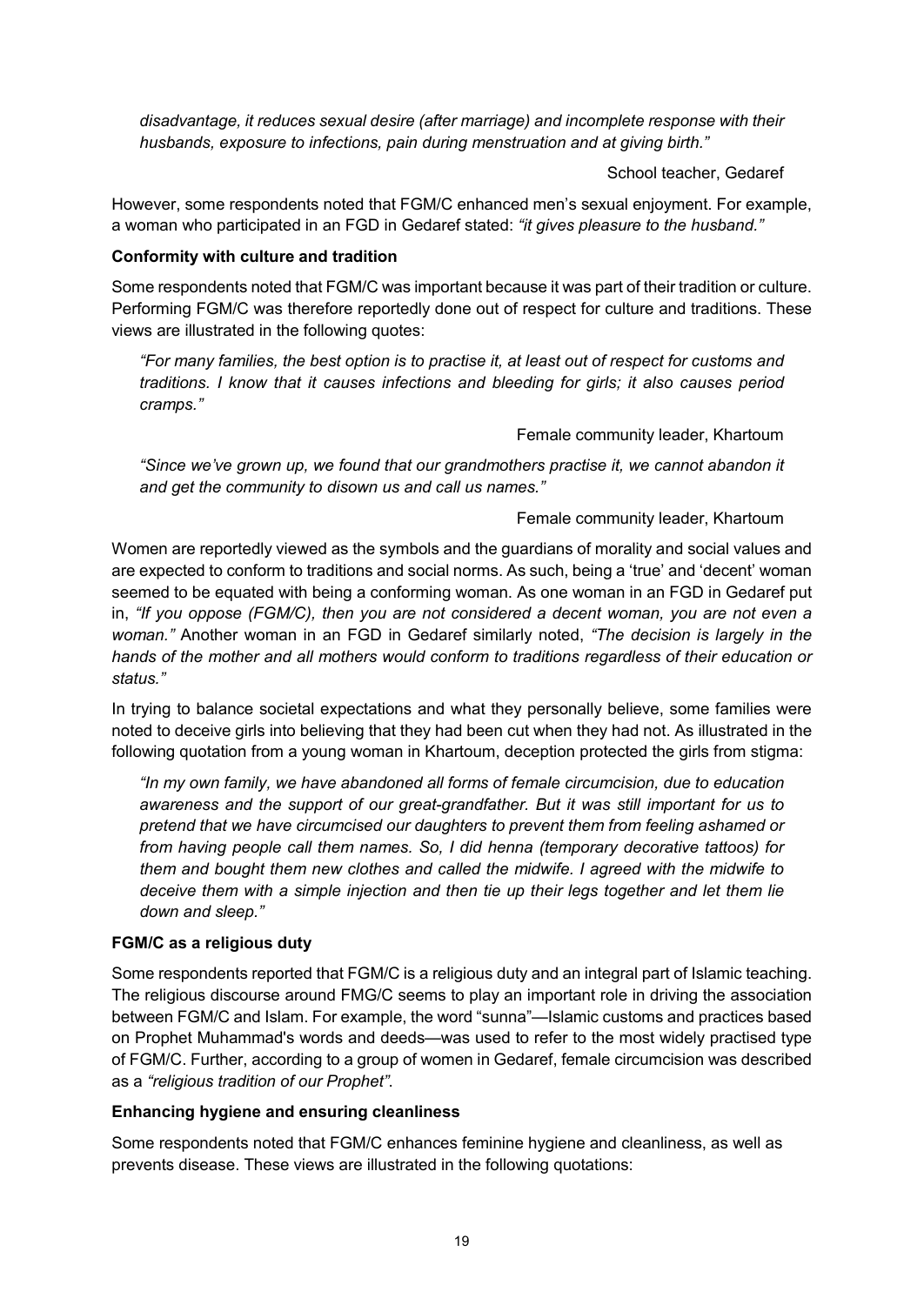*"Women in this area talk about 'how come a girl can be left "ghalfa"* (a derogatory word for uncut girls)'. *They talk about removing the clitoris because it causes a very nasty smell…. they tell the midwife to remove it."*

Woman, FGD, Khartoum

"*Its advantage is that it's a kind of cleanness for the girl, it makes no chance for dirt."* Woman, FGD, Khartoum

*"Of course, female circumcision has many advantages; it maintains customs and traditions of the family and it curbs the excessive sexual desire of the girl. It also prevents diseases."*

Woman, FGD, Gedaref

#### <span id="page-30-0"></span>**Avoiding social stigma and enhancing marriageability**

Within a context where FGM/C is widely practised, deviation from such practice is risky, as the community may shun and ostracise 'deviants' and stigmatise their non-compliance. According to some respondents, the fear of stigma made it difficult for community members to abandon FGM/C. These views are illustrated in the following quotes:

*"When people discuss female circumcision in this area, they say they do not like it, but are compelled to do it, because the community is in favour of its continuation… we have cases where the girl herself asks to be circumcised because her colleagues at school call her names."*

Woman, FGD, Gedaref

*"Some women in our area call the uncircumcised girl 'Khor Abu Fargha'* (a seasonal water stream in the area; making reference to being morally loose and ugly looking)."

Woman, FGD, Gedaref

The stigma of being uncut was not limited to uncircumcised daughters but was reported to extend to the entire family. For example, a woman who participated in an FGD in Gedaref noted, "*If you do not do it, your in-laws may call you names*".

Relatedly, FGM/C was also considered essential for marriage. As illustrated in the following quotations, respondents noted that girls who were not circumcised would not get married. As a result, even those who were against the practice, felt pressurised to perform FGM/C so that their daughters could get married.

*"Women will tell you that if you do not circumcise your daughter, she will never get married."*

Female community leader, Khartoum

*"We practise it because men will not marry an uncircumcised girl."*

Woman, FGD, Gedaref

*"We know that it is not good, but if we do not cut them, no one will take (marry) them."*

Woman, FGD, Gedaref

#### <span id="page-30-1"></span>**FGM/C-related Decision-Making Process**

#### <span id="page-30-2"></span>**Timing of FGM/C decisions**

Results from the household survey suggest that decisions on FGM/C begin when girls are aged between three years and nine years (Figure 4). However, according to participants in the FGDs and IDIs, while deliberation can start when the girl is as young as three years old, girls are usually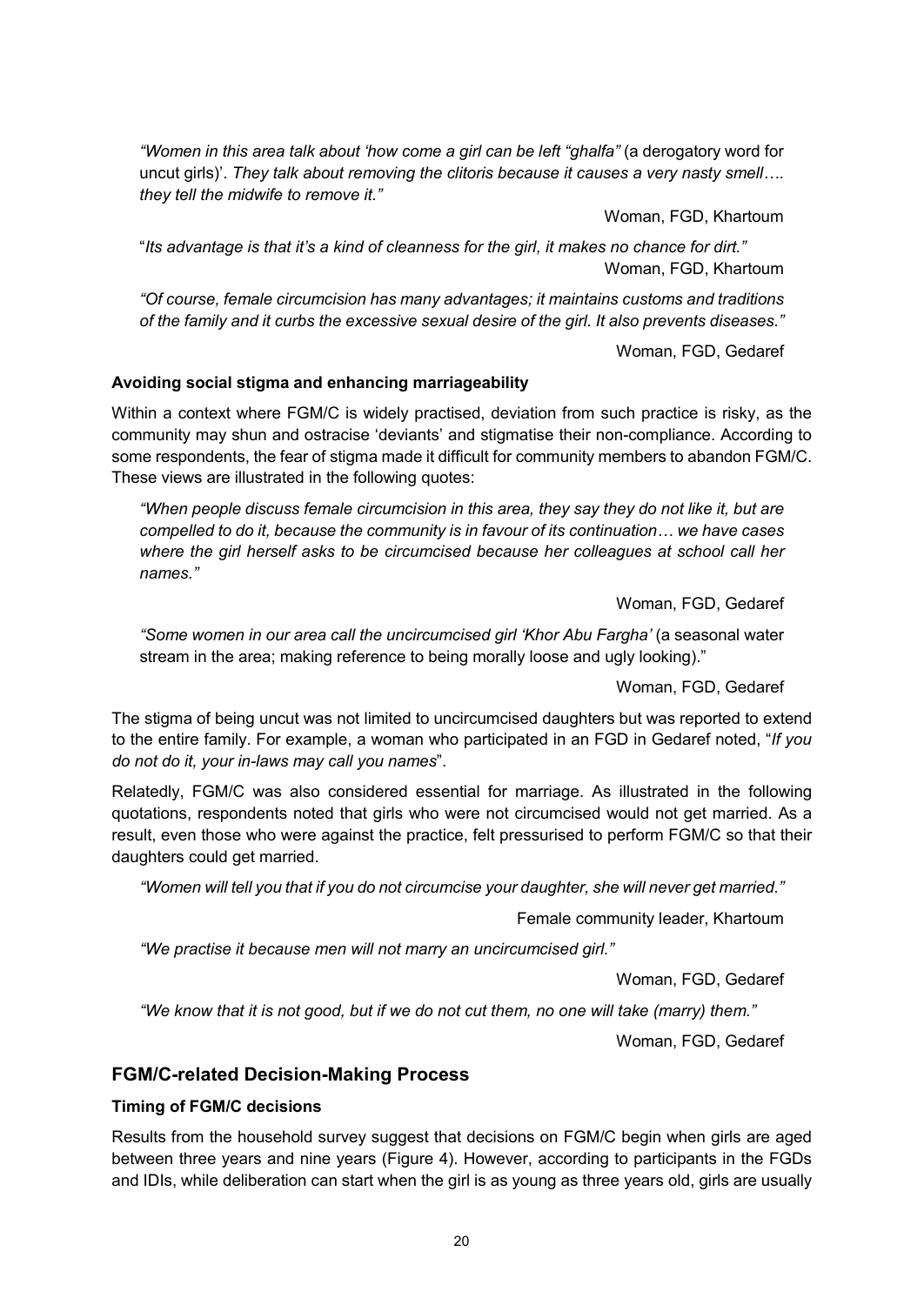cut just before or after they start attending school (five-nine years). Most (90%) of girls were reportedly cut when they were younger than ten years.



**Figure 4. Age at which discussions on FGM/C were initiated (N=397).**

Qualitative interview respondents noted that cutting girls at an early age was necessary so that when they start school and interact with others outside their home, girls are 'protected'. They also noted that young girls were less likely to resist or refuse the cut, and that the procedure was best done at this age because the genitalia were fully formed. Some IDIs and FGD participants noted that girls were most likely to be cut during school holidays and religious festivals because these are occasions when there are extended family gatherings and annual visits to the grandparents and other relatives. These views are illustrated in the following quotations from IDI and FGD participants:

*"People in this area are performing female circumcisions when the girls are about, four, five or six - that is before she starts schooling, because at this age the girls are too young, they have no opinion and they cannot reject it."*

#### Female community leader, Khartoum

*"In our area, circumcisions are often performed during school holidays and a'ayad (religious festivals). They are often done for girls before they are four, five or six years old. Before they start school, but in all cases before they reach nine years. This age is important because at this age the genitalia is fully grown and the procedure works."*

Woman, FGD, Gedaref

*"We circumcised our girls at an early age because if they grow up they might refuse, and it will be difficult to force them."*

#### Religious teacher, Khartoum

*"The main school break is often the time when most people perform the procedure. In most cases, the mother will raise the issue just before the girl is due to start schooling. The age of five or six years is the main time as the family will be keen to circumcise their daughter before starting going out to school… because girls stay long hours in school from the morning to afternoon, and the circumcision is a guarantee and a protection for them."*

Female community leader, Khartoum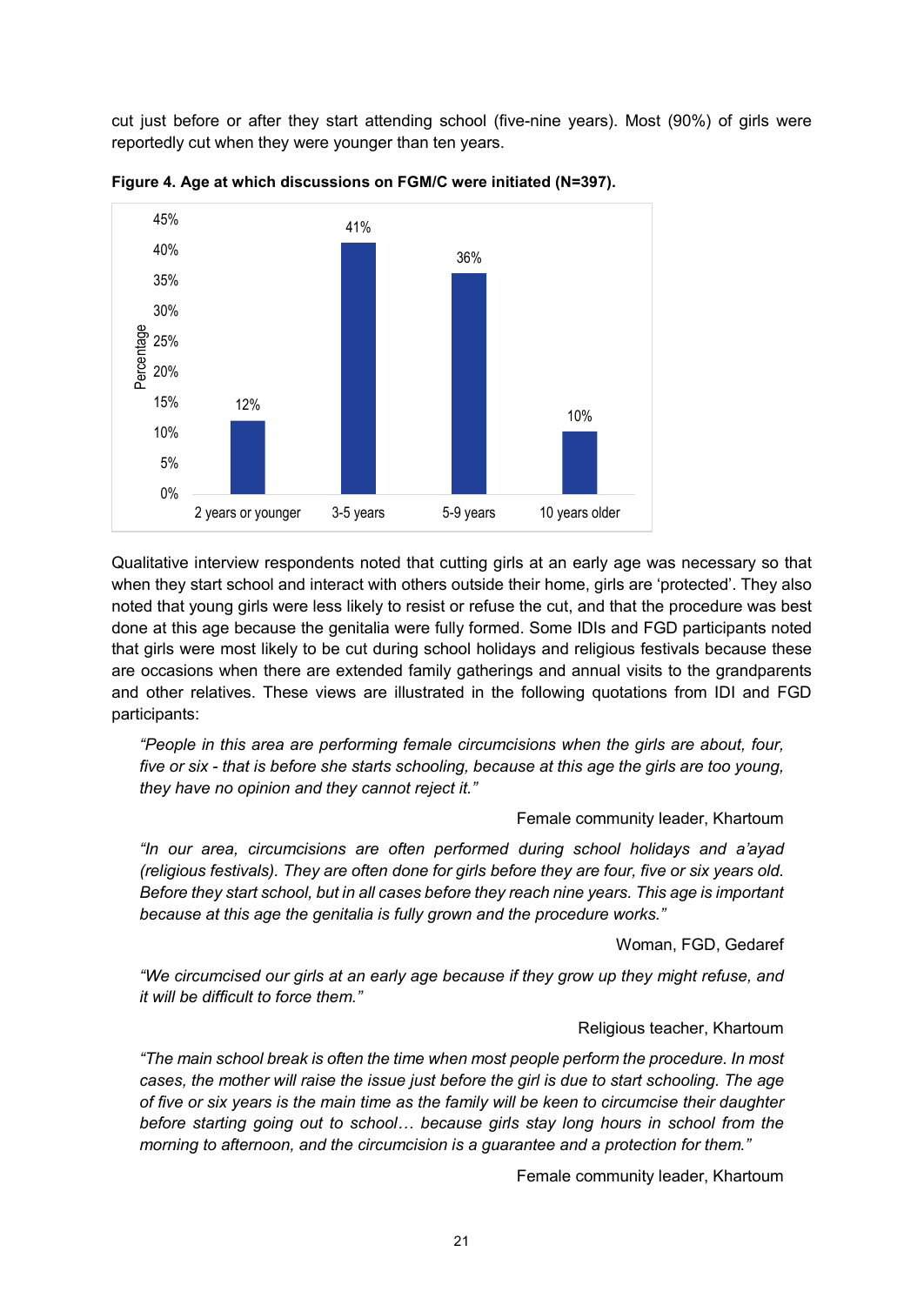#### <span id="page-32-0"></span>**Key people involved in FGM/C decisions**

Table 8 summarises survey findings on FGM/C decision-making. About 39 percent of the respondents mentioned that the girl's mother initiated the discussion on the need to circumcise her daughter, while 16 percent stated that maternal grandmothers initiated the discussion. Discussions on the type of cut extended beyond the nuclear family and about 23 percent and 31 percent of respondents noted that the maternal and paternal grandmothers, respectively, were involved in these discussions. Men were also involved in these discussions with 21 percent of respondents noting that the girl's father was involved in discussions on the type of cut while about two percent stated that uncles were involved. Eleven percent of the respondents reported that the midwife who performed the procedure was involved in the discussions on the type of cut.

|                                                               | <b>Gedaref</b> |             | <b>Khartoum</b> |                          | <b>Total</b>   |             |
|---------------------------------------------------------------|----------------|-------------|-----------------|--------------------------|----------------|-------------|
|                                                               |                | $(n=165)$   |                 | $(n=263)$                |                | $(N=428)^*$ |
|                                                               | n              | $\%$        | $\mathsf{n}$    | $\overline{\frac{9}{6}}$ | $\overline{n}$ | $\%$        |
| Who initiates discussions on the<br>need to circumcise girls? |                |             |                 |                          |                |             |
| Mother                                                        | 113            | 68.5        | 53              | 20.2                     | 166            | 38.8        |
| Father                                                        | 32             | 19.4        | 6               | 2.3                      | 38             | 8.9         |
| <b>Sister</b>                                                 | $\Omega$       | $\mathbf 0$ | $\overline{2}$  | 0.8                      | $\overline{2}$ | 0.5         |
| <b>Brother</b>                                                | $\mathbf{1}$   | 0.6         | 61              | 23.2                     | 62             | 14.5        |
| Maternal grandmother                                          | 27             | 16.4        | 42              | 16                       | 69             | 16.1        |
| Paternal grandmother                                          | 12             | 7.3         | 5               | 1.9                      | 17             | 4.0         |
| Uncle                                                         | 0              | 0.0         | 22              | 8.4                      | 22             | 5.1         |
| Aunt                                                          | 0              | 0.0         | $\overline{2}$  | 0.8                      | $\overline{2}$ | 0.5         |
| Friends or neighbours                                         | 3              | 1.8         | 22              | 8.4                      | 25             | 5.8         |
| Cannot remember/ don't know                                   | 13             | 7.9         | 23              | 8.7                      | 36             | 8.4         |
| Nobody                                                        | 25             | 15.2        | 8               | 3                        | 33             | 7.7         |
| <b>Others</b>                                                 | $\overline{4}$ | 2.4         | 8               | 3                        | 12             | 2.8         |
| Persons involved in deciding the<br>type of circumcision      |                |             |                 |                          |                |             |
| Mother                                                        | 52             | 31.5        | 109             | 41.4                     | 161            | 37.6        |
| Father                                                        | 21             | 12.7        | 27              | 10.3                     | 48             | 11.2        |
| <b>Sister</b>                                                 | 1              | 0.6         | $\overline{2}$  | 0.8                      | 3              | 0.7         |
| Maternal grandmother                                          | 21             | 12.7        | 32              | 12.2                     | 53             | 12.4        |
| Paternal grandmother                                          | 22             | 13.3        | 49              | 18.6                     | 71             | 16.6        |
| Uncle                                                         | 1              | 0.6         | 4               | 1.5                      | 5              | 1.2         |
| Aunt                                                          | 1              | 0.6         | 19              | 7.2                      | 20             | 4.7         |

|  |  |  |  | Table 8. FGM/C decision-making in surveyed households. |
|--|--|--|--|--------------------------------------------------------|
|--|--|--|--|--------------------------------------------------------|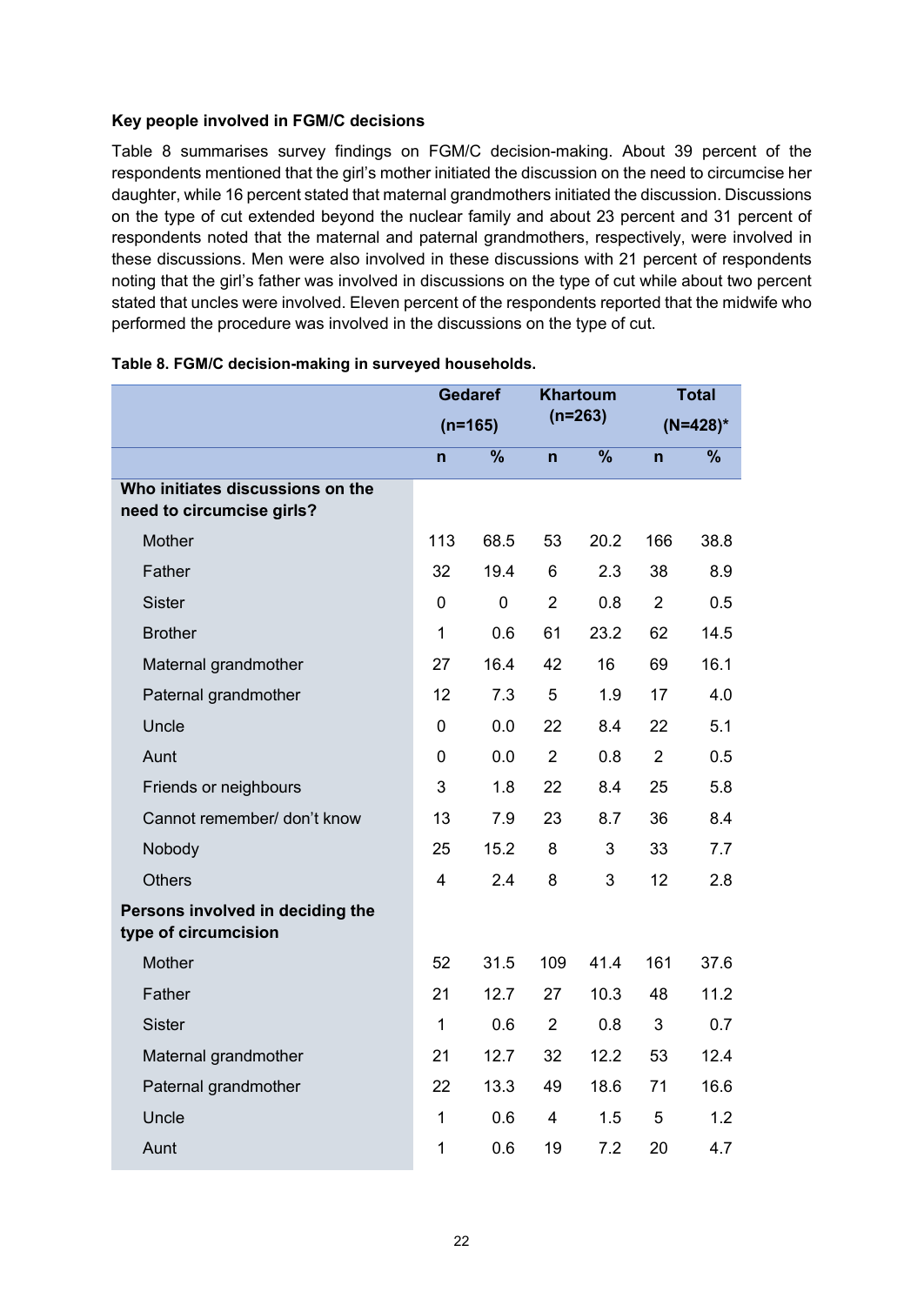|                                                                  | <b>Gedaref</b> |               | <b>Khartoum</b> |               | <b>Total</b>   |      |
|------------------------------------------------------------------|----------------|---------------|-----------------|---------------|----------------|------|
|                                                                  |                | $(n=165)$     | $(n=263)$       |               | $(N=428)^*$    |      |
|                                                                  | $\mathsf{n}$   | $\frac{9}{6}$ | $\mathsf{n}$    | $\frac{9}{6}$ | $\mathsf{n}$   | %    |
| Friends or neighbours                                            | 0              | 0.0           | $\overline{3}$  | 1.1           | $\overline{3}$ | 0.7  |
| Midwife/person performing the<br>procedure                       | 1              | 0.6           | 23              | 8.7           | 24             | 5.6  |
| Don't know                                                       | 3              | 1.8           | 4               | 1.5           | $\overline{7}$ | 1.6  |
| Attitudes of persons involved in<br>initial discussions on FGM/C |                |               |                 |               |                |      |
| Supporting circumcision                                          | 91             | 55.2          | 118             | 44.9          | 209            | 48.8 |
| Against circumcision                                             | 55             | 33.3          | 23              | 8.7           | 78             | 18.2 |
| Indifferent                                                      | 1              | 0.6           | $\overline{7}$  | 2.7           | 8              | 1.9  |
| No clear response                                                | 0              | 0             | 8               | 3.0           | 8              | 1.9  |
| Have different opinions                                          | 5              | 3             | 21              | 8.0           | 26             | 6.1  |
| <b>Others</b>                                                    | 26             | 15.8          | 29              | 11.0          | 55             | 12.9 |
| <b>Final FGM C decision</b>                                      |                |               |                 |               |                |      |
| Circumcise the girl                                              | 83             | 50.3          | 173             | 65.8          | 256            | 59.8 |
| Not to circumcise the girl                                       | 69             | 41.8          | 78              | 29.7          | 147            | 34.3 |
| Postpone decision                                                | 13             | 7.9           | 12              | 4.6           | 25             | 5.8  |

Note: Multiple responses allowed

\*Includes only those households that reported discussions on FGM/C

The attitudes of those who were involved in initial discussions on FGM/C and the final decision reached by the household differed, indicating both the significance of the household deliberations and the relative power and influence of those involved in the decision-making process (Table 8). Nearly half of those involved in the discussions (49 percent) were in favour of circumcision, while 18 percent were against performing the circumcision. The final decision, however, in the majority of the cases (60 percent) was to cut the girl. Findings also indicate that some of those involved in initial discussions, primarily health professionals and activities, withdrew from the discussion before the decision was made. The final decision was primarily made by parents (Table 9). Thirty percent of respondents noted that the grandmother was involved in making the final decision for instances where the final decision was to cut the girl. Whereas fathers were reported as a final decision maker by 28 percent of respondents when the final decision was to cut, fathers were reported as a final decision maker by 65 percent of respondents when the final decision was not to cut the girl, suggesting that fathers may play a more central role in decision-making when they are not in favour of the girl being cut.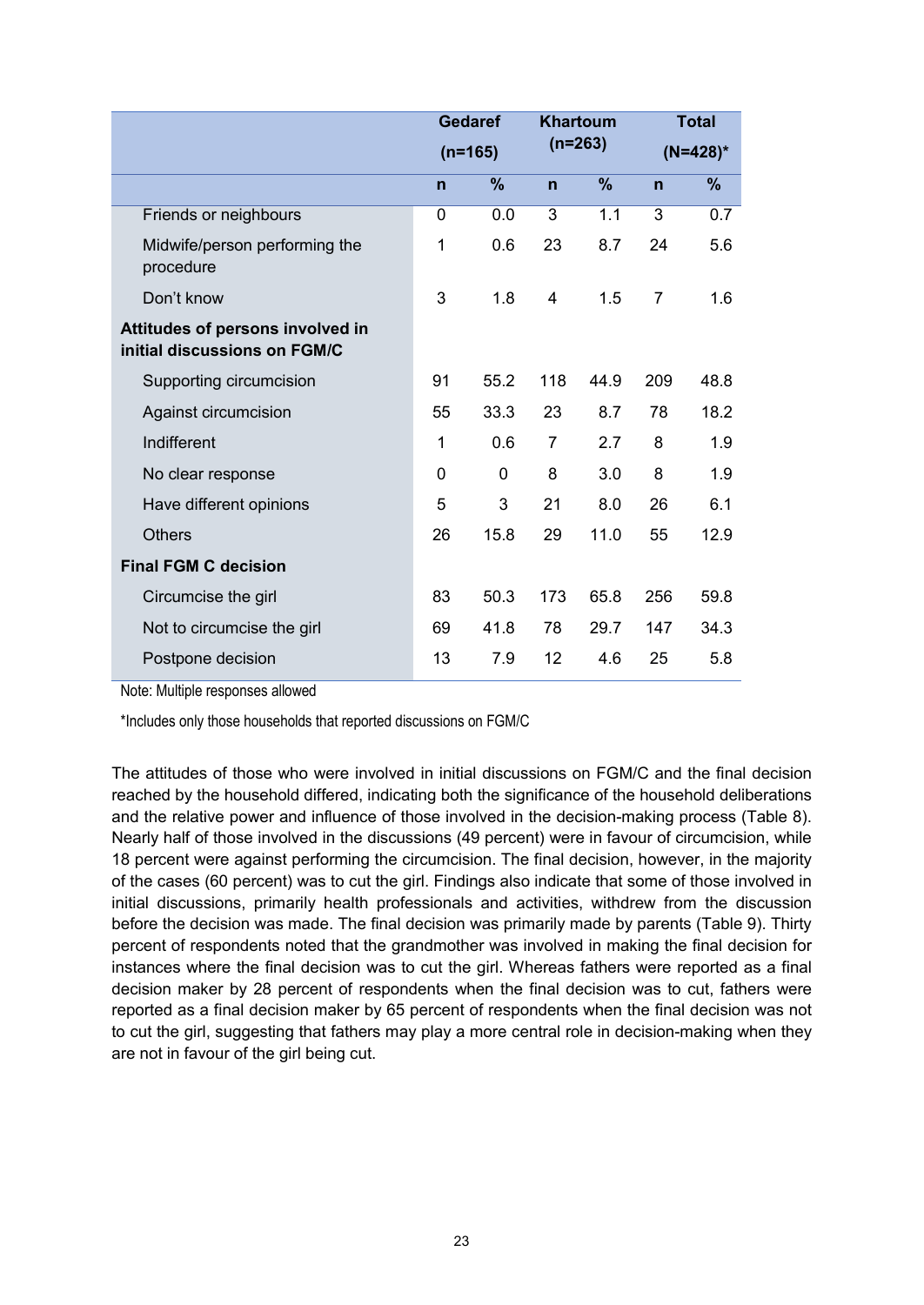| <b>Decision maker</b> | <b>Not to</b><br>circumcise girl |      | To circumcise<br>girl |      |  |
|-----------------------|----------------------------------|------|-----------------------|------|--|
|                       | n (147)                          | $\%$ | n (256)               | %    |  |
| Mother                | 112                              | 76.2 | 194                   | 75.8 |  |
| Father                | 95                               | 64.6 | 72                    | 28.1 |  |
| Professional/activist | 31                               | 21.1 | 11                    | 4.3  |  |
| Aunt                  | 11                               | 7.5  | 19                    | 7.4  |  |
| Maternal grandmother  | 8                                | 5.4  | 78                    | 30.5 |  |
| Paternal grandmother  | 7                                | 4.8  | 43                    | 16.8 |  |
| <b>Sister</b>         | 4                                | 2.7  | $\overline{2}$        | 0.8  |  |
| Uncle                 | 4                                | 2.7  | $\overline{2}$        | 0.8  |  |
| <b>Brother</b>        | 3                                | 2.0  | 5                     | 2.0  |  |
| <b>Others</b>         | 11                               | 7.5  | 15                    | 5.9  |  |

#### **Table 9. Final decision maker on FGM/C and decision on performing FGM/C \***

Notes: multiple responses allowed

\* Excludes households where the decision was postponed

When asked who the most influential people in terms of households' decisions on FGM/C were, respondents mentioned a broad network of individuals within and beyond the nuclear and extended family. This suggests that the decision was often a collective rather than an individual decision. Mothers were the most frequently mentioned (43 percent), followed by maternal aunt (18 percent), husbands (16 percent) and maternal grandmother (14 percent) (Table 10). That mothers, aunts and grandmothers were among the most frequently cited influential people suggests that women play a central role in the decision-making process. It is, perhaps, not surprising that brothers also appeared as part of the decision makers, since FGM/C is associated with the desire to regulate women's behaviour, especially their sexual behaviour and brothers often view themselves as protectors of the honour and reputation of the family. Further, the results show that the most influential are people who are most proximate in the social network, namely the nuclear and extended family members and that religious leaders, health professionals and other non-family members are less influential.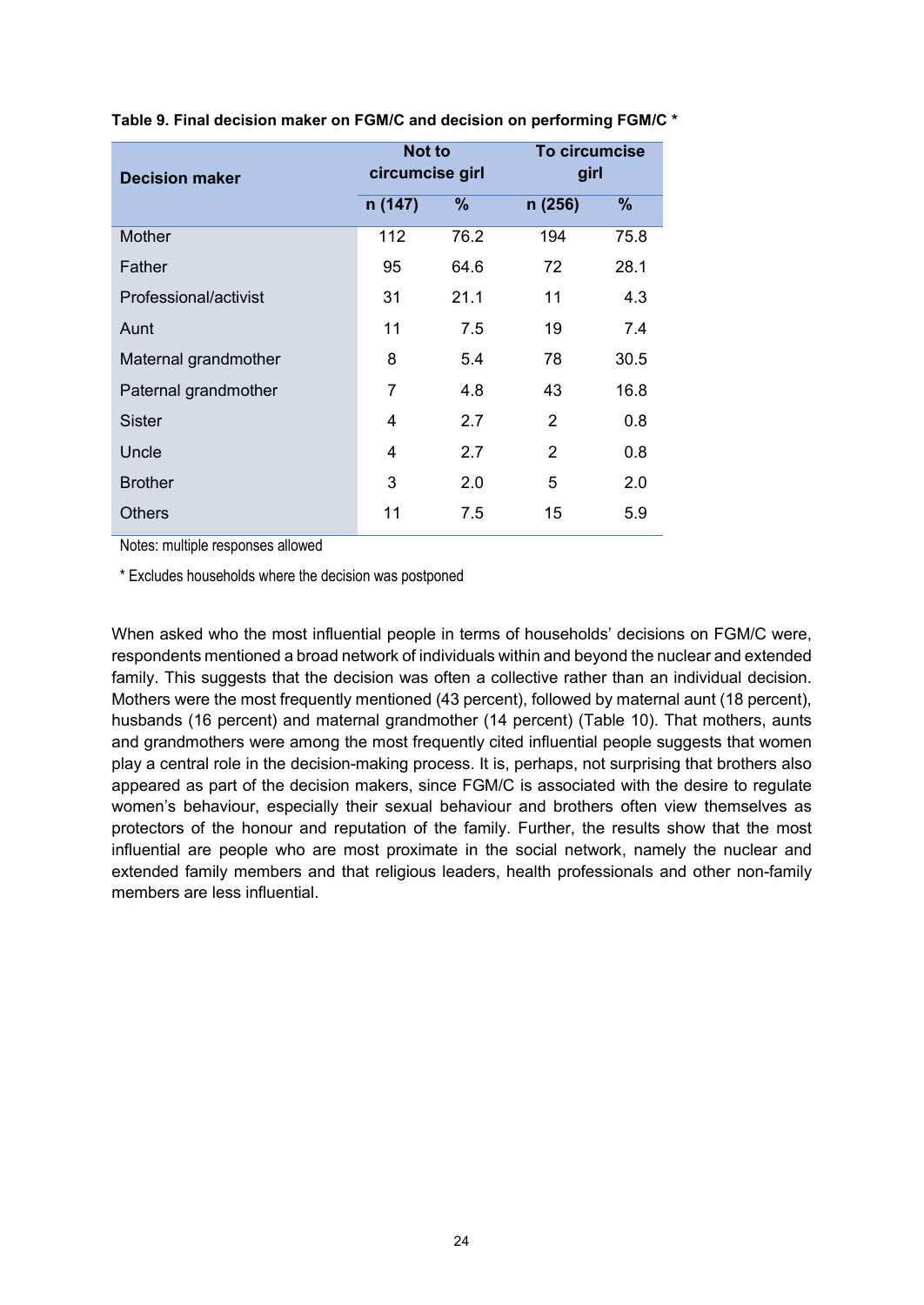| <b>Person</b>                  | $\mathsf{n}$ | <b>Percent</b> |
|--------------------------------|--------------|----------------|
| Mother                         | 223          | 43             |
| Maternal aunt                  | 95           | 18             |
| Father                         | 81           | 16             |
| Other relatives                | 78           | 15             |
| Maternal grandmother           | 71           | 14             |
| Religious figures              | 61           | 12             |
| <b>Others</b>                  | 63           | 12             |
| Paternal grandmother           | 54           | 10             |
| <b>Friends</b>                 | 49           | 10             |
| Physician health professionals | 48           | 9              |
| Government official            | 37           | 7              |
| <b>NGOs Activists</b>          | 15           | 3              |

**Table 10. Households' perceptions of the most influential persons in relation to FGM/C (n=515).**

Notes: multiple responses allowed

#### <span id="page-35-0"></span>**Reasons for the final FGM/C decision**

Survey respondents were asked to give the reason or justification for the final decision either to cut or not to cut the girl. Fifty-two percent of those in households that decided to cut the girl, reported culture or custom as a reason for the decision, while 33 percent noted that it was a religious duty and 26 percent that it was necessary for chastity (Table 11). On the other hand, the majority of those who decided not to cut justified their decision primarily on grounds of health (57 percent) and marriageability (15 percent).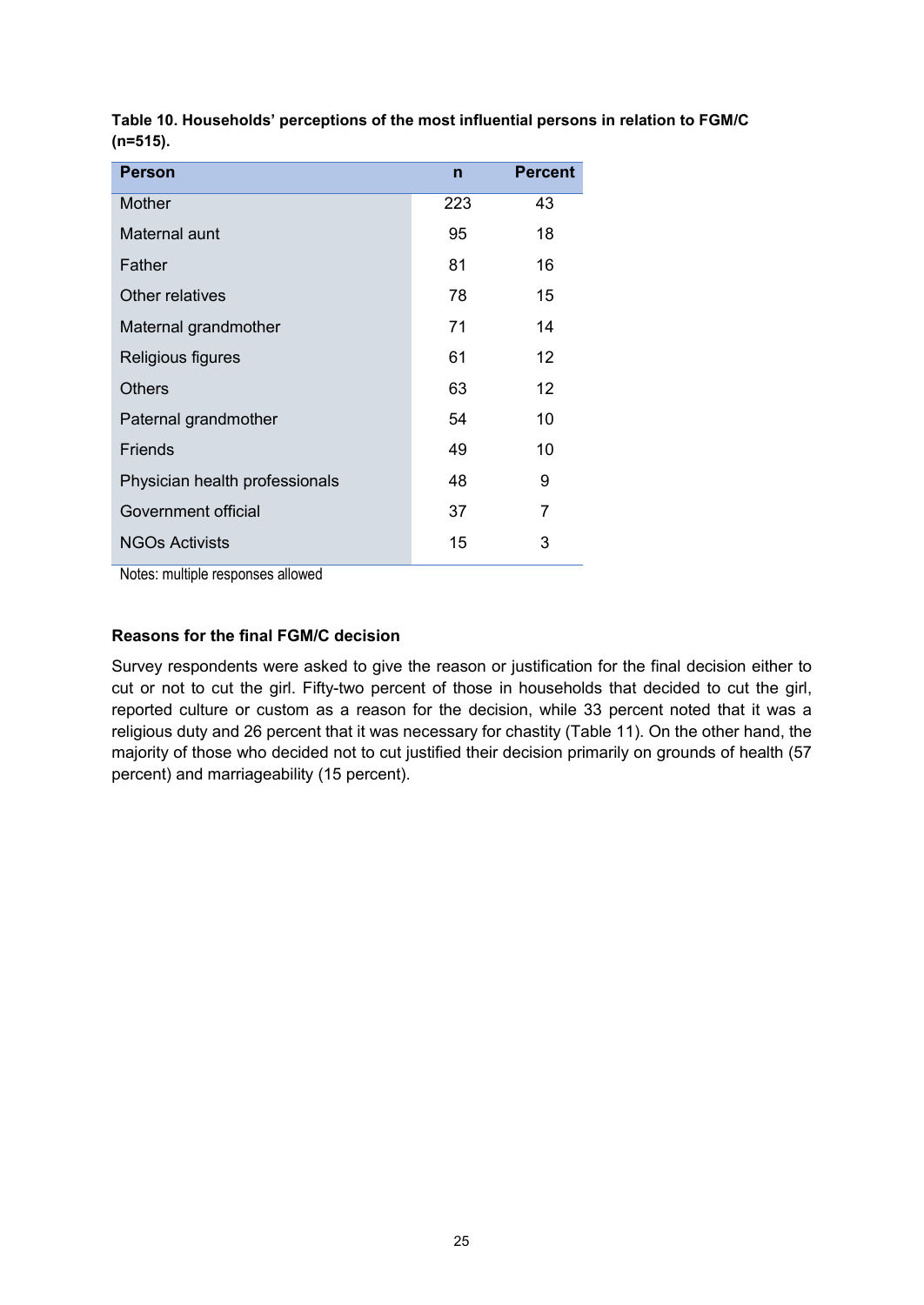| <b>Reason</b>         | <b>Not to</b><br>circumcise girl |      | To circumcise<br>girl |      |  |
|-----------------------|----------------------------------|------|-----------------------|------|--|
|                       | n (147)                          | $\%$ | n(256)                | $\%$ |  |
| Health reasons        | 84                               | 57.1 | 32                    | 12.5 |  |
| Marriageability       | 22                               | 15.0 | 41                    | 16.0 |  |
| Custom / culture      | $12 \overline{ }$                | 8.2  | 133                   | 52.0 |  |
| A religious duty      | 10                               | 6.8  | 84                    | 32.8 |  |
| Chastity              | 4                                | 2.7  | 67                    | 26.2 |  |
| Religiously preferred | 3                                | 2.0  | 28                    | 10.9 |  |
| Economic reasons      | 3                                | 2.0  | 0                     | 0.0  |  |
| Others                | 6                                | 4.1  | 23                    | 9.0  |  |

**Table 11. Reasons and justifications for the FGM/C final decision.**

Notes: multiple responses allowed

#### <span id="page-36-0"></span>**Predictors of the decision not to cut youngest daughter**

To assess the factors associated with the final decision to cut a girl or not, we ran a multivariable logistic regression model including all variables that were significantly associated with the decision to cut or not cut at bivariate level. The logistic regression analysis results are summarised in Table 12. Compared to households with mothers with university education, those with mothers who had not been to school and mothers with primary education were less likely to decide to leave their daughters uncut (odds ratio (OR) =  $0.43$ , p <  $.05$ ). Household with mothers who had been circumcised were also less likely to leave their daughters uncut ( $OR = 0.47$ ,  $p < .05$ ). With regards to the states where the households reside, the households in Gedaref State were approximately twice as likely as those who lived in Khartoum State to leave their daughter uncut (OR = 1.70, p < .05). However, rural or urban residence was not a significant predictor of the final decision. Compared to households perceived to be low income households, those perceived to be high or middle-income households were more likely to report a decision to leave their daughter uncut. However, the odds ratio was only statistically significant for the difference between middle-income households and low-income households ( $OR = 2.44$ ,  $p < .05$ ). With respect to exposure to FGM/C related information, respondents who reported no exposure to pro-FGM/C information were nearly two times more likely than those who had been exposed to this information to report a decision to leave their daughter uncut (OR = 1.99,  $p < .05$ ). Similarly, those not reporting exposure to anti-FGM/C information were less likely to report a decision to leave their daughter uncut ( $OR = 0.38$ , p < .05). However, exposure to any FGM/C-related materials or information was not a predictor for reporting a decision to leave their daughter uncut.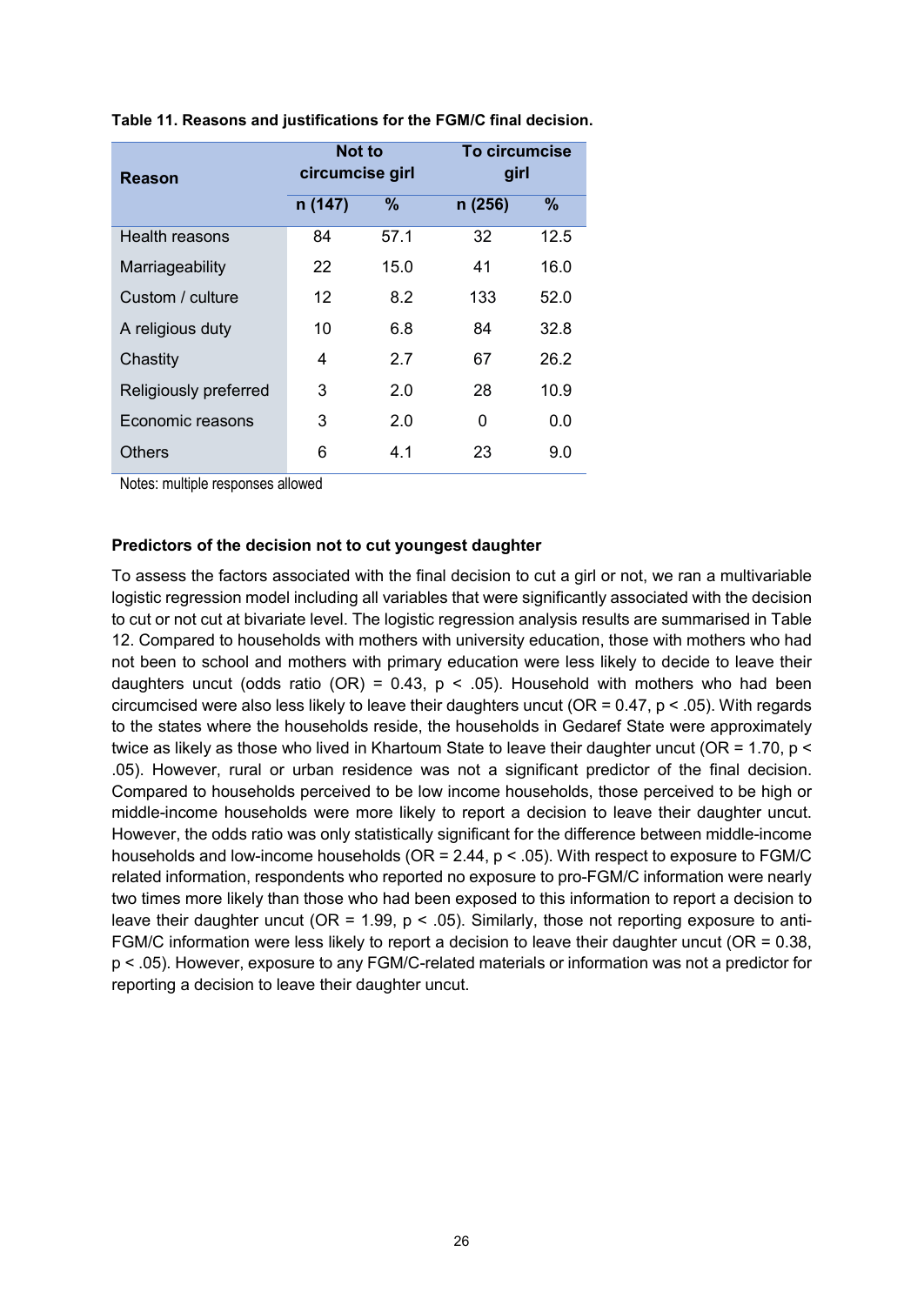|                                                                             | <b>Decision</b>                    |                         |                 | 95% C.I of OR     |       |              |
|-----------------------------------------------------------------------------|------------------------------------|-------------------------|-----------------|-------------------|-------|--------------|
| <b>Predictors</b>                                                           | <b>Not to</b><br>circumcise<br>(%) | To<br>circumcise<br>(%) | <b>Row</b><br>n | $OR_{\text{adj}}$ | Lower | <b>Upper</b> |
|                                                                             | $n = 147$                          | $n = 256$               |                 |                   |       |              |
| <b>Mother's level of education</b>                                          |                                    |                         |                 |                   |       |              |
| None                                                                        | 12(20.3)                           | 47 (79.7)               | 59              | $0.32*$           | 0.128 | 0.788        |
| Khalwa (religious school)                                                   | 12(38.7)                           | 19(61.3)                | 31              | 0.58              | 0.214 | 1.564        |
| Primary/elementary                                                          | 45 (30.4)                          | 103 (69.6)              | 148             | $0.43*$           | 0.210 | 0.889        |
| Secondary                                                                   | 45 (49.5)                          | 46 (50)                 | 91              | 0.97              | 0.454 | 2.059        |
| University/post graduate<br>(ref)                                           | 27(54)                             | 23 (46)                 | 50              |                   |       |              |
| <b>Mother's circumcision status</b>                                         |                                    |                         |                 |                   |       |              |
| Circumcised                                                                 | 119(34.3)                          | 228 (65.7)              | 347             | $0.47*$           | 0.243 | 0.917        |
| Not circumcised (ref)                                                       | 28 (50)                            | 28(50)                  | 56              |                   |       |              |
| <b>State</b>                                                                |                                    |                         |                 |                   |       |              |
| Gedaref                                                                     | 69 (45.4)                          | 83 (54.6)               | 152             | $1.70*$           | 1.017 | 2.845        |
| Khartoum (ref)                                                              | 78 (31.1)                          | 173 (68.9)              | 251             |                   |       |              |
| Area of residence                                                           |                                    |                         |                 |                   |       |              |
| Urban                                                                       | 100(41)                            | 144 (59)                | 244             | 1.42              | 0.854 | 2.380        |
| Rural (ref)                                                                 | 47 (29.6)                          | 112 (70.4)              | 159             |                   |       |              |
| Wealth as perceived by<br>household                                         |                                    |                         |                 |                   |       |              |
| High                                                                        | 8(50)                              | 8(50)                   | 16              | 2.19              | 0.554 | 8.654        |
| Medium                                                                      | 126 (39)                           | 197 (61)                | 323             | $2.44*$           | 1.192 | 4.978        |
| Low (ref)                                                                   | 13(21)                             | 49 (79)                 | 62              |                   |       |              |
| <b>Exposure to any pro-FGM/C</b><br>campaign, information or<br>materials?  |                                    |                         |                 |                   |       |              |
| <b>No</b>                                                                   | 103 (40.9)                         | 149 (59.1)              | 252             | $1.99*$           | 1.203 | 3.291        |
| Yes (ref)                                                                   | 44 (29.1)                          | 107 (70.9)              | 151             |                   |       |              |
| <b>Exposure to any anti-FGM/C</b><br>campaign, information or<br>materials? |                                    |                         |                 |                   |       |              |
| <b>No</b>                                                                   | 19 (18.4)                          | 84 (81.6)               | 103             | $0.38*$           | 0.173 | 0.834        |
| Yes (ref)                                                                   | 128 (42.7)                         | 172 (57.3)              | 300             |                   |       |              |

**Table 6. Predictors of the decision not to cut youngest daughter.**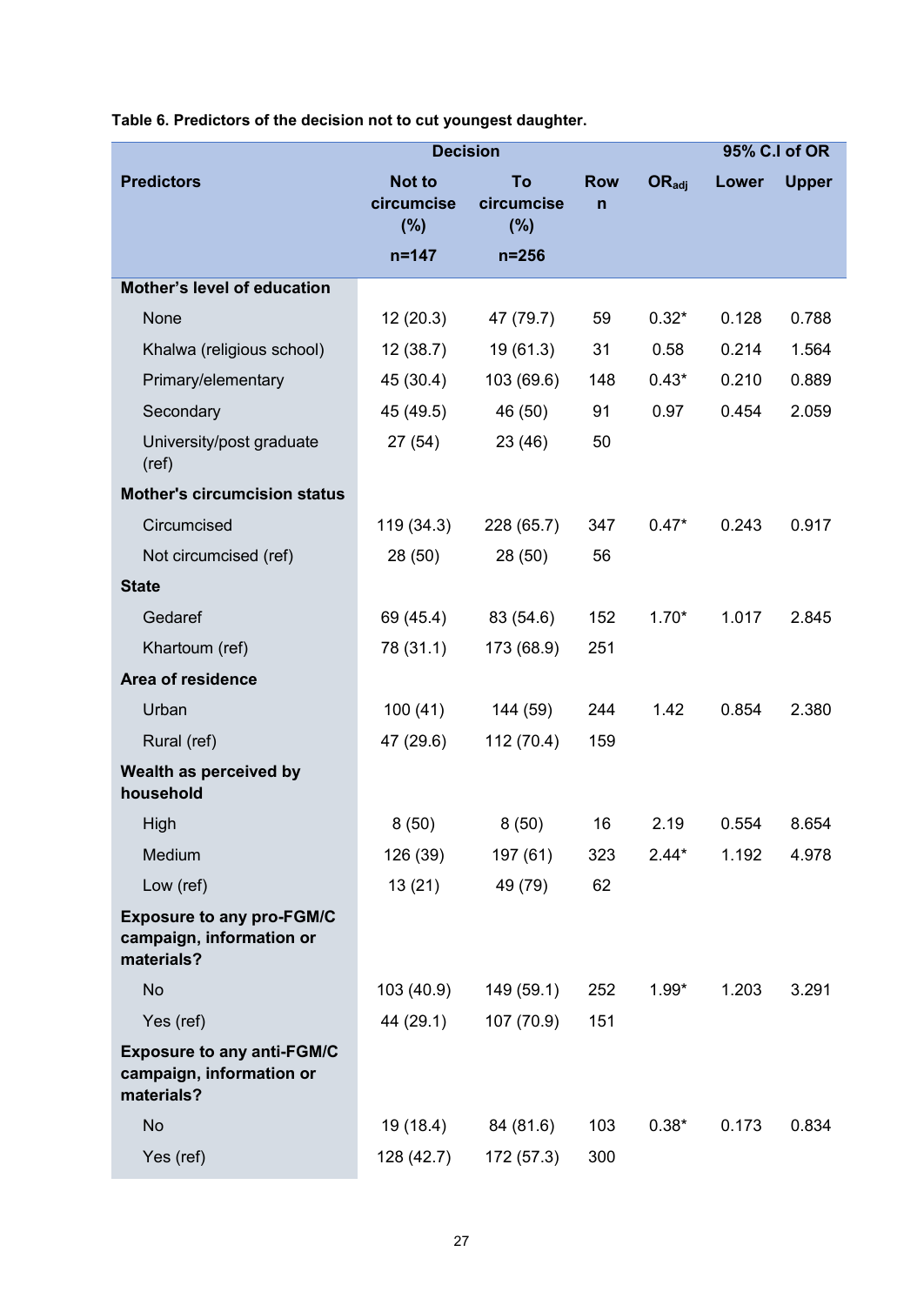|                                                                                    | <b>Decision</b>                                  |                                      |                            |                          | 95% C.I of OR |              |
|------------------------------------------------------------------------------------|--------------------------------------------------|--------------------------------------|----------------------------|--------------------------|---------------|--------------|
| <b>Predictors</b>                                                                  | <b>Not to</b><br>circumcise<br>(% )<br>$n = 147$ | To<br>circumcise<br>(%)<br>$n = 256$ | <b>Row</b><br>$\mathsf{n}$ | <b>OR</b> <sub>adj</sub> | Lower         | <b>Upper</b> |
| Exposure to any anti- or pro-<br><b>FGM campaign, information</b><br>or materials? |                                                  |                                      |                            |                          |               |              |
| <b>No</b>                                                                          | 12(22.6)                                         | 41 (77.4)                            | 53                         | 0.93                     | 0.313         | 2.746        |
| Yes (ref)                                                                          | 135 (38.6)                                       | 215(61.4)                            | 350                        |                          |               |              |
| * $p < 0.05$                                                                       |                                                  |                                      |                            |                          |               |              |
| OR <sub>adi</sub> = Adjusted odds ratio; Ref=Reference category                    |                                                  |                                      |                            |                          |               |              |

#### <span id="page-38-0"></span>**Deciding on the type of cut**

As indicated earlier, with some of the shifts taking place on the ways people view and practise FGM/C, what is being decided is often not just whether to cut or not, but what type of cut should be performed. The importance of the type of cut is reflected by the time when the decision was made. Forty-two percent of survey respondents stated that they decided on the type of cut at the same time the decision to cut the girl was made (Figure 5). Twenty-one percent made the decision sometime after deciding to cut their daughter and a further 10 percent did so when preparing for the circumcision event. About 4 percent made the decision when the girl was undergoing the cut.





As shown in Table 13, several people in the immediate and extended families, as well as nonfamily members were involved in the decision about the type of cut. Seventy percent of respondents who reported that the decision was to circumcise the girl noted that mothers were involved in the decision on the type of cut. A substantial proportion of respondents also noted that the girl's father (21 percent), maternal grandmother (23 percent) and paternal grandfather (31 percent) were also involved. In 11 percent of the cases, the midwife or person who performed the procedure was also involved.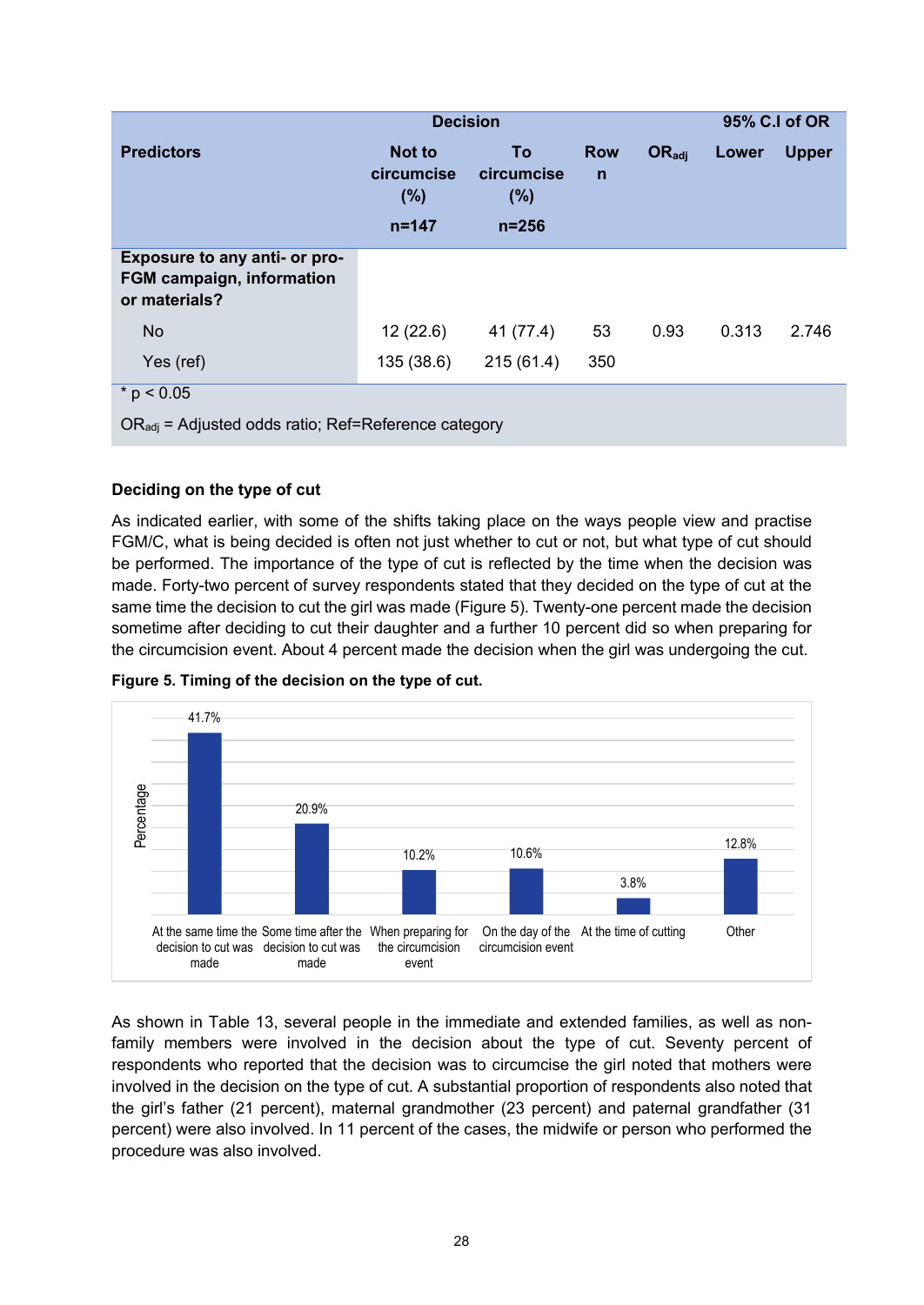| <b>Person</b>                          | $\mathsf{r}$ | %              |
|----------------------------------------|--------------|----------------|
| Mother                                 | 161          | 70             |
| Paternal grandmother                   | 71           | 31             |
| Maternal grandmother                   | 53           | 23             |
| Father                                 | 48           | 21             |
| Midwife/person performed the procedure | 24           | 11             |
| Aunt                                   | 20           | 9              |
| Don't know                             | 7            | 3              |
| Uncle                                  | 5            | $\overline{2}$ |
| <b>Sister</b>                          | 3            | 1              |
| Friends or neighbours                  | 3            | 1              |

#### **Table 7. Persons involved in deciding the type of circumcision (n=229).**

Multiple responses allowed

As shown in Table 14, over half of the respondents reported that the reason for the type of cut was that it was less severe, while 10 percent reported that the reason for the type of cut was that it was not harmful. Twenty-seven percent reported that the FGM/C type was religiously recommended, while 17 percent stated it was recommended by a health professional.

| Justification/criterion              | n   | $\%$ |
|--------------------------------------|-----|------|
| Less severe                          | 117 | 51   |
| Religiously recommended type         | 61  | 27   |
| Don't know                           | 43  | 19   |
| Recommended by health professional   | 39  | 17   |
| Other                                | 31  | 14   |
| Not harmful                          | 24  | 10   |
| We wanted to have something symbolic | 10  | 4    |

**Table 8. Justifications for the decision on the type of circumcision (n=229).**

Multiple responses allowed

Narratives from the qualitative interviews indicate that many people have shifted to the so-called "sunna" type, which was perceived as less severe, but at the same time serves the purpose of "reducing the sexual desire of the girls". Although only four states, including Gedaref, have an anti-FGM/C law, according to some of the participants, the shift to the "sunna" cut, even in Khartoum, which lacks a law, may have been driven by fears about a largely perceived illegality of FGM/C. These views are illustrated in the following quotations: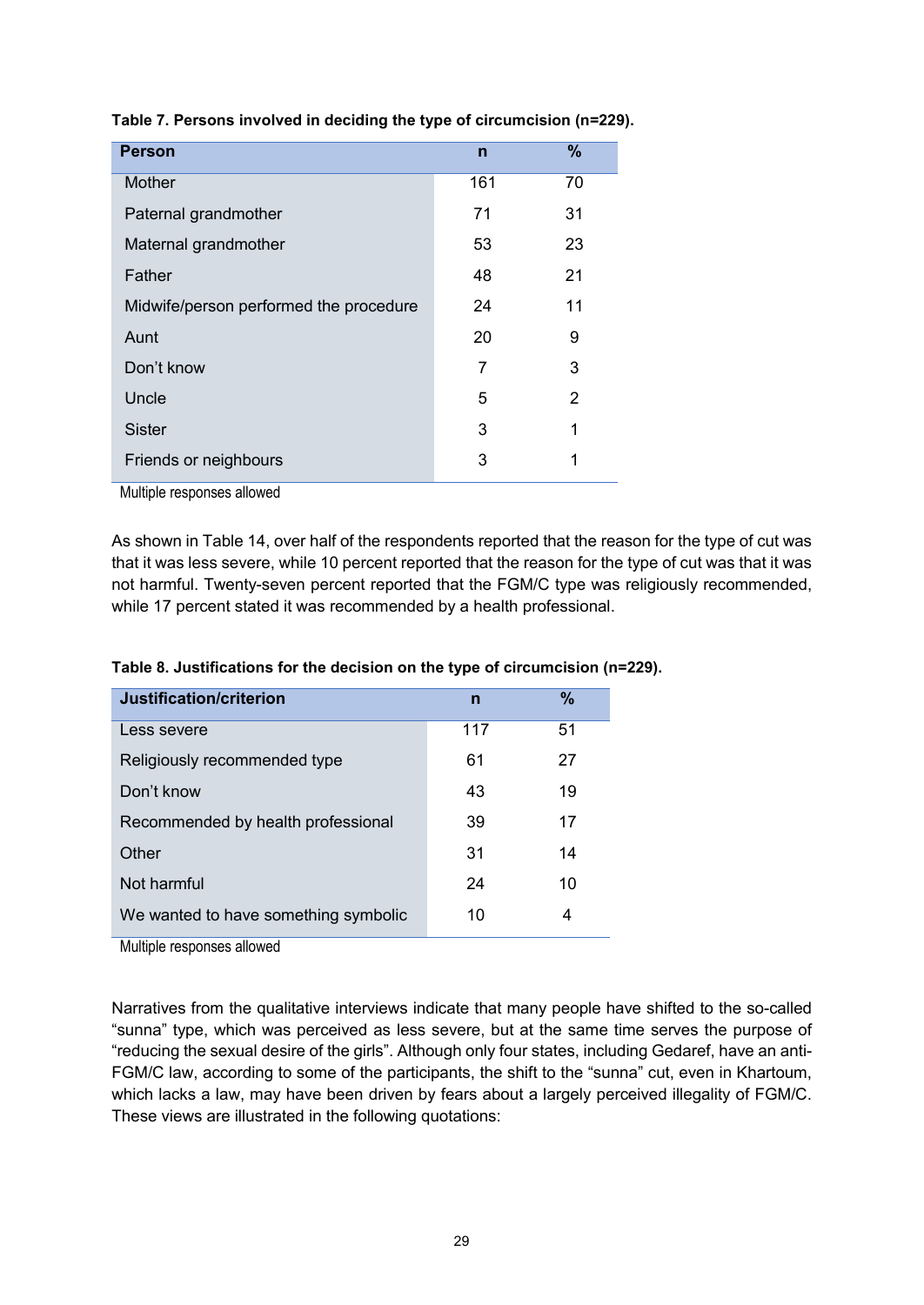*"Now people just do this simple 'sunna' type and they do it secretly because they are frightened of doing something illegal."*

Man, FGD, Khartoum

*"In the 'sunna' type they just take very little of the excess to reduce the sexual desire of the girl; all other things are left intact."*

Man, FGD, Khartoum

*"We think that the midwife simply does what she needs to do, but the trained midwives usually take very little and they do not sew women closed."*

Man, FGD, Khartoum

*"When women discuss female circumcision, here they say: they will not abandon the 'sunna' type, they say, 'we cannot leave our daughter ghuluf* (uncircumcised)'*."*

Woman, FGD, Gedaref

#### <span id="page-40-0"></span>**Men and FGM/C decisions**

Both the survey and the qualitative interviews revealed the different roles that men play in FGM/C discussions and decisions. Even when they were not directly and visibly involved, men were considered to influence the final decision. In line with the survey results, some qualitative interview participants noted that men were particularly involved in situations where they were opposed to the practice. These views are illustrated in the following quotes:

*"Men often engage in female circumcisions talks when they oppose the practice and want to make sure it never happens to their daughter."*

Woman, FGD, Gedaref

*"Some men who oppose FGM/C talk with their wives to convince them not to do it. Some men who are strongly against it threaten their wives that they will divorce them if they do it."*

Female community leader, Khartoum

*"The final decision is for the father, as he is the head of the family and responsible for the wellbeing of the family."*

Woman, FGD, Gedaref

Other participants noted that some men support the practice, and even fund it, but prefer not to get closely involved in the preparations and performance of the procedure. Given their role as protectors, providers and heads of household, men were considered by some to be the ultimate decision maker. These views are illustrated in the following quotations:

*"There was a woman that I know, she said to her husband, 'Your mother said that we should circumcise our daughter.' He responded, 'What do you want from me?' She responded, 'cloths and a few other things.' He provided all these things and travelled and never attended the circumcision event."*

#### Woman, FGD, Khartoum

*"Men always participate in (FGM/C) as there are risks and things may go wrong. They also have to provide the funds for the procedure and its associated costs…Those who support the practice, would say do not listen to those women (activists) who ask you not to*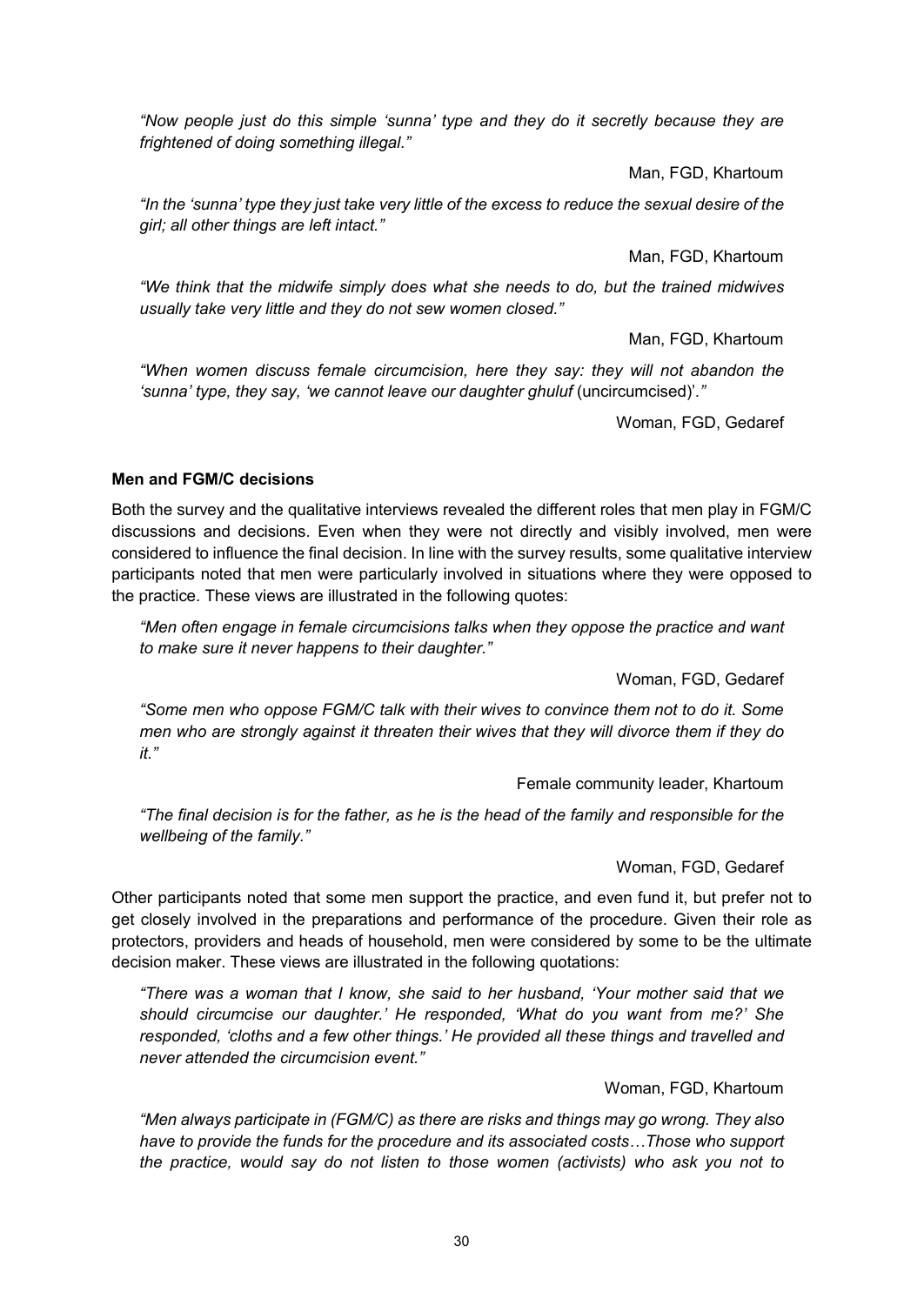*circumcise your daughters, as they, themselves are circumcised and you yourself are also circumcised and nothing happened to any of you."*

Woman FGD, Khartoum

*"The father is the one who always makes the final decision because he is the one in control, the head of the family, the owner of the house and the one with the strong management."*

Woman, FGD, Khartoum

*"The father is the one with the final decision because he is the one in charge of all the family affairs."*

#### Female community leader, Khartoum

Although men were described as the ultimate decision makers, some participants reported that men are also influenced by others, including women in the family. As one female community leader explained, a man's mother and sister could also influence his decision. She stated:

*"If the mother and sisters of the husband support FGM/C, they can influence his decision by talking to him as women about the advantages of circumcision. They can also scare him by telling him stories that the daughter of so and so was returned back to her parents' home from her honeymoon because her husband discovered that she was not circumcised."*

#### Female community leader, Khartoum

Some men noted that FGM/C was driven by women's incorrect assumption that men wanted women to undergo FGM/C. As highlighted in an FGD among men in Khartoum, most married men and young boys preferred uncircumcised partners, who were reportedly more sexually responsive. One of the men in this FGD noted, "*Women insist on this circumcision thing and they think that we men want it. If you ask most married men and most young men they will tell you that they prefer uncircumcised girls, because the circumcised are cold and not responsive.'* 

Men, especially young men, therefore seem to hold contradictory positions on FGM/C. The findings from the survey and qualitative interview narratives suggest that uncut girls are desirable because they are perceived as sexually responsive. However, at the same time, these girls are feared because their intact sexual drive and desires are viewed as uncontrollable and hence risky or dangerous. For some, these contradictory views meant that some young men preferred having their sisters circumcised but expressed their desire to have an uncut wife. These views are highlighted in the following quotes from young men who participated in FGDs:

*"Some fear that a woman with high electric voltages (uncut) may have excessive sexual drive and their husband may not be able to satisfy them… this can be a problem."*

Young man, FGD, Khartoum

*"Her sexual satisfaction is distant even when married, she cannot easily feel sexual satisfaction with her husband… she always seeks more. This may lead her to go astray."*

Young man, FGD, Khartoum

*"Of course, it is better to have a wife with full battery as you will enjoy life with her."*

Young man, FGD, Khartoum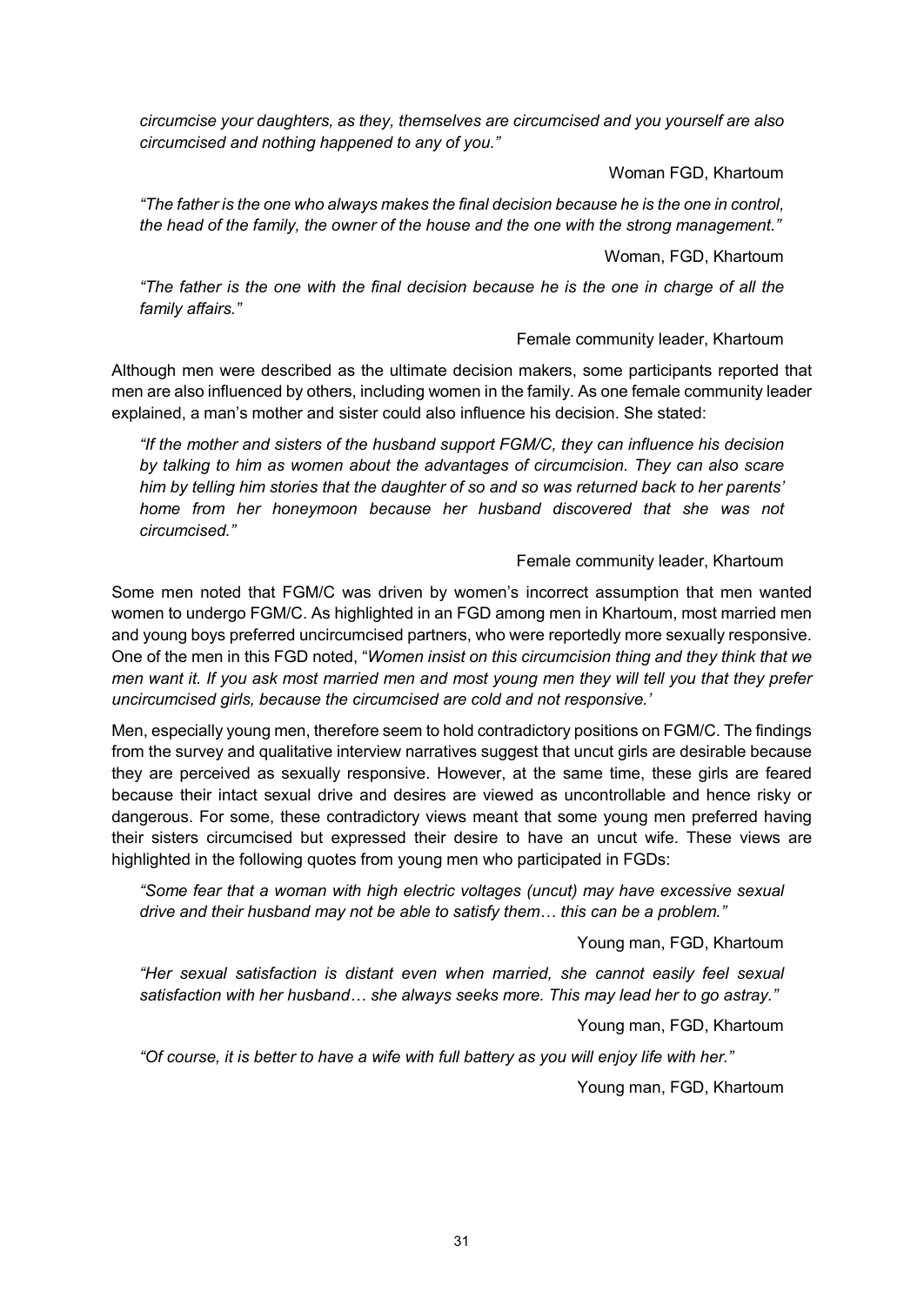*"The uncircumcised is also called the one with high voltage (hot)… you may not want this for your sister, as it can be dangerous, but it is nice to have such a wife…circumcised women can be left with no sexual desire at all."*

Young man, FGD, Khartoum

### <span id="page-42-0"></span>**Discussion**

The household survey and qualitative interview findings indicate that FGM/C is an issue that involves discussions among various members of the nuclear and extended family, as well as nonfamily members. Discussions do not only focus on whether girls in the family should undergo the cut, but also centre on the timing and type of cut. Household decisions about FGM/C are made following discussions that occur over time. Further, although there are shifts in people's views and attitudes, as well as the type of cut, FGM/C is still widely practised in the two study communities because of its perceived advantages. In particular, FGM/C is viewed as a means to 'protect' girls and young women—primarily by limiting their sexual desire. Findings suggest that views that shape, inform and sustain gender power relations are so internalised among women that many reproduce the power relations embedded in it. The social construction of girls as physically weak and incapable of protecting themselves is therefore a key driver of FGM/C. It is associated with strongly held misconceptions about women's (in)capabilities and the need for families to control and regulate women's behaviour, in particular, their sexual behaviour. Relatedly, getting married is extremely important for girls and women and remaining a virgin until marriage is believed to maximise marriage chances and ensure the sustainability of the marriage. In all cases, FGM/C views and practices sustain and consolidate gendered power relations that safeguard male dominance and female subordination.

Views that FGM/C is a sociocultural tradition or religious duty are also directly linked to the view that FGM/C is a practice necessary for reducing women's sexual desire, especially for unmarried women and girls. Social norms and religious teachings are understood in terms of entrusting parents and other family members to ensure women's and girls' chastity and fidelity, which are regarded as sacred and important for enhancing marriageability and the stability of marriage and ensuring family honour. Thus, religious and sociocultural justifications for the continuation of FGM/C may be more complex than commonly perceived. The justifications may, ultimately, reflect communities' needs to control women's sexual desires in highly patriarchal systems that view women's sexual desire as 'excessive' and as something that must be checked, reduced and controlled. The dominant gendered social norms that depict women as emotional and socially and psychologically weak, and hence incapable of protecting themselves, strengthen the dominant portrayal and justification of FGM/C as a form of 'protection' by the family and the community.

While participants were aware about the negative health consequences of FGM/C, this awareness does not seem to lead to abandonment. Instead, knowledge of the harms was noted to contribute to the medicalisation of the practice and a noticeable shift from the 'severe' pharaonic to the "sunna" cut, which was perceived to be 'less harmful or 'not harmful'. Although not frequently perceived as a religious duty, the religious connotations in the use of the term *"sunna"* (meaning Prophetic traditions in Islam) may play an important function in disguising the main intention behind the practice, which is the need to control women's sexual behaviour.

Contrary to commonly held views in Sudan, that often blame women for the continuation of FGM/C (e.g. MICS, 2014), the study findings show that men within and outside the nuclear family are involved in FGM/C decision-making. Fathers, in particular, were reported to be involved in deciding whether their daughter would be cut, in paying for associated expenses, and in some cases, were the final decision maker. Similar to findings from a study in Senegal and The Gambia (UNDP/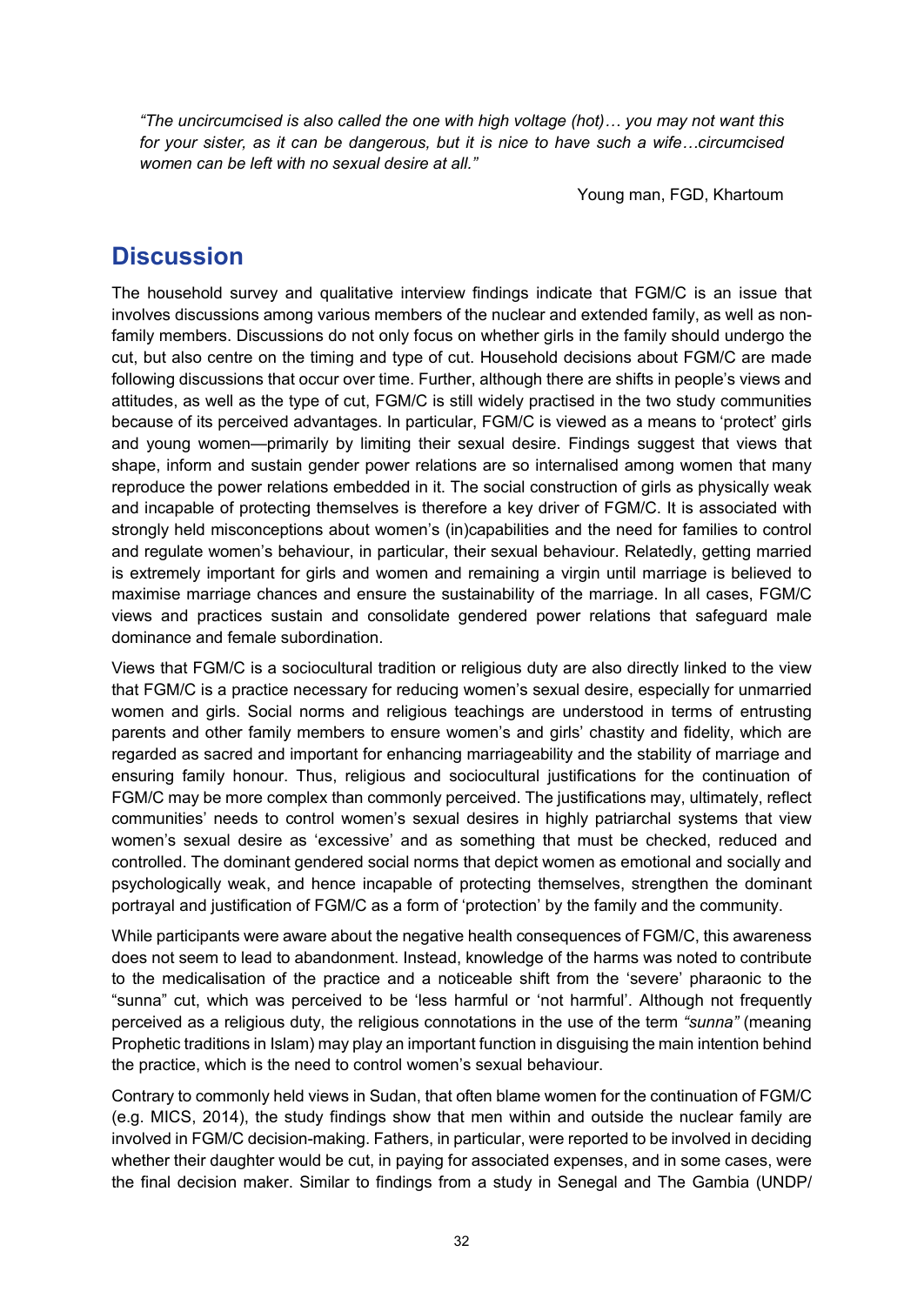UNFPA/ WHO/World Bank 2010) and a study in Sudan (Almroth et al. 2001), we found that fathers who were opposed to FGM/C were more likely to be involved in FGM/C related discussions. In other cases, men were reported to be less involved in the process although they retained the sociopolitical power to veto any decision that they did not fully support. These findings underscore the need to involve men in FGM/C abandonment programmes.

Participants noted that a broad network of individuals within and beyond the nuclear and extended family influenced their views and attitudes towards FGM/C. Contrary to widely held views about the power of influence of grandmothers in African society (e.g. Aubel 2011), the study findings indicate that mothers may be more influential than grandparents in decisions around FGM/C. Further, maternal and paternal grandmothers were more likely to be listed as influential decision makers in cases whether the final decision was to cut the girl and less so in cases where the decision was not to cut the girl. Thus, similar to findings by Almroth et al (2001) in their study in Gezira (Sudan), the results of this study suggest that there may be a significant shift in decisionmaking of FGM/C with parents who question the value of FGM/C, either collectively or separately, making the final decision not to cut their daughter.

Mothers' and fathers' personal experiences with FGM/C were associated with the final decision to either cut girls or not. Specifically, a decision not to cut a daughter was more likely when the mother herself had not been cut, which also suggests that she was married to a man who was willing to marry an uncut woman. This result suggests that while the views of others are often important, personal experiences may also shape parents' decisions.

Men, especially young men, seem to have a peculiar or contradictory position on FGM/C. Study findings suggest that uncut girls are both desired and feared. Desired because they are perceived to be more sexual responsive as wives and feared because their intact sexual drive and desires are viewed as excessive and uncontrollable and, hence, damaging to family honour. One result of this contradictory view was that many young men were supportive of FGM/C for their sisters while expressing their desire to marry an uncut girl.

We found that respondents who lived in Gedaref State were approximately twice as likely to decide not to circumcise their girl as those who live in Khartoum State. As noted earlier, Gedaref, unlike Khartoum, has a law against FGM/C. Thus, it is plausible that families in the former state may be more likely to choose not to circumcise their daughters in compliance with the law.

# **Limitations**

The following are the main limitations of this study, which addressed a sensitive and complex issue within a conservative context. First, data were collected in only two states (Khartoum and Gedaref) out of the 18 states in the country. Although these states were carefully selected to provide a wide spectrum of the various diversities of economic and sociocultural factors and level of intervention and current prevalence rates, these states do not provide enough grounds for the generalisation of the study results to the rest of the country.

Second, the high number of female survey respondents may reflect the fact that the survey was conducted during the day when many men are at work. This was despite our efforts to work on weekends and in the late afternoon hours. However, for the qualitative component we purposively interviewed roughly equal numbers of men and women in each area.

Third, during the household survey, the head of the household had a choice to respond to the survey or to nominate the person who would complete the questionnaire on behalf of the household. While this approach might have introduced bias if those nominated to participate were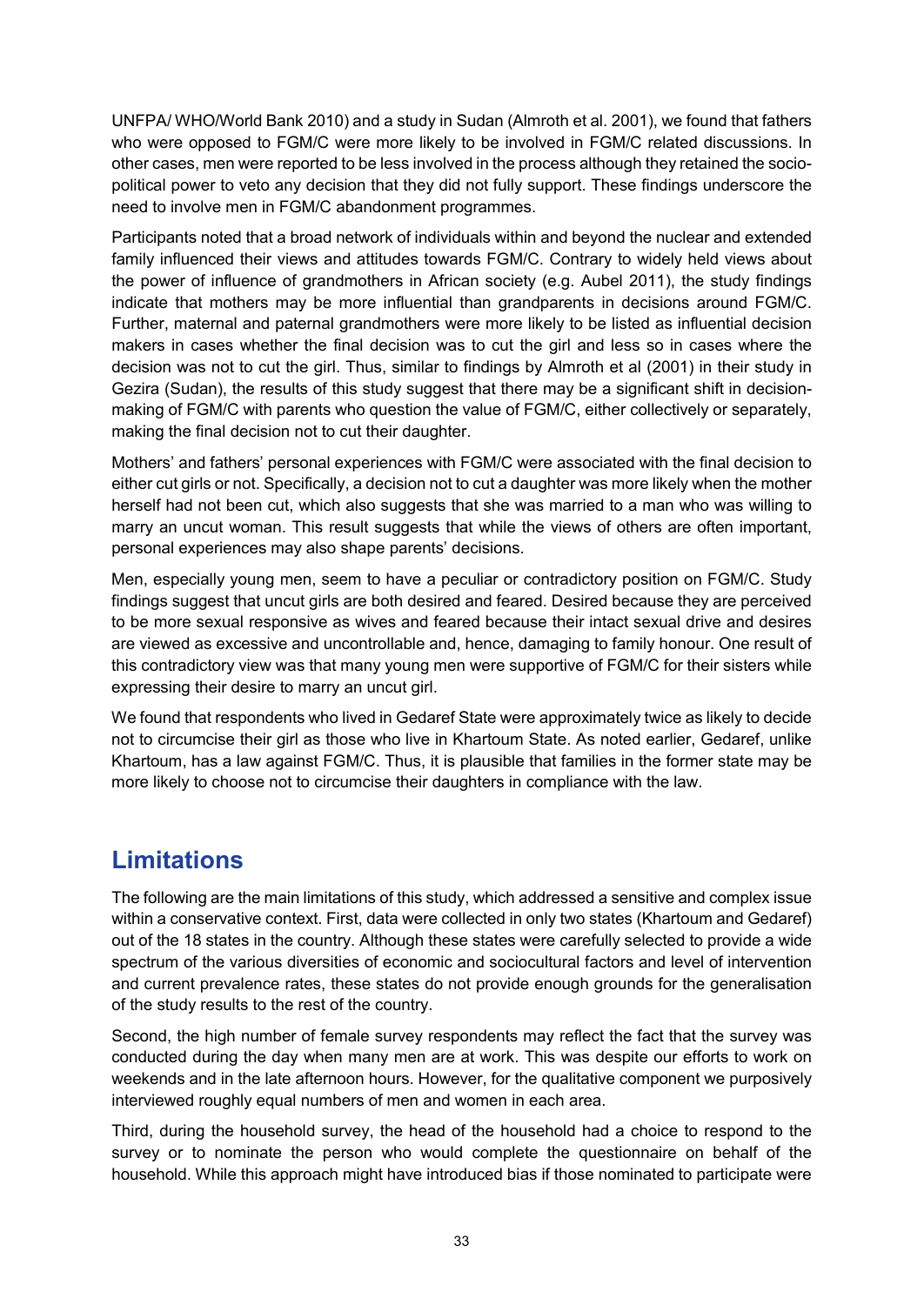more likely to hold a particular view, this approach was necessary given the sensitivity of the topic and the sociocultural context in which the research was conducted. Further, we were unable to request that other members of the household leave the room when the survey was administered. Nevertheless, we were mindful of the potential impact of having others present in the room and recorded this information. We are confident that the environment/context within which the survey was conducted had limited negative impact on the results of the study given the similarity in findings in the quantitative and qualitative components.

# <span id="page-44-0"></span>**Conclusion**

Within the current context of shifting views and attitudes towards FGM/C in Sudan, decisions made by families on FGM/C are often a product of a lengthy and complex process of deliberations that involves many people within and beyond the nuclear and extended family. Although parents are often the final decision makers, they do not act in isolation but are influenced by dominant social norms and by other family members who are, in turn, also influenced by other people and norms. Members of the extended family, especially the grandmothers of the girl, tend to have greater degree of influence, mainly because of the nature of their relationship to the parents of the girls and the general influence they have on various aspects of their lives. Our findings also underscore the important role that men, particularly fathers, play in decision-making and highlight the need to involve men in anti-FGM/C programmes.

Our findings suggest that the widespread support and practise of FGM/C in the research area is perpetuated and sustained by deeply rooted social norms associated with gender power relations that control women as subordinate and undermine their rights. The norms are justified by the supposed need to 'protect' women and girls from their perceived excessive and dangerous 'sexual desire'. Such gender views are often projected as social norms and cultural values or religious beliefs.

# <span id="page-44-1"></span>**Programmatic, Research and Policy Implications**

#### <span id="page-44-2"></span>**Programmatic Implications**

- The observed increase in the medicalisation of FGM/C and the "sunna" cut are both a threat and an opportunity for full abandonment efforts. These shifts may be an opportunity for further shifts and changes towards the abandonment of all forms of FGM/C. The involvement of medical cadres may also provide a chance to influence the spread of the practice through health regulations or legal reforms. At the same time, the belief that the "sunna" cut performed by trained medical staff addresses the harms arising from FGM/C may pose a huge challenge for abandonment efforts. FGM/C plans and programmes at all levels must therefore respond to the medicalisation of FGM/C and the shift to "sunna" cutting.
- The study findings underscore the need for interventions that address gendered social norms that support the regulation of women's sexuality and sexual behaviour. Programmes should incorporate sexual and reproductive health education targeted towards men and women of different ages.
- Important moments in the decision-making process are the time (and age) when deliberations on FGM/C are initiated and the time of the year/season (and age) when girls are typically circumcised. These key moments present windows for intensive campaigns and programmatic interventions.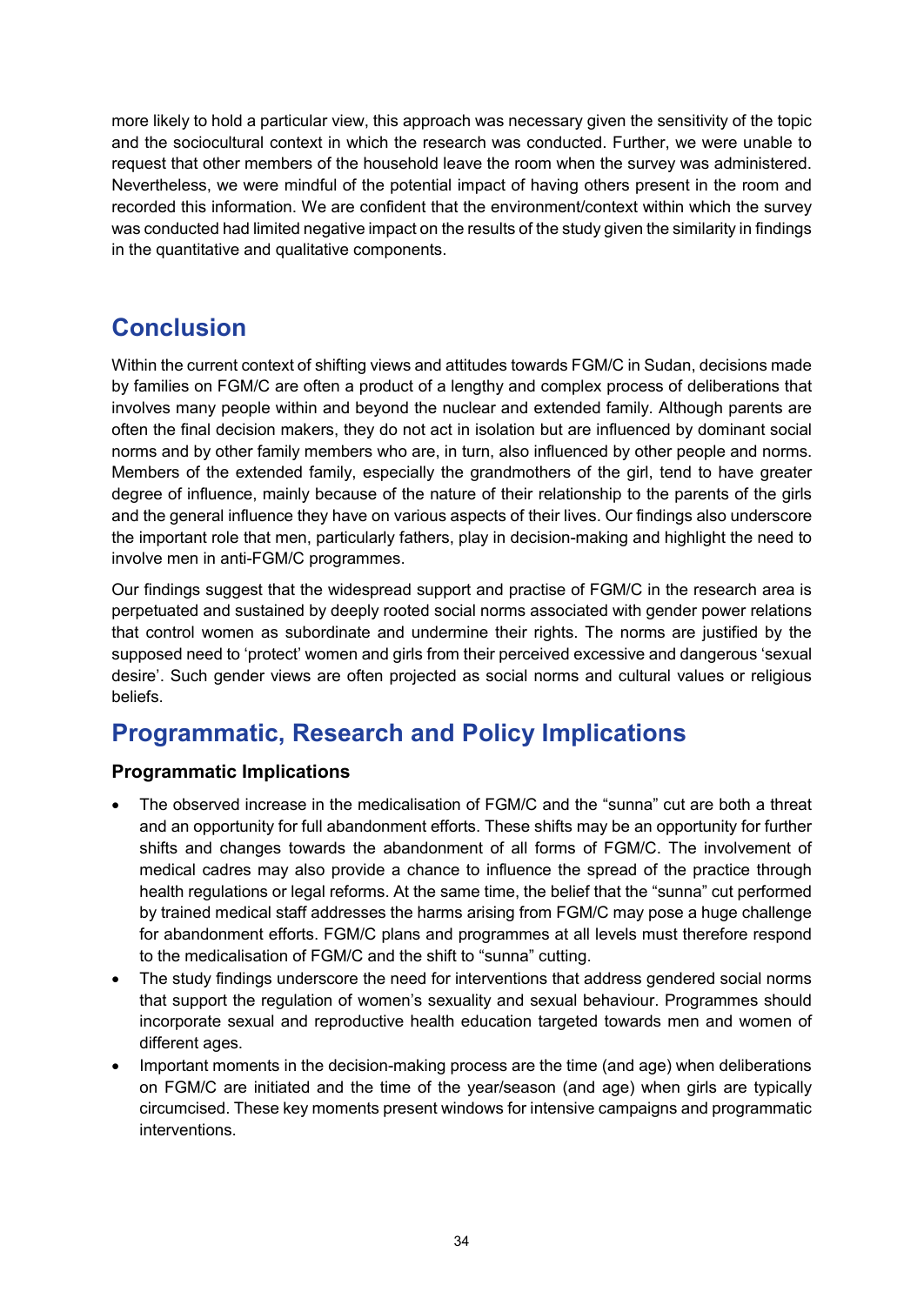• Men are directly and indirectly involved in FGM/C decisions. Men—both young and old—must therefore be targeted in FGM/C programmes. Further, their views and positions on FGM/C must be understood and integrated in efforts to address abandonment.

#### <span id="page-45-0"></span>**Research Implications**

Study findings highlight several important research gaps:

- While many participants who still practise FGM/C claim that girls undergo the "sunna" cut, little is known about what the "sunna" cut means, its religious underpinnings, and the implications of this shift on efforts to abandon all types of FGM/C. Further research on this shift is warranted.
- Gender and social norms about women's sexual behaviour and sexuality are significant, but not well understood. Further research is needed to how these norms intersect with religious norms to sustain FGM/C.
- Increased migration and access to mass media may influence people's reference groups and social networks. Further research is needed to understand the nature of social networks in increasingly complex contexts.
- Fathers were noted to be very influential especially in instances where they were opposed to having their daughters circumcised. Similarly, some young men reported contradictory views about FGM/C noting their willingness to marry uncut women, while supporting FGM/C for their own sisters. Further research is needed to understand men's views and attitudes towards FGM/C. A better understanding of their views and attitudes may inform the development of programmes targeted to men.

#### <span id="page-45-1"></span>**Policy Implications**

• Study findings suggest that legal restrictions may promote the abandonment of FGM/C or drive shifts in the practice. These results suggest the need for investments in research to understand how laws can be strengthened to promote the abandonment of all forms of FGM/C.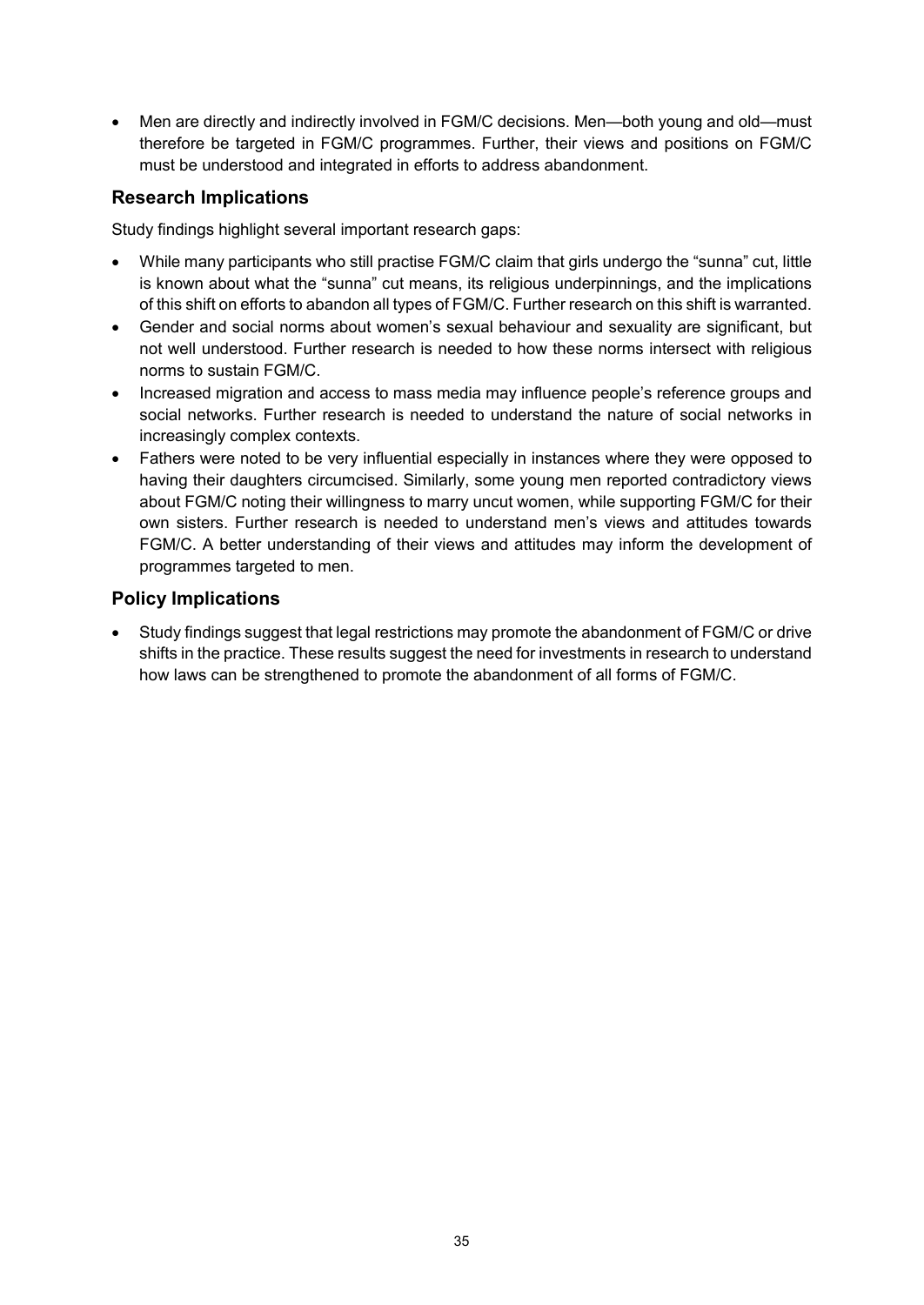### <span id="page-46-0"></span>**References**

- Abathun, A. D., Gele, A. A., & Sundby, J. (2017). Attitude towards the practice of female genital cutting among school boys and girls in Somali and Harari Regions, eastern Ethiopia. *Obstetrics and Gynecology International*. https://doi.org/10.1155/2017/1567368
- Ahmed, S., Al Hebshi, S., & Nylund, B. V. (2009). Sudan: An in-depth analysis of the social dynamics of abandonment of FGM/C. Special Series on Social Norms and Harmful Practices, Innocenti Working Paper No. 2009-08. Florence, UNICEF Innocenti Research Centre.
- Allam, M. F. A., de Irala-Estevez, J., Navajas, R. F. C., del Castillo, A. S., Hoashi, J. S., Pankovich, M. B., & Liceaga, J. R. (1999). Students' knowledge of and attitudes about female circumcision in Egypt. *New England Journal of Medicine*, *341*(20), 1552-1553.
- Almroth, L., Almroth-Berggren, V., Hassanein, O. M., El Hadi, N., Al-Said, S. S., Hasan, S. S., Lithell, U.B., Bergström, S. (2001). A community based study on the change of practice of female genital mutilation in a Sudanese village. *International Journal of Gynaecology and Obstetrics*, *74*(2), 179–85. https://doi.org/10.1016/S0020-7292(01)00392-7
- Aubel, J. (2011). The role and influence of grandmothers on child nutrition: culturally designated advisors and caregivers. *Maternal & Child Nutrition*, *8*(1), 19-35.
- Ballenger, T. (2008). Female genital mutilation: legal and non-legal approaches to eradication. *Journal of Law & Social Challenges*, *9*, 84.
- Barstow, D. G. (1999) Female genital mutilation: the penultimate gender abuse. *Child Abuse,* 23(5), 501–510.
- Begum, F. S. (2016). Gender equality and women's empowerment: suggested strategies for the 7th five year plan. *General Economics Division: Planning Commission of Government*  Bangladesh. **Retrieved** from http://www.plancomm.gov.bd/wpcontent/uploads/2015/02/16\_Gender-Equality-and-Womens-Empowerment.pdf
- Berg, R. C., & Denison, E. (2013). A tradition in transition: factors perpetuating and hindering the continuance of female genital mutilation/cutting (FGM/C) summarized in a systematic review. *Health Care for Women International*, 34 (10), 837-859, DOI: 10.1080/07399332.2012.721417
- Berkowitz, A. D. (2003). Applications of social norms theory to other health and social justice issues. In H. W. Perkins (Ed.), *The social norms approach to preventing school and college age substance abuse: A handbook for educators, counselors, and clinicians* (pp, 259-279). San Francisco: Jossey-Bass.
- Bicchieri, C. 2005. *The grammar of society: The nature and dynamics of social norms*. Cambridge, UK: Cambridge University Press
- Black, J. A., & Debelle, G. D. (1995). Female genital mutilation in Britain. *BMJ: British Medical Journal*, *310*(6994), 1590. https://doi.org/10.1136/bmj.310.6994.1590.
- Broussard, P. A. (2008). Female genital mutilation: Exploring strategies for ending ritualized torture; shaming, blaming, and utilizing the convention against torture. *Duke Journal of Gender Law & Policy*, *15*, 19-48.
- Brown, K., Beecham, D., & Barrett, H. (2013). The applicability of behaviour change in intervention programmes targeted at ending female genital mutilation in the EU: integrating social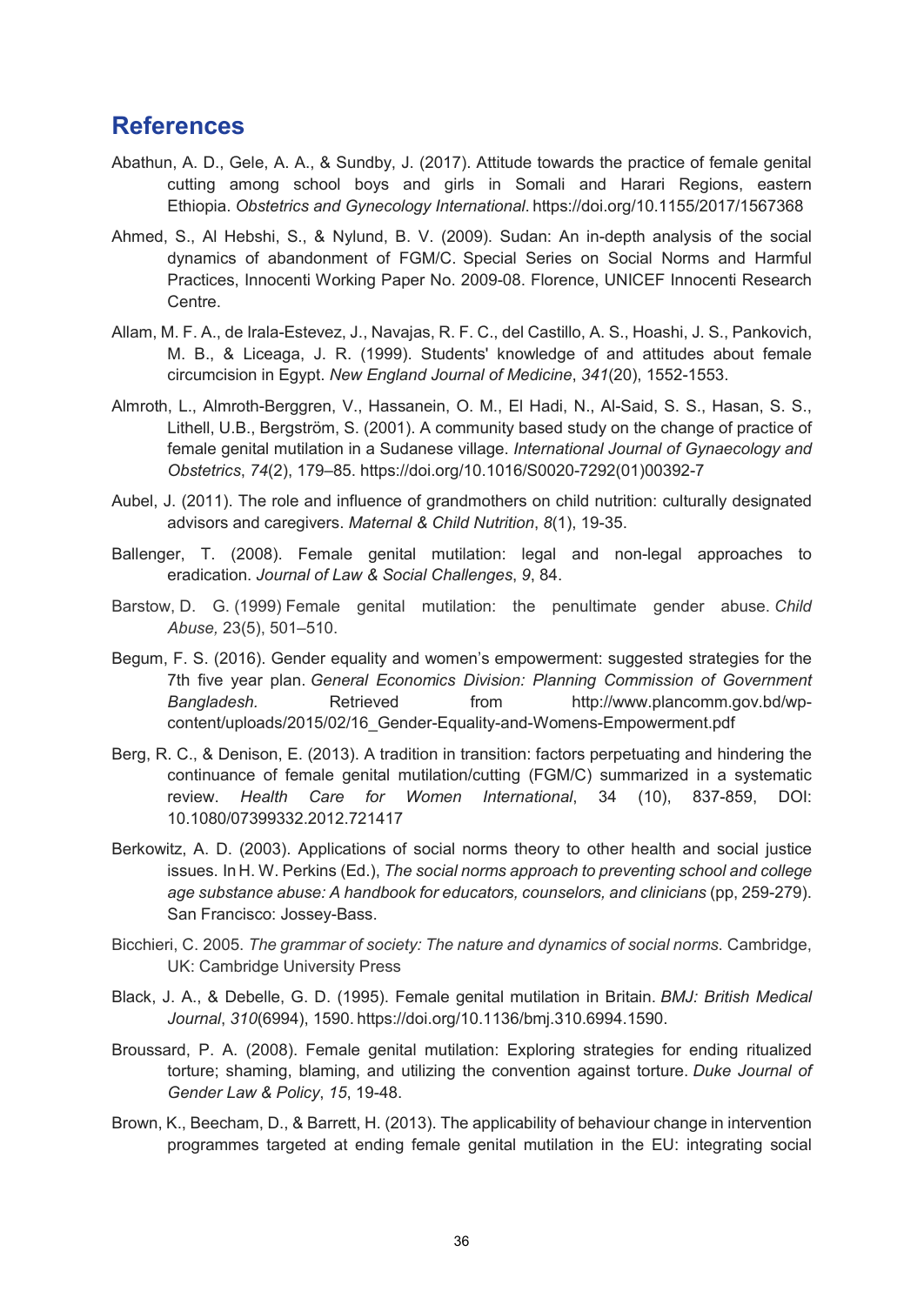cognitive and community level approaches. *Obstetrics and Gynecology International*, *2013*. http://dx.doi.org/10.1155/2013/324362.

- Central Bureau of Statistics (CBS), and UNICEF Sudan. (2016). *Multiple Indicator Cluster Survey 2014 of Sudan, Final Report*. Khartoum, Sudan: UNICEF and CBS.
- Central Bureau of Statistics (CBS). (2009). Fifth Population Census, Khartoum
- Central Bureau of Statistics. (ND). Social and demographic statistics. Retrieved from <https://tinyurl.com/yc6ygfc5>
- Cislaghi, B., & Heise, L. (2018). Using social norms theory for health promotion in low-income countries. *Health Promotion International*. https://doi.org/10.1093/heapro/day017
- Clarence-Smith, W. (2012). Female circumcision in Southeast Asia since the coming of Islam. In: C. Raghavan and J. P. Levine (eds.), *Self-determination and women's rights in Muslim societies* (pp. 124-146)*.* Waltham, MA: Brandeis University Press.
- Cohen, S. J. D. (2005). *Why aren't Jewish women circumcised? Gender and covenant in Judaism*. Berkeley: University of California Press.
- Daniel, W. W. (1999). *Biostatistics: A foundation for analysis in the health sciences*. Hoboken: Wiley.
- Davies, P. (1992) On relapse: recidivism or rational response? In P Aggelton, P. Davies, & G. Hart (Eds). *AIDS: Rights, Risk and Reason* (pp. 133–141). Washington D.C: The Falmer Press.
- Dirie, M. A., & Lindmark, G. (1991). A hospital study of the complications of female circumcision. *Tropical Doctor*, *21*(4), 146-148.
- Efferson, C., Vogt, S., Elhadi, A., Ahmed, H. E. F., & Fehr, E. (2015). Female genital cutting is not a social coordination norm. *Science*, *349*(6255), 1446-1447.
- Eric, A. (2000) *Law and Social Norms*. Cambridge, MA: Harvard Univ. Press.
- Gamal Eldin, A. (2014) *Mapping of FGM actors in six states in Sudan*. A report for GRACE, for a study funded by UNFPA
- Gamal Eldin, A. and Hussein, F. (2014) *Discussing and deciding on female genital mutilation/cutting (FGM/C): Decision making processes within families of different backgrounds, experiences and positions*. Research Report. Khartoum: GRACe, Ahfad University for Women.
- Glanz, K., Rimer, B. K., & Viswanath, K. (Eds.). (2008). *Health behavior and health education: theory, research, and practice*. John Wiley & Sons.
- Gordon, D. (1991). Female circumcision and genital operations in Egypt and the Sudan: A dilemma for medical anthropology. *Medical Anthropology Quarterly*, *5*(1), 3-14.
- Gruenbaum, E. (2001). *The female circumcision controversy: an anthropological perspective*. Philadephia: University of Pennsylvania Press.
- Gruenbaum, E. (2005). Sociocultural dynamics of female genital cutting: Research findings, gaps and directions. *Culture, Health & Sexuality* 7 (5):429–41
- Herieka, E., & Dhar, J. (2003). Female genital mutilation in the Sudan: survey of the attitude of Khartoum university students towards this practice. *Sexually Transmitted Infections*, *79*(3), 220-223.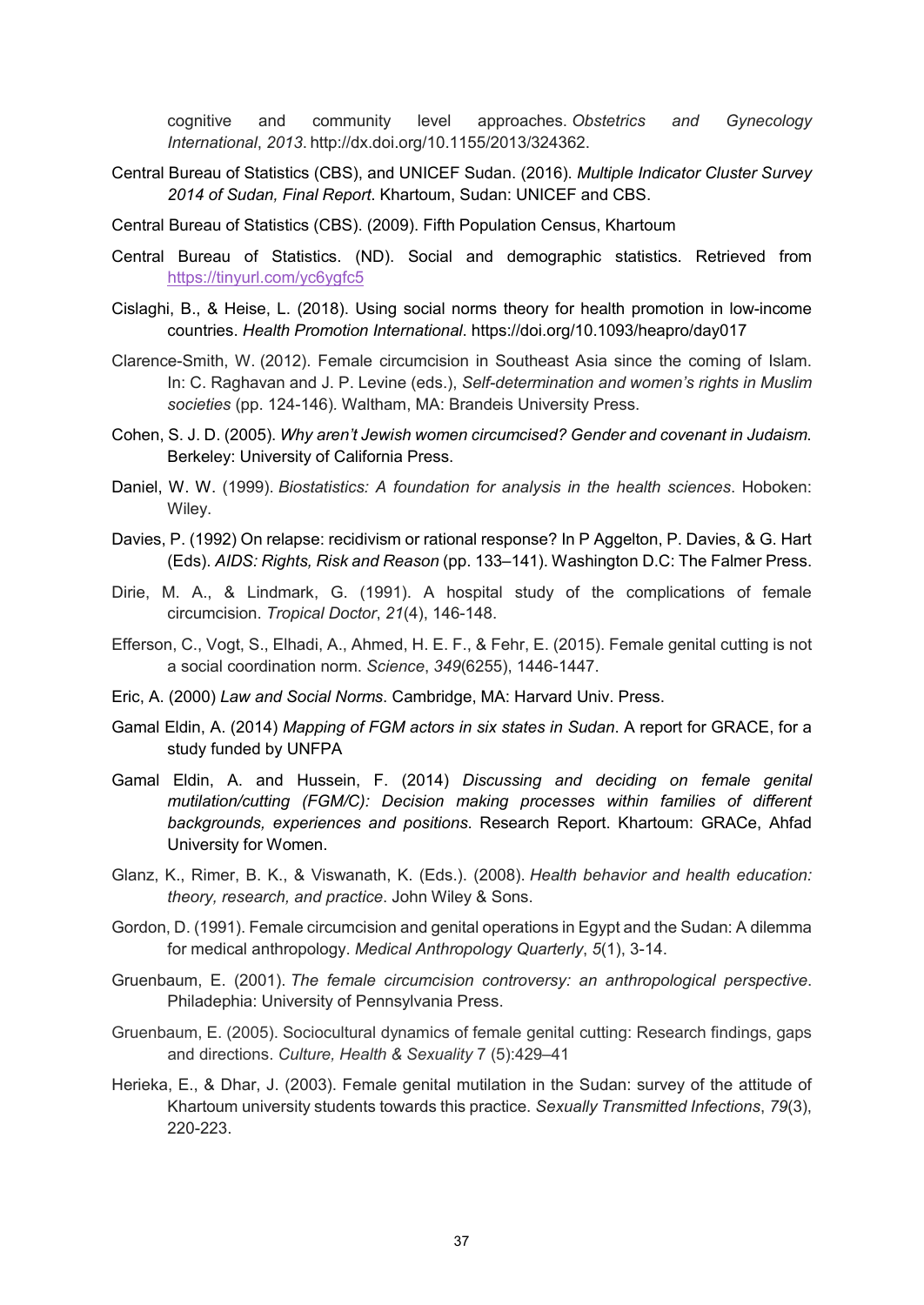- Hernlund, Y., & Shell-Duncan, B. (2007). Transcultural positions: negotiating rights and culture. In Y. Hernlund & B. Shell-Duncan (Eds.) *Transcultural bodies: Female genital cutting in global context* (pp. 1-45). New Brunswick, New Jersey, and London: Rutgers University Press.
- Janis, I. L., & Mann, L. (1977). *Decision making: A psychological analysis of conflict, choice, and commitment*. New York: Free Press.
- Kaplan, A., Cham, B., Njie, L. A., Seixas, A., Blanco, S., & Utzet, M. (2013). Female genital mutilation/cutting: the secret world of women as seen by men. *Obstetrics and gynecology international*, *2013*. http://dx.doi.org/10.1155/2013/643780.
- Ladjali, M., Rattray, T. W., & Walder, R. J. (1993). Female genital mutilation. *British Medical Journal*, *307*(6902), 460-461.
- Lewnes, A. (Ed.). (2005). *Changing a harmful social convention: female genital mutilation/cutting*. UNICEF Innocenti Research Centre.
- Lockhat, H. (2004). *Female genital mutilation: treating the tears*. Oxfordshire: Libri Publishing.
- Mackie, G. (2017) Female genital cutting is a social norm of coordination, Reply to Efferson et al. (2015), Science, 349(6235):1446-1447 & Supplementary Materials, December 2017.
- Mackie, G. (1996). Ending footbinding and infibulation: A convention account. *American Sociological Review*, 61(6), 999-1017.
- Mackie, G. (2000). Female genital cutting: the beginning of the end. In B. Shell-Duncan & Y. Hernlund (Eds.) *Female" circumcision" in Africa: Culture, Controversy, and Change* (pp. 253-282). Boulder and London: Lynne Reinner Publishers, Inc.
- Mackie, G., & LeJeune, J. (2009). Social dynamics of abandonment of harmful practices: A new look at the theory. *Special Series on Social Norms and Harmful Practices, Innocenti Working Paper*, *6*, 2009-06.
- Mackie, G., Moneti, F., Shakya, H. & Denny, E. (2012). *What are social norms? How are they measured*. UNICEF Working Paper. San Diego and New York: University of California at San Diego and UNICEF.
- Simonet, M. J. (2005) ["FMG:](http://www.stopfgm.net/dox/sunna%20od%20verbrechen_referat%20m.j.simonet_jun2005.pdf) Sunna oder Verbrechen aus Tradition," stopFMG.net, Vienna.
- Mumtaz, Z., & Salway, S. (2009). Understanding gendered influences on women's reproductive health in Pakistan: moving beyond the autonomy paradigm. *Social Science & Medicine*, *68*(7), 1349-1356.
- Nichols, S. (2004). *Sentimental rules: On the natural foundations of moral judgment*. Oxford: Oxford University Press.
- Niemiec, T., & Rogowska-Szadkowska, D. (2009). Female circumcision–a new issue for gynecologists practicing in the EU countries? *Ginekologia Polska*, *80*(2), 118-123.
- Obermeyer, C. M. (1999). Female genital surgeries: the known, the unknown, and the unknowable. *Medical Anthropology Quarterly*, *13*(1), 79-106.
- Odimegwu, C. O., and C. N. Okemgbo. 2000. Female circumcision and sexual activity: Any relationship? *UNILAG Sociological Review* 1:159–76.
- Rahman, A., & Toubia, N. (2000) Female genital mutilation: a guide to laws and policies worldwide. London and New York: Zed Books.
- Rogers, E. M. (2003). The diffusion of innovation (5<sup>th</sup> edition). New York: Simon & Schuster, Inc.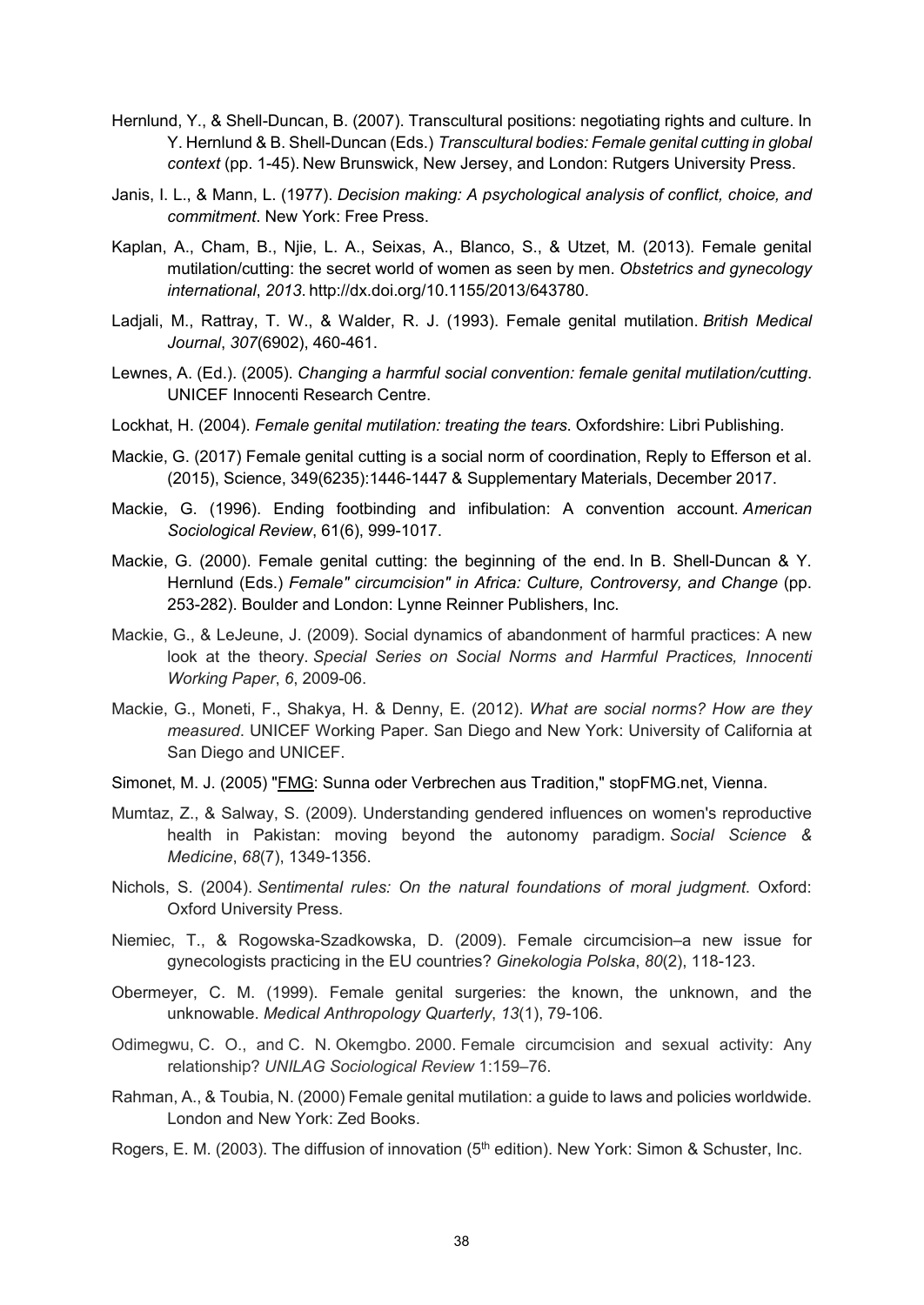- Saeed, I. E., Weng, H.-Y., Mohamed, K. H., & Mohammed, S. I. (2014). Cancer incidence in Khartoum, Sudan: first results from the Cancer Registry, 2009–2010. *Cancer Medicine*, *3*(4), 1075–1084. http://doi.org/10.1002/cam4.254
- Sami, I. R. (1986). Female circumcision with special reference to the Sudan. *Annals of Tropical Paediatrics*, *6*(2), 99-115.
- Shandall, A. A. (1967). Circumcision and infibulation of females: a general consideration of the problem and a clinical study of the complications in Sudanese women. *Sudan Medical Journal*, *5*(4), 178-212.
- Shell-Duncan, B. & R. E. B. Johansen. (2010). *Dynamics of decision-making and change in the practice of female genital mutilation in the Gambia and Senegal*. Geneva: World Health Organization. Social Science Policy Brief. Retrieved from [http://www.who.int/reproductivehealth/publications/fgm/rhr\\_hrp\\_10\\_16/en/](http://www.who.int/reproductivehealth/publications/fgm/rhr_hrp_10_16/en/)
- Shell-Duncan, B. (2002). Conceptual and methodological issues in studying sociocultural determinants of female genital cutting. Presented at the *Conference to Advance Research on Female Genital Cutting, Bellagio, Italy,* May 2012.
- Shell‐Duncan, B. (2008). From health to human rights: Female genital cutting and the politics of intervention. *American Anthropologist*, *110*(2), 225-236.
- Shell-Duncan, B., & Hernlund, Y. (2006). Are there "stages of change" in the practice of female genital cutting? Qualitative research finding from Senegal and the Gambia. *African Journal of Reproductive Health*, *10*(2), 57-71.
- Shell-Duncan, B., & Hernlund, Y. (Eds.). (2000). *Female" circumcision" in Africa: culture, controversy, and change*. Boulder and London: Lynne Rienner Publishers.
- Shell-Duncan, B., Hernlund, Y., Wander, K., & Moreau, A. (2010). Contingency and change in the practice of female genital cutting: dynamics of decision making in Senegambia. *Summary Report.* Retrieved from *[https://goo.gl/zfzbPt.](https://goo.gl/zfzbPt)*
- Shell-Duncan, B., Obiero, W. O., & Muruli, L. A. (2000). Women without choices: the debate over medicalization of female genital cutting and its impact on a northern Kenyan community. In B. Shell-Duncan & Y. Hernlund (Eds.) *Female" circumcision" in Africa: Culture, Controversy, and Change* (pp. 109-128). Boulder and London: Lynne Reinner Publishers, Inc.
- Shell-Duncan, B., Wander, K., Hernlund, Y., & Moreau, A. (2011). Dynamics of change in the practice of female genital cutting in Senegambia: testing predictions of social convention theory. *Social Science & Medicine*, *73*(8), 1275-1283.
- Shetty, P. (2014). Slow progress in ending female genital mutilation. *Bulletin of the World Health Organization*, 92(1), 6-7.
- SHHS (2000) Sudan Household and Health Survey, Government of Sudan.
- SHHS (2006) Sudan Household and Health Survey, Government of Sudan.
- SHHS (2010) Sudan Household and Health Survey, Government of Sudan.
- Stein, K., Hindin, M. J., Chou, D., & Say, L. (2017). Prioritizing and synthesizing evidence to improve the health care of girls and women living with female genital mutilation: An overview of the process. *International Journal of Gynecology & Obstetrics*, *136*(S1), 3-12.